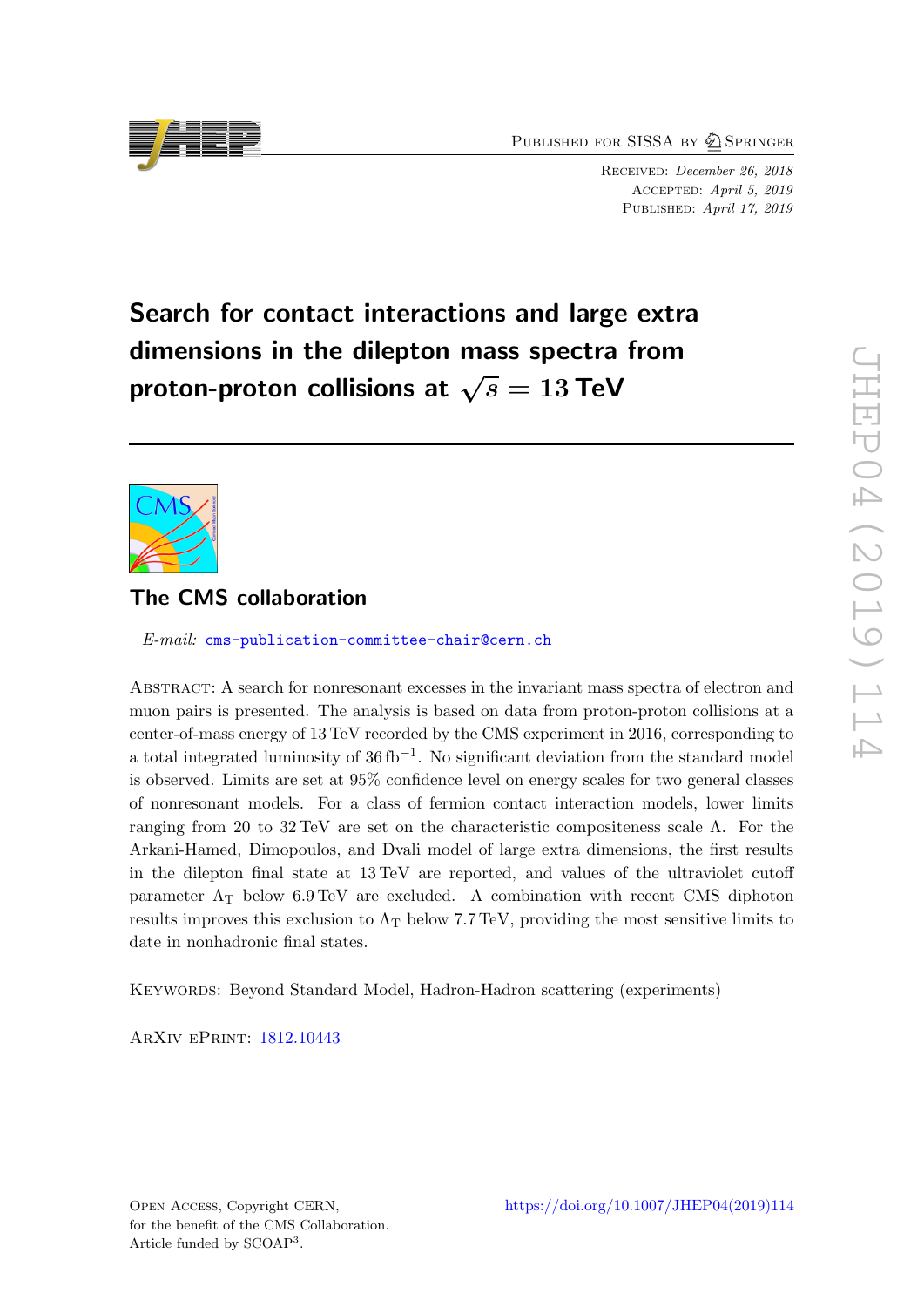### Contents

|                       | 1 Introduction                              |                         |
|-----------------------|---------------------------------------------|-------------------------|
|                       | 2 The CMS detector                          | $\bf{3}$                |
|                       | 3 Lepton reconstruction and event selection | $\overline{\mathbf{4}}$ |
|                       | 4 Background and signal estimation          | $\bf{5}$                |
|                       | 5 Systematic uncertainties                  | $\bf{6}$                |
|                       | 6 Mass spectra and statistical analysis     | 8                       |
| $7\degree$            | <b>Summary</b>                              | 10                      |
| The CMS collaboration |                                             |                         |

## <span id="page-1-0"></span>1 Introduction

Nonresonant enhancements of the production rate of high invariant mass lepton pairs in proton-proton (pp) collisions have been predicted in several models [\[1,](#page-14-0) [2\]](#page-14-1) of phenomena beyond the standard model (SM). In these models, the differential cross section for the production of charged lepton pairs can be described by the equation:

<span id="page-1-1"></span>
$$
\frac{\mathrm{d}\sigma_{\mathrm{X}\to\ell\ell}}{\mathrm{d}m_{\ell\ell}} = \frac{\mathrm{d}\sigma_{\mathrm{DY}}}{\mathrm{d}m_{\ell\ell}} + \eta_{\mathrm{X}}\mathcal{I}(m_{\ell\ell}) + \eta_{\mathrm{X}}^2\mathcal{S}(m_{\ell\ell}),\tag{1.1}
$$

where  $m_{\ell\ell}$  is the invariant mass of the two leptons,  $d\sigma_{DY}/dm_{\ell\ell}$  is the SM Drell-Yan (DY) differential cross section,  $\eta_X$  is a model specific form factor, and the signal contribution terms are separated into an interference term  $(\mathcal{I})$  and a pure signal term  $(\mathcal{S})$ . Interference between new physical processes and the SM DY process is possible when the new process acts on the same initial state and yields the same final state. For the analysis presented in this paper we consider two nonresonant scenarios: a contact interaction arising from the existence of fermion substructure; and the effects of virtual spin-2 gravitons as predicted by models with large extra dimensions.

The existence of three generations of quarks and leptons has led to speculation [\[1\]](#page-14-0) that these particles may be composed of more fundamental constituents, which have been called "preons". The preons would account for the properties of quarks and leptons via a new strong gauge interaction, analogous to the color interaction in quantum chromodynamics (QCD). Below a given energy scale  $\Lambda$ , the main effect of this QCD-like interaction is to bind the preons into singlet states with respect to the new gauge interaction. Given the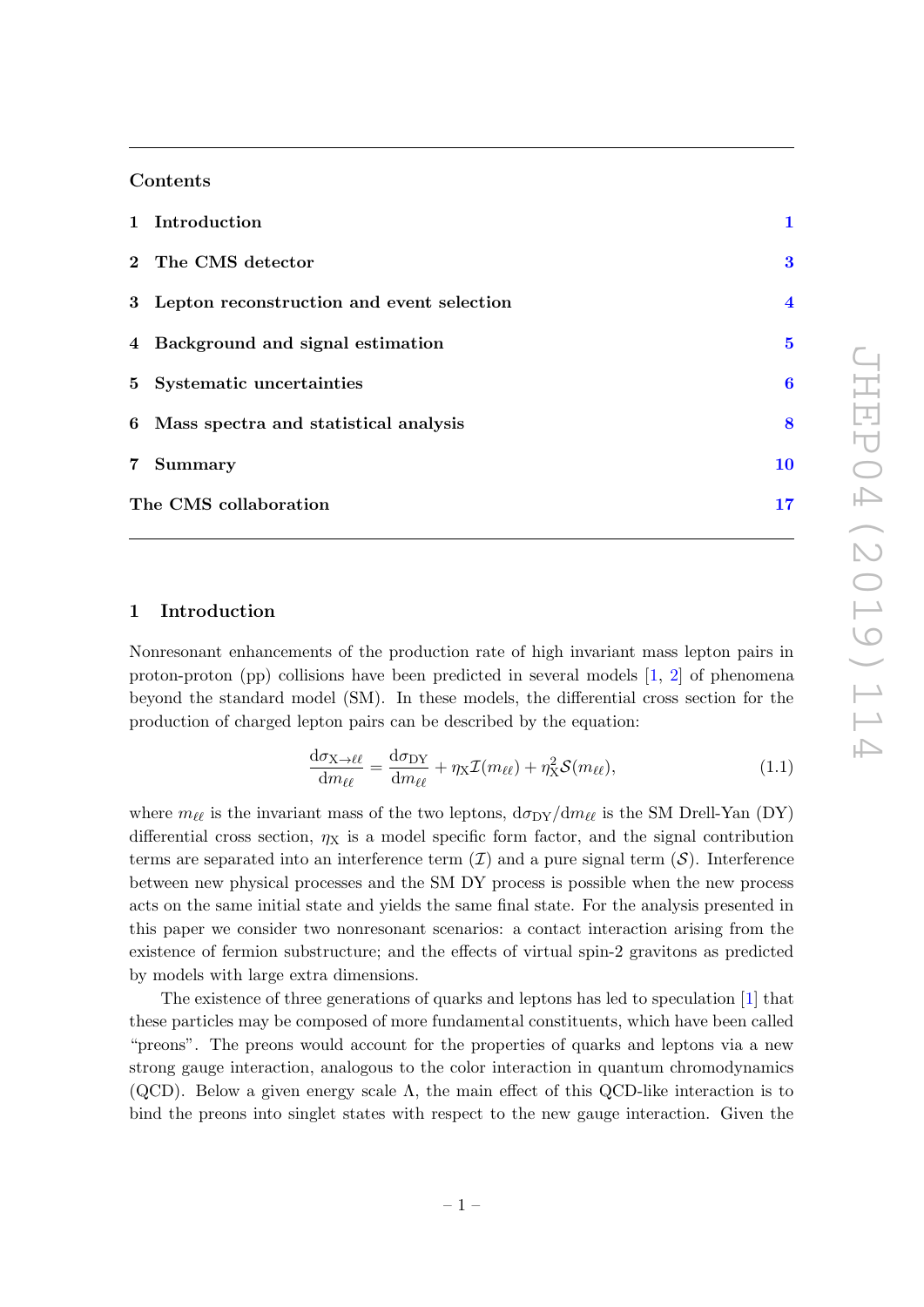present limits on the substructure of quarks and leptons, it is expected that  $\Lambda$  would be on the order of at least several TeV. For parton interactions at a center-of-mass energy  $\sqrt{\hat{s}}$ much lower than  $\Lambda$ , the presence of preon bound states would result in a flavor-diagonal "contact interaction" (CI) [\[3\]](#page-14-2). Assuming quarks and leptons share common constituents, the Lagrangian for the CI process  $q\bar{q} \to \ell \ell$ , where  $\ell$  is a charged lepton, can be expressed as

<span id="page-2-0"></span>
$$
\mathcal{L}_{q\ell} = \frac{g_{\text{contact}}^2}{\Lambda^2} \left[ \eta_{LL} (\overline{q}_L \gamma^\mu q_L) (\overline{\ell}_L \gamma_\mu \ell_L) + \eta_{RR} (\overline{q}_R \gamma^\mu q_R) (\overline{\ell}_R \gamma_\mu \ell_R) \right],
$$
\n
$$
(1.2)
$$

where  $q_L = (u, d)_L$  is a left-handed quark doublet;  $q_R$  represents a sum over the righthanded quark singlets (u- and d-type); and  $\ell_L$  and  $\ell_R$  are the left- and right-handed leptons, respectively. By convention,  $g_{\text{contact}}^2/4\pi = 1$  and the helicity parameters  $\eta_{ij}$  are taken to have unit magnitude. The compositeness scale, represented by  $\Lambda$ , is potentially different for each of the individual terms in the Lagrangian. Therefore, the individual helicity currents for "left-left" (LL), "right-right" (RR), and the combination of "left-right" (LR) and "right-left" (RL) in eq. [\(1.2\)](#page-2-0), together with their scales ( $\Lambda_{\text{LL}}$ ,  $\Lambda_{\text{RR}}$ , and  $\Lambda_{\text{LR}}$ ), are considered separately in this search, and in each case all other currents are assumed to be zero. The combination of LR and RL is referred to simply as LR throughout the paper. A given  $\eta_{ii}$  can be related to the form factor in the differential cross section in eq. [\(1.1\)](#page-1-1) by

$$
\eta_X = -\frac{\eta_{ij}}{\Lambda_{ij}^2},\tag{1.3}
$$

where both constructive  $(\eta_{ij} < 0)$  and destructive  $(\eta_{ij} > 0)$  interference with DY processes are possible.

Theories extending the SM with additional dimensions have been studied extensively [\[4\]](#page-14-3). The model with large extra dimensions developed by Arkani-Hamed, Dimopoulos, and Dvali (ADD) [\[2\]](#page-14-1) describes quantum gravity as an effective field theory. It has the potential to solve, at the TeV scale, the so-called "hierarchy problem", which arises from the large difference between the Higgs boson mass [\[4\]](#page-14-3) and the energy scale, referred to as the Planck mass  $M_{\text{Pl}}$ , at which gravity is expected to become strong. This is achieved via an extension of spacetime by n additional compactified spatial dimensions of size  $L$ . In the ADD model, all SM particles are confined to the four-dimensional subspace (the brane), while gravity can propagate to all  $D = n + 4$  dimensions (the bulk). If L is sufficiently large, the D-dimensional fundamental Planck mass  $M_D$ , which is related to  $M_{\text{Pl}}$  in three dimensions by

$$
M_{\rm D}^{2+n} = M_{\rm Pl}^2 / L^n,\tag{1.4}
$$

can then be probed at the TeV scale. The aforementioned compactification of the additional dimensions results in periodic boundary conditions, and thus a quasi-continuous spectrum of Kaluza-Klein graviton modes. As the interaction scale increases, more graviton modes are excited, leading the ADD model to predict a nonresonant excess of lepton pairs at high dilepton masses originating from the decay of virtual gravitons. These processes can be characterized by the single energy cutoff scale  $\Lambda_{\rm T}$  in the Giudice-Rattazzi-Wells (GRW) convention [\[5\]](#page-14-4), the string scale  $M<sub>S</sub>$  in the Hewett convention [\[6\]](#page-14-5), or the number of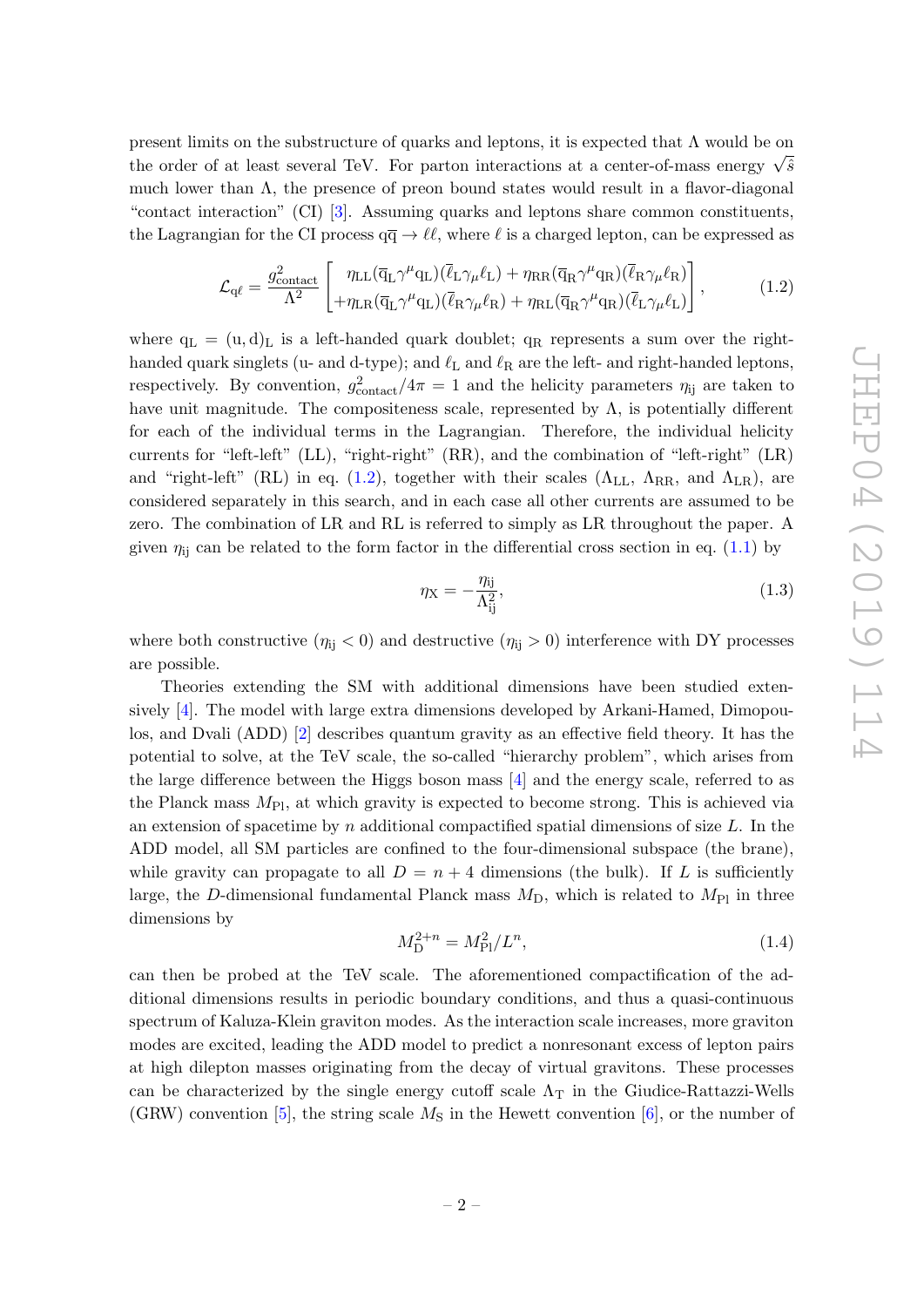additional dimensions n in conjunction with  $M<sub>S</sub>$  in the Han-Lykken-Zhang (HLZ) conven-tion [\[7\]](#page-14-6). The generic form factor  $\eta_X$  is replaced by  $\eta_G$  in eq. [\(1.1\)](#page-1-1), which depends on the chosen convention:

GRW: 
$$
\eta_G = \frac{1}{\Lambda_T^4};
$$
 (1.5)

Hewett: 
$$
\eta_{\rm G} = \frac{2}{\pi} \frac{\lambda}{M_{\rm S}^4} \quad \text{with } \lambda = \pm 1; \tag{1.6}
$$

HLZ: 
$$
\eta_{\rm G} = \begin{cases} \ln \left( M_{\rm S}^2 / \hat{s} \right) \frac{1}{M_{\rm S}^4} & \text{for } n = 2\\ \frac{2}{n-2} \frac{1}{M_{\rm S}^4} & \text{for } n > 2. \end{cases}
$$
(1.7)

Of the three, only the Hewett convention allows both constructive and destructive interference with the SM DY process, but in this paper only the constructive case  $(\Lambda = +1)$  is considered. Relative to CI models, interference with DY in the ADD model is more limited as the production of virtual gravitons is dominated by gluon-induced processes. Both  $\Lambda_T$ and  $M<sub>S</sub>$  function as ultraviolet (UV) cutoff parameters, indicating the energy scale up to which the effective field theory provides reliable predictions. Beyond this point, a description of quantum gravity becomes necessary to accurately describe particle interactions.

The analysis presented in this paper focuses on dilepton (electron or muon) events produced in pp collisions at a center-of-mass energy of 13 TeV at the CERN LHC. The data sample was recorded by the CMS experiment in 2016, and corresponds to an integrated luminosity of 35.9 (36.3) fb<sup>-1</sup> for the electron (muon) channel.

For both the CI and ADD models, this paper extends previous results from CMS at 8 TeV [\[8\]](#page-14-7), and complements the recent CMS search at 13 TeV for resonant phenomena [\[9\]](#page-14-8) in dilepton final states. Additional constraints on these models from diphoton and dijet final states have been reported by CMS [\[10,](#page-14-9) [11\]](#page-14-10). The ATLAS Collaboration has presented similar results for these models in the dilepton final state, the most recent using data at 8 TeV [\[12\]](#page-14-11) for the ADD model and at 13 TeV [\[13\]](#page-14-12) for the CI model.

#### <span id="page-3-0"></span>2 The CMS detector

The central feature of the CMS detector is a superconducting solenoid providing an axial magnetic field of 3.8 T and enclosing a silicon strip and pixel tracker, an electromagnetic calorimeter (ECAL), and a hadron calorimeter (HCAL). The silicon tracker measures charged particles within the pseudorapidity range  $|\eta| < 2.5$ . The ECAL and HCAL, each composed of a barrel and two endcap sections, extend over the range  $|\eta| < 3$ , while a forward calorimeter encompasses  $3 < |\eta| < 5$ .

The muon detection system covers  $|\eta| < 2.4$  with up to four layers of gas-ionization chambers installed outside the solenoid and sandwiched between the layers of the steel flux-return yoke. Additional detectors and upgrades of electronics were installed before the beginning of the 13 TeV data collection period in 2015, yielding improved reconstruction performance for muons relative to the 8 TeV data collection period in 2012. A more detailed description of the CMS detector, together with a definition of the coordinate system used and the relevant kinematic variables, can be found in ref. [\[14\]](#page-14-13).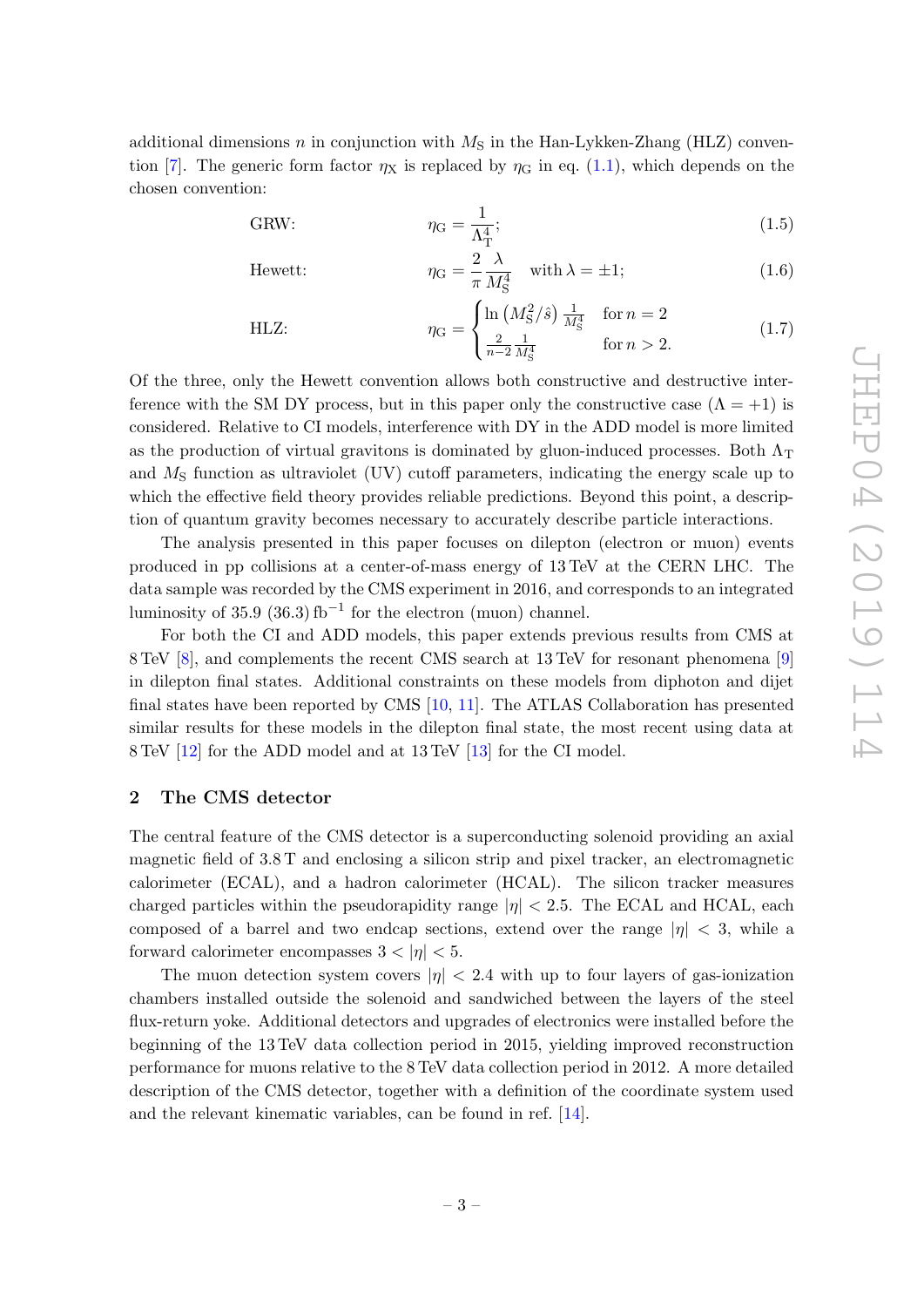The CMS experiment has a two-level trigger system  $[15]$ . The level-1 (L1) trigger, composed of custom hardware processors, selects events of interest using information from the calorimeters and muon detectors; the software based high-level trigger (HLT) then uses the full event information, including that from the inner tracker, to select the events that are recorded for analysis.

#### <span id="page-4-0"></span>3 Lepton reconstruction and event selection

A detailed description of the reconstruction and selection of electron and muon pairs used in this analysis can be found in ref. [\[16\]](#page-15-1) and is briefly summarized below.

Candidate events in the electron channel are selected first by the L1 trigger, which requires two energy deposits (clusters) in the ECAL with transverse momentum  $p_T >$ 24 (17) GeV, respectively. A suite of L1 trigger algorithms, requiring single, highly energetic calorimeter clusters, has also been used to select events for this analysis to guard against potential inefficiencies of the primary trigger. The HLT then requires that both electron candidates have  $p_T > 33$  GeV and pass loose identification criteria.

Electron candidates are reconstructed by matching tracks originating from the nominal interaction point with ECAL energy clusters. These clusters include the energy coming from bremsstrahlung photons. The electron candidates are required to have  $p_T > 35 \,\text{GeV}$ and cluster pseudorapidity  $|\eta_{\rm C}| < 1.44$  (barrel) or  $1.57 < |\eta_{\rm C}| < 2.50$  (endcap). The intermediate region is excluded because of the reduced reconstruction quality of clusters in the overlap of the barrel and endcap components of the ECAL.

Furthermore, the candidates are required to pass a specialized selection, optimized for high-energy electrons [\[17\]](#page-15-2), ensuring that the electron track is well reconstructed, that the transverse size of the ECAL cluster is consistent with that of an electron, and that there is minimal energy leakage into the HCAL. Additionally, the electron candidate must be well isolated in the calorimeter and the tracker, within a cone of radius  $\Delta R =$  $(\Delta \eta)^2 + (\Delta \phi)^2 = 0.3$ , where  $\phi$  is the azimuthal angle.

For events in which two or more electrons meet all of the aforementioned requirements, all possible electron pair candidates are created. For each of the pair candidates, at least one of the electrons is required to be in the barrel region. Should more than one pair pass the selection, the pair with the largest  $p<sub>T</sub>$  sum is used.

In the muon channel, events are selected by the L1 trigger requiring two muons, at least one of which must have transverse momentum  $p_T > 22 \text{ GeV}$ . The HLT requires that at least one of the muons have  $|\eta| < 2.4$  and  $p_T > 50$  GeV. A separate HLT algorithm, with a threshold of  $p_T > 27$  GeV, is used to select a large event sample at the Z boson peak (60  $\lt$  $m_{\mu\mu}$  < 120 GeV), which is used to derive the normalization of the simulated backgrounds.

Muon candidates are required to have matching segments in the tracker and the muon system. Further selection requirements are applied offline [\[8\]](#page-14-7), among which are the requirements that muon candidates must have  $|\eta| < 2.4$  and  $p_T > 53$  GeV. Isolated muon candidates are selected by requiring that the scalar sum of the transverse momenta of all tracks within a cone of  $\Delta R < 0.3$  around the muon must be less than 10% of the muon  $p_T$ . A dedicated algorithm [\[18\]](#page-15-3) is used for the reconstruction of muons with  $p_T > 200$  GeV,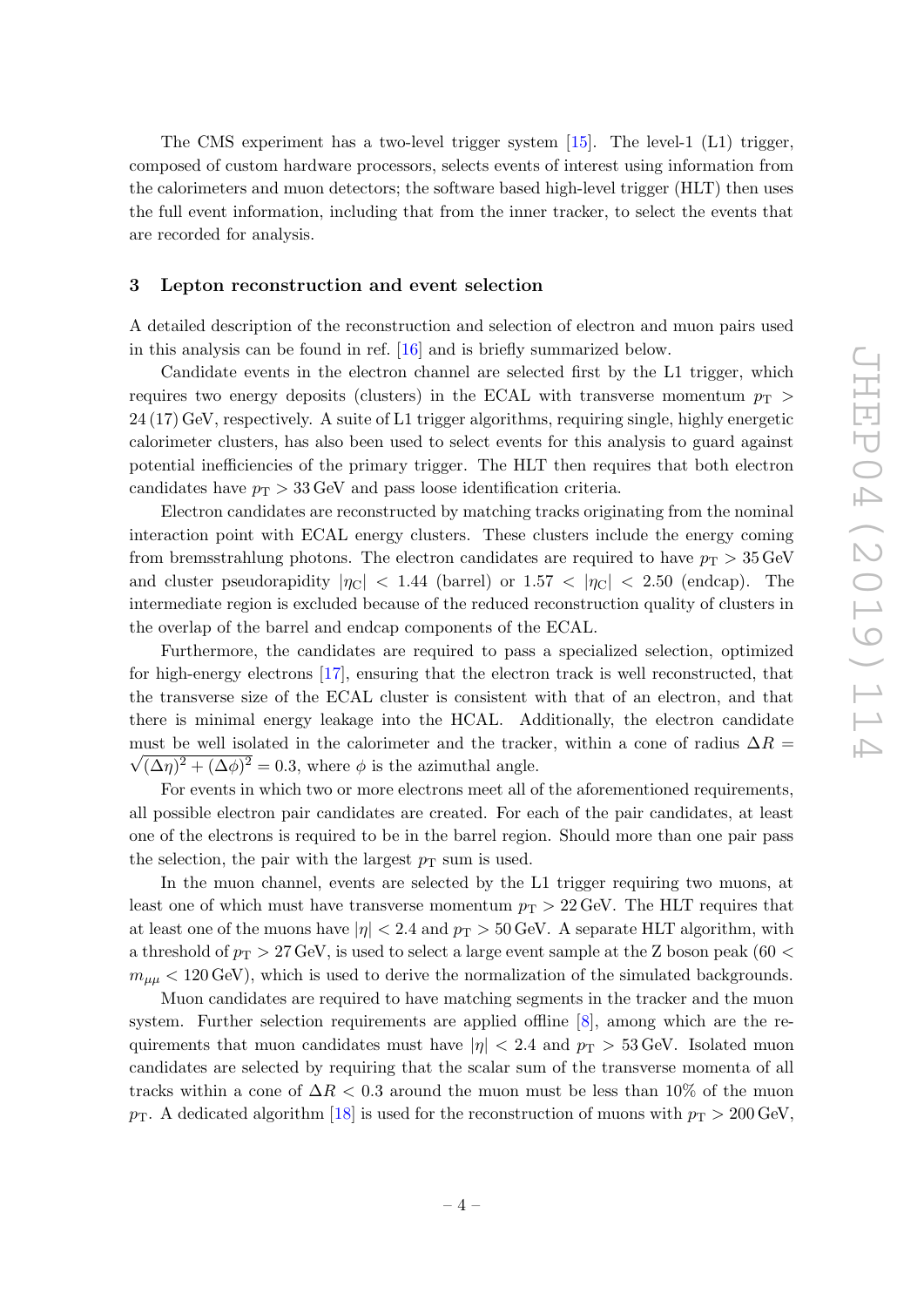which accounts for radiative energy losses due to interactions of the highly energetic muons with the detector material.

Muon pairs are formed from oppositely charged muons, with one of the muons required to match the muon that triggered the event. A  $\chi^2$  fitting method is used to ensure that the muon candidate tracks are compatible with originating from a common vertex. The threedimensional angle between the two muon candidates is required to be less than  $\pi - 0.02$ , to suppress muons originating from cosmic rays. If more than one pair of muons pass all aforementioned requirements, the pair with the highest  $p<sub>T</sub>$  sum is chosen.

The search region ( $m_{\ell\ell} > 400 \,\text{GeV}$ ) is divided into two categories, depending on the location of the two leptons. Events where both leptons are in the barrel region are called barrel-barrel (BB), while events where at least one lepton is in the endcap are called barrelendcap (BE). For the electron channel, events where both electrons are in the endcap region are ignored. The efficiency to trigger, reconstruct, and select a lepton pair with invariant mass around 1 TeV is 69 (65)% in the electron channel for BB (BE) events, while it is about 93% for events in the muon channel.

#### <span id="page-5-0"></span>4 Background and signal estimation

The primary SM production channel for lepton pairs in this analysis is the DY process. It is simulated with POWHEG V2  $[19–24]$  $[19–24]$  at next-to-leading-order (NLO) in perturbative QCD, using the NNPDF 3.0 [\[25\]](#page-15-6) set of parton distribution functions (PDFs) and PYTHIA 8.205 [\[26\]](#page-15-7) for parton showering and hadronization. A mass-dependent correction factor is applied in order to reach next-to-next-to-leading order (NNLO) accuracy in perturbative QCD, and to account for weak effects at NLO, as well as pure quantum electrodynamics effects. This factor is derived as the ratio of the cross sections calculated by fewz 3.1b2 [\[27\]](#page-15-8) to those calculated with POWHEG, using a combination of PDFs from PDF4LHC15  $[28-30]$  $[28-30]$  and the lux [\[31\]](#page-15-11) PDF set for the photon PDFs. This correction factor also accounts for photon-induced processes [\[32,](#page-15-12) [33\]](#page-16-0), stemming from  $\gamma\gamma$  initial states. The effect of these processes does not exceed 5% for masses up to 2 TeV and reaches 15–20% above 5 TeV [\[33\]](#page-16-0). The simulation of the detector response is performed by  $GEANT4$  [\[34\]](#page-16-1).

Other background processes yielding lepton pairs in the signal region are the production of top quark pairs, single top quarks via Wt production, and production of W boson pairs (WW). These processes are simulated with POWHEG  $[19–24]$  $[19–24]$ , using NNPDF 3.0 as the PDF set and a mix of pythia 8.205 and 8.212 for showering and hadronization. The top quark pair production cross section is calculated up to NNLO, including leading-log effects for soft gluon resummation, with  $Top++ 2.0$  [\[35\]](#page-16-2), while the Wt cross section has been calculated up to next-to-next-to-leading log accuracy [\[36\]](#page-16-3). Cross sections for other processes have been calculated up to NNLO with MCFM  $6.6$  [\[37–](#page-16-4)[40\]](#page-16-5).

In addition to the WW background produced with powheg, WZ and ZZ production is simulated inclusively at leading order  $(LO)$  with PYTHIA, using the NNPDF 2.3 [\[41\]](#page-16-6) PDF set. Production of  $\tau$  lepton pairs through the DY process, which then decay to electron or muon pairs, is simulated at NLO with MADGRAPH5 aMC@NLO 2.2.2 [\[42\]](#page-16-7), using the nnpdf 3.0 PDF set and pythia for showering and hadronization.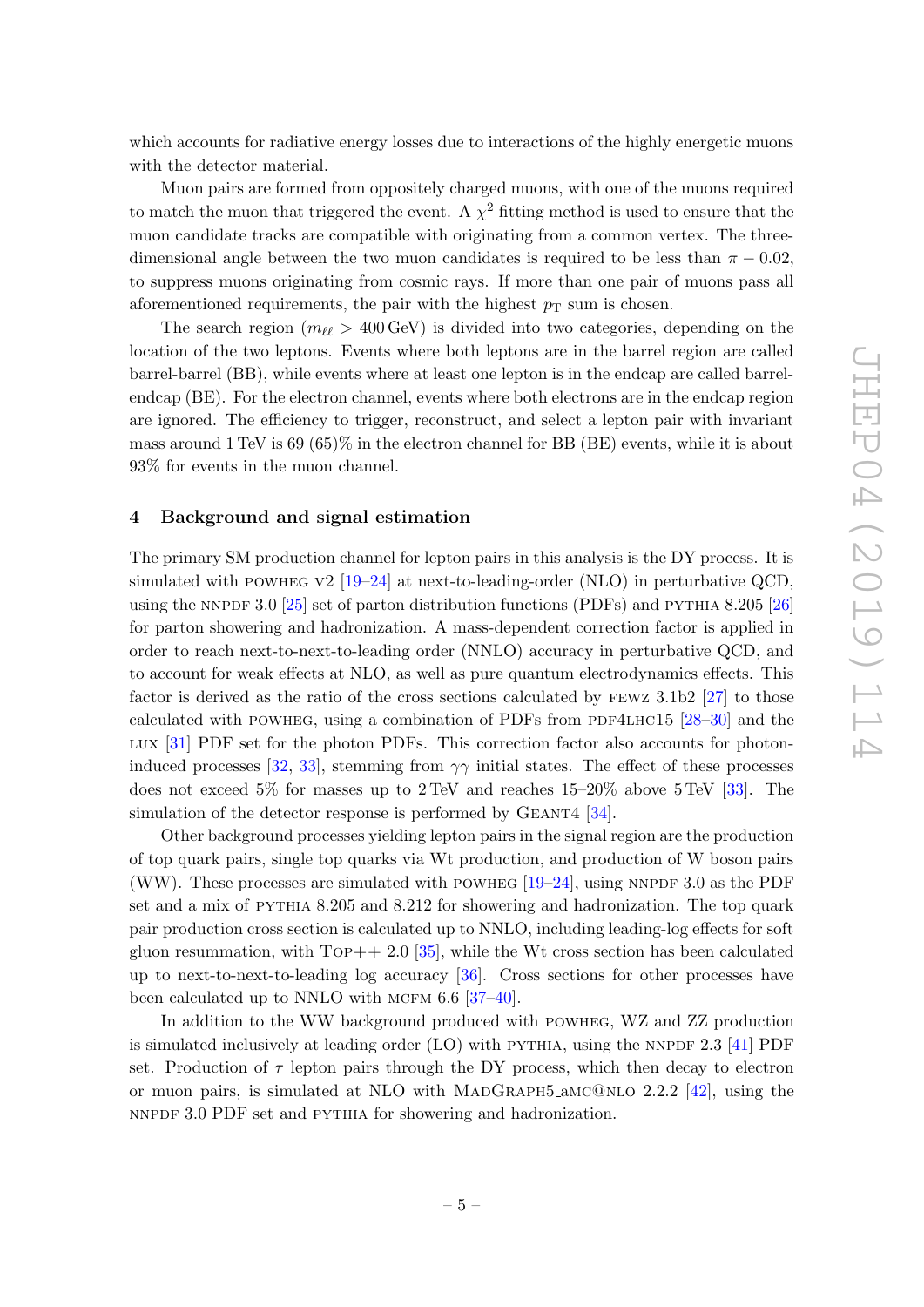The overall yield from these processes is then normalized to the data in the control region around the Z boson peak. Background from events containing jets that are misreconstructed as isolated leptons, is estimated from data using event samples enriched in QCD multijet events, as described in ref. [\[8\]](#page-14-7). The contribution of this background to the overall event sample is between 1–3%.

Each signal model, including interference with the DY process, is simulated at LO using NNPDF 2.3 and PYTHIA 8.212 and 8.205 for the CI and ADD samples, respectively. A dedicated pythia DY sample is produced with the same generator settings and subtracted from the signal samples to obtain the respective signal yields. No higher-order correction factor is applied to the signal samples of the CI model; for the ADD model, a massindependent NLO correction factor of 1.3 is used. While NNLO QCD predictions show that this correction factor can be as large as  $1.6 \, \vert 43 \vert$ , and that it always exceeds 1.3 in the considered dilepton mass range, NLO electroweak corrections are not taken into account. This motivates choosing the conservative value of 1.3, which also allows a direct comparison to previous results [\[8\]](#page-14-7).

To account for the effects of additional pp interactions within the same or nearby bunch crossings ("pileup"), additional minimum bias events are overlaid on the simulated events. The simulated events are scaled to match the recorded luminosity, using the cross sections obtained as described above, and then reweighted so that their pileup distribution matches the one observed in the data.

#### <span id="page-6-0"></span>5 Systematic uncertainties

A summary of the systematic uncertainties in the SM background estimates is found in table [1,](#page-7-0) and brief descriptions of their determination are given below. For each source, the corresponding relative uncertainty in the event yield is given separately for the electron and muon channels. To illustrate the mass-dependent nature of some of the uncertainties, values are shown for two different invariant mass thresholds. All of the mass-dependent uncertainties listed in table [1](#page-7-0) affect both the total number of events and the shape of the invariant mass distribution.

The efficiency of triggering, reconstructing, and selecting electrons is measured in simulated DY events and validated using data at the Z boson peak. The uncertainty in the electron energy scale of  $2 \left(1\right)\%$  in the barrel (endcap) region has been used to derive the resulting uncertainty in the event yield.

The efficiency of the single-muon trigger to identify either of the two muons in the event has been measured using a sample of Z boson candidate events, and is found to be independent of mass. Uncertainty in the reconstruction and selection efficiency for muons leads to a corresponding uncertainty in event yield. The uncertainty in muon efficiency, as a function of  $p_T$  and  $\eta$ , is determined from differences between data and simulation. Because a potential bias in the muon  $p<sub>T</sub>$  measurement may result in a bias in the dimuon mass scale, the muon curvature  $(q/p<sub>T</sub>)$ , where q is the electric charge of the muon) distribution in data is compared to that obtained from simulation for different  $\eta$  and  $\phi$  ranges. The measured bias is consistent with zero, and, along with the corresponding uncertainty, is propagated to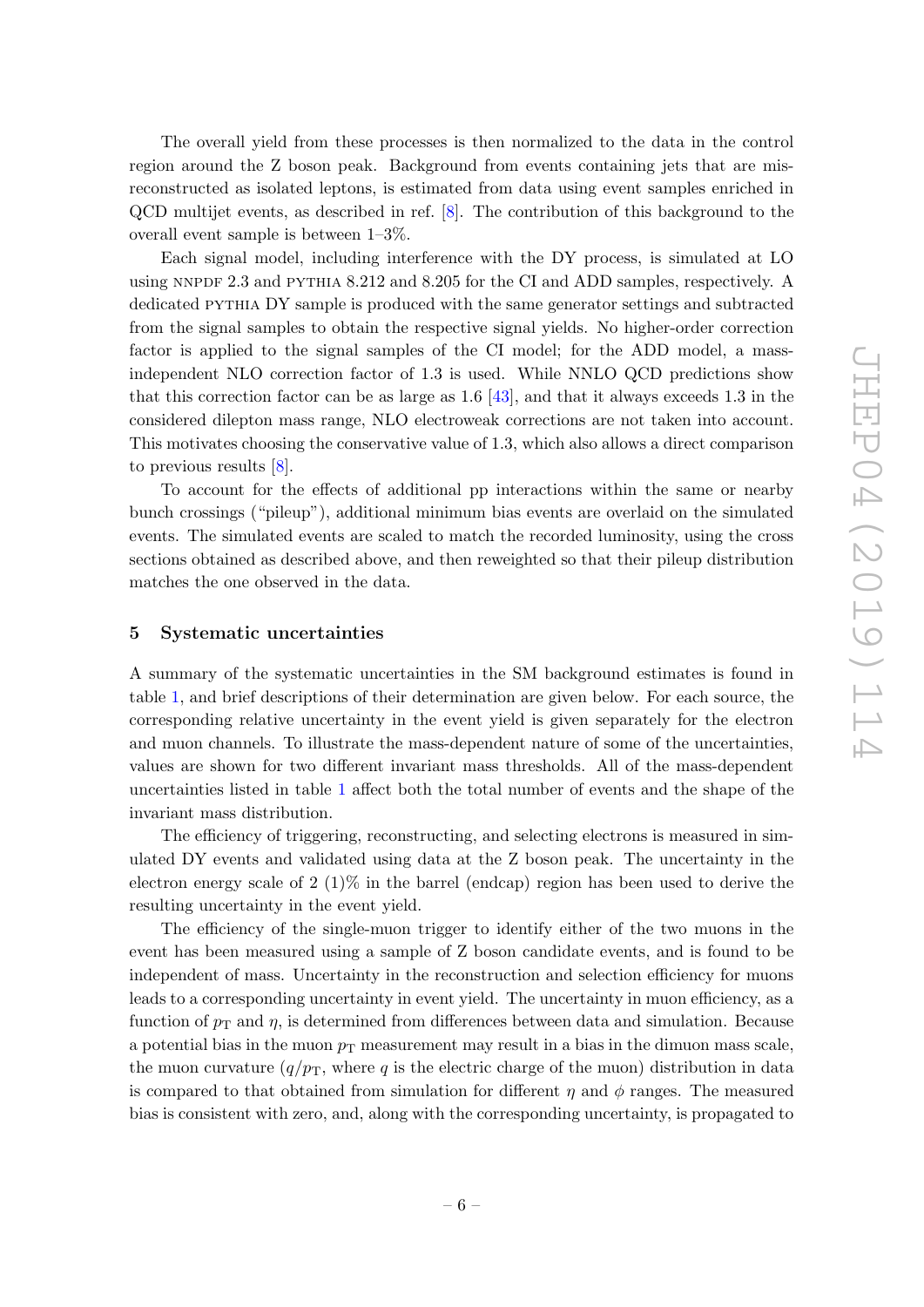|                                                   |                           | Electrons                 | Muons                         |                               |  |
|---------------------------------------------------|---------------------------|---------------------------|-------------------------------|-------------------------------|--|
| Uncertainty                                       | $m_{ee} > 2 \,\text{TeV}$ | $m_{ee} > 4 \,\text{TeV}$ | $m_{\mu\mu} > 2 \,\text{TeV}$ | $m_{\mu\mu} > 4 \,\text{TeV}$ |  |
| Electron trigger $+$ selection efficiency BB (BE) |                           | $6(8)\%$                  |                               |                               |  |
| Electron energy scale BB (BE)                     | 12.0 $(6.7)\%$            | $21.7(11.0)\%$            |                               |                               |  |
| Muon trigger efficiency BB (BE)                   |                           |                           | $0.3(0.7)\%$                  |                               |  |
| Muon ID efficiency BB (BE)                        |                           |                           | $0.8(4.6)\%$                  | 1.7 $(7.6)\%$                 |  |
| Muon $p_T$ resolution BB (BE)                     |                           |                           | $0.8(1.4)\%$                  | $1.5(2.3)\%$                  |  |
| Muon $p_T$ scale BB (BE)                          |                           |                           | $0.8(2.8)\%$                  | 4.1 $(12.1)\%$                |  |
| $t\bar{t}/diboson$ cross section                  | $7\%$                     |                           | $7\%$                         |                               |  |
| Z boson peak normalization                        | $1\%$                     |                           | $5\%$                         |                               |  |
| <b>PDF</b>                                        | $5.7\%$                   | 17.1\%                    | $5.7\%$                       | 17.1\%                        |  |
| Multijet BB (BE)                                  | $0.1(1.3)\%$              | $0.1(0.1)\%$              | $<0.1(4.8)\%$                 | $< 0.1 (-0.1)\%$              |  |
| Pileup reweighting BB (BE)                        | $0.5(0.7)\%$              | $0.4~(0.7)\%$             | $0.2(0.1)\%$                  | $0.2(0.2)\%$                  |  |
| MC statistics BB (BE)                             | $1.0(1.8)\%$              | $0.7(1.7)\%$              | 1.1 $(1.3)\%$                 | $1.0(2.0)\%$                  |  |

<span id="page-7-0"></span>Table 1. Systematic uncertainties in the predicted SM yields for the electron and the muon channels, for two dilepton mass thresholds. Where noted, uncertainties are provided separately for events where both leptons are in the barrel region (BB), or where at least one of the leptons is in the endcap region (BE). Uncertainties that are mass-dependent affect both the event yield and the shape of the invariant mass distribution. The systematic uncertainties in the signal yields are largely the same as for the background, with a few exceptions as discussed in the text.

the dimuon mass to derive the uncertainty in the event yield. The muon  $p<sub>T</sub>$  resolution and its uncertainty are determined using muons from events with Lorentz-boosted Z bosons. The uncertainty in the resolution is found to scale with  $p_T$ .

The remaining uncertainties are applicable to both the electron and muon channels. The simulated backgrounds are normalized using data at the Z boson peak, and a systematic uncertainty is assigned to cover the observed difference between data and simulation before normalization. The uncertainty in the cross section calculation of the simulated diboson and  $t\bar{t}$  events is found to be a constant 7%. Uncertainty in the PDF leads to uncertainties in the simulated DY yields. The uncertainty is determined with the  $PDF4LHC$ procedure  $[28–30]$  $[28–30]$  using replicas of the NNPDF 3.0 PDF set  $[25]$ . Other uncertainties in the NNLO DY cross section, such as due to the scale of the strong coupling constant  $\alpha_S$ , have a negligible effect on the event yields. The precision in estimating the misreconstructed jet background is limited by the amount of data at high dilepton mass, and a conservative uncertainty of 50% is assigned. The systematic uncertainty in the simulation of pileup is derived from the 5% precision on the total inelastic pp scattering cross section that is used in the procedure to reweight the simulated event samples. The cross section is varied by this uncertainty and used to reweight the simulated events, resulting in a variation in the invariant mass distribution for all simulated processes.

The systematic uncertainties in the signal yields are largely the same as for the background, with a few exceptions. The signal samples are normalized to the total integrated luminosity, rather than to the data at the Z boson peak, and the uncertainty on the luminosity measurement is 2.5% [\[44\]](#page-16-9). Additionally, the uncertainties due to the cross sections and jet background estimation do not apply to the simulated signal events.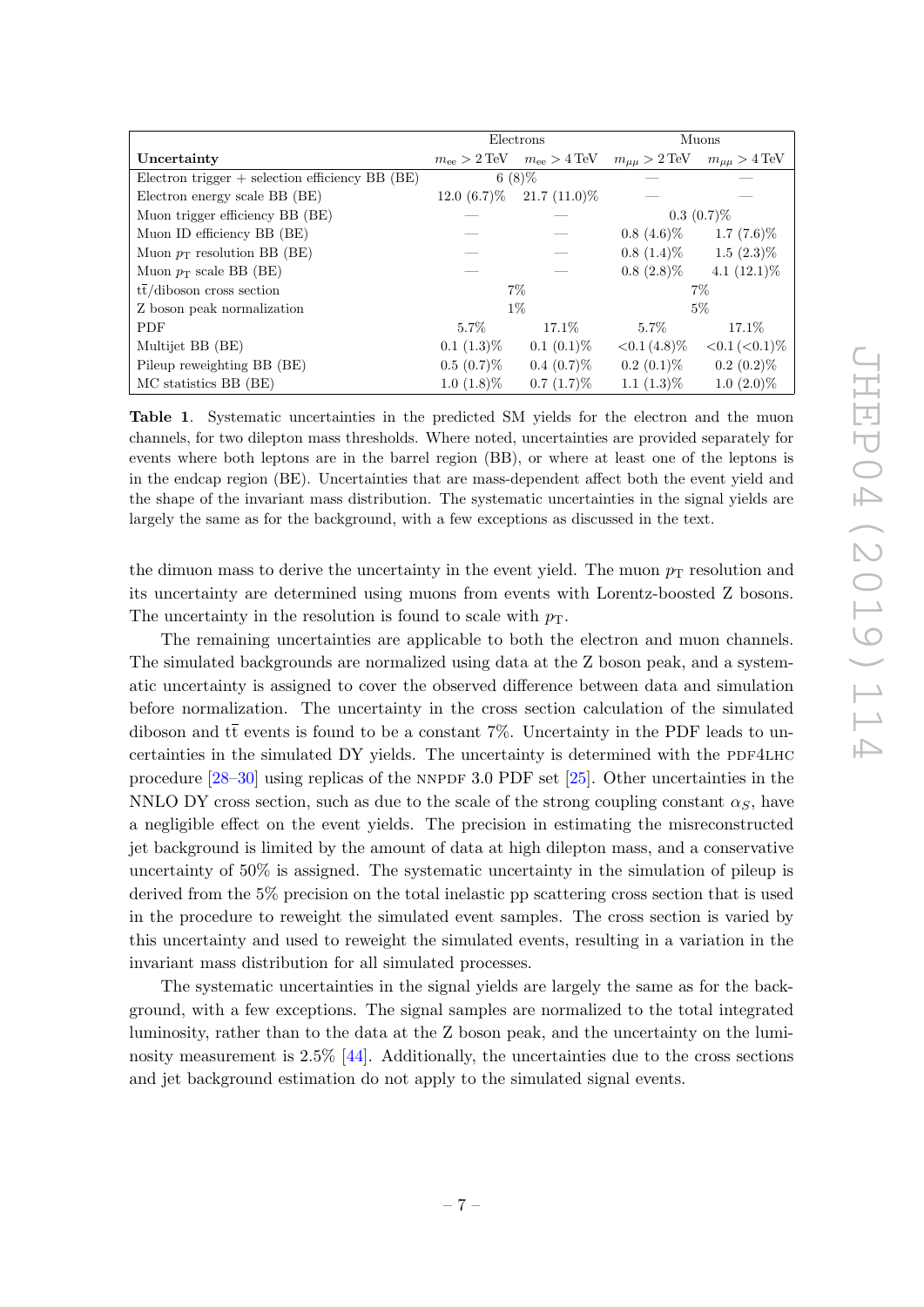![](_page_8_Figure_1.jpeg)

<span id="page-8-1"></span>Figure 1. Electron (left) and muon (right) pair invariant mass spectra for the combined barrelbarrel and barrel-endcap event categories. Example model predictions are given for CI (left) and ADD (right). The lower panel shows the relative difference between the data and predicted background. The gray band gives the fractional uncertainty (statistical and systematic) in the prediction.

#### <span id="page-8-0"></span>6 Mass spectra and statistical analysis

The resulting dilepton invariant mass spectra for both the electron and muon channels are shown in figure [1,](#page-8-1) inclusive of the BB and BE event categories. The simulated events are weighted by the cross section correction factors discussed in section [4.](#page-5-0) The overall simulated mass distribution is then scaled to fit the observed data yield around the Z boson peak  $(60 < m_{\ell\ell} < 120 \,\text{GeV}).$ 

Results from this analysis show no significant deviation from the SM in the dilepton invariant mass spectra for either the electron or muon channel. Exclusion limits are set on the signal cross section, which are translated into limits on the respective parameters of interest for each model. These limits are calculated using Bayesian inference, utilizing the framework developed for statistically combining Higgs boson searches [\[45\]](#page-16-10), which is based on the ROOSTATS package  $[46]$ . All uncertainties are modeled with log-normal probability density functions, while a uniform prior is used for the signal cross section.

For the CI models, two different approaches are used, depending on the signal model. A single-bin counting experiment with a lower mass threshold of 2.2 TeV, optimized for the best expected limit, is performed for the destructive interference scenarios to remove masses where the signal contribution is negative because of interference with the DY process. In the case of constructive interference, an alternative approach is used. The invariant mass spectrum is split into multiple exclusive bins, with lower bin edges of 400, 500, 700, 1100, 1900, and 3500 GeV. The last bin has an upper edge of 5000 GeV and all bins are combined in the limit calculation. Systematic uncertainties are treated as fully correlated among the bins. Expected and observed lower limits on  $\Lambda$  are determined from the intersection of the curves for the predicted cross section and the expected and observed upper limits on the CI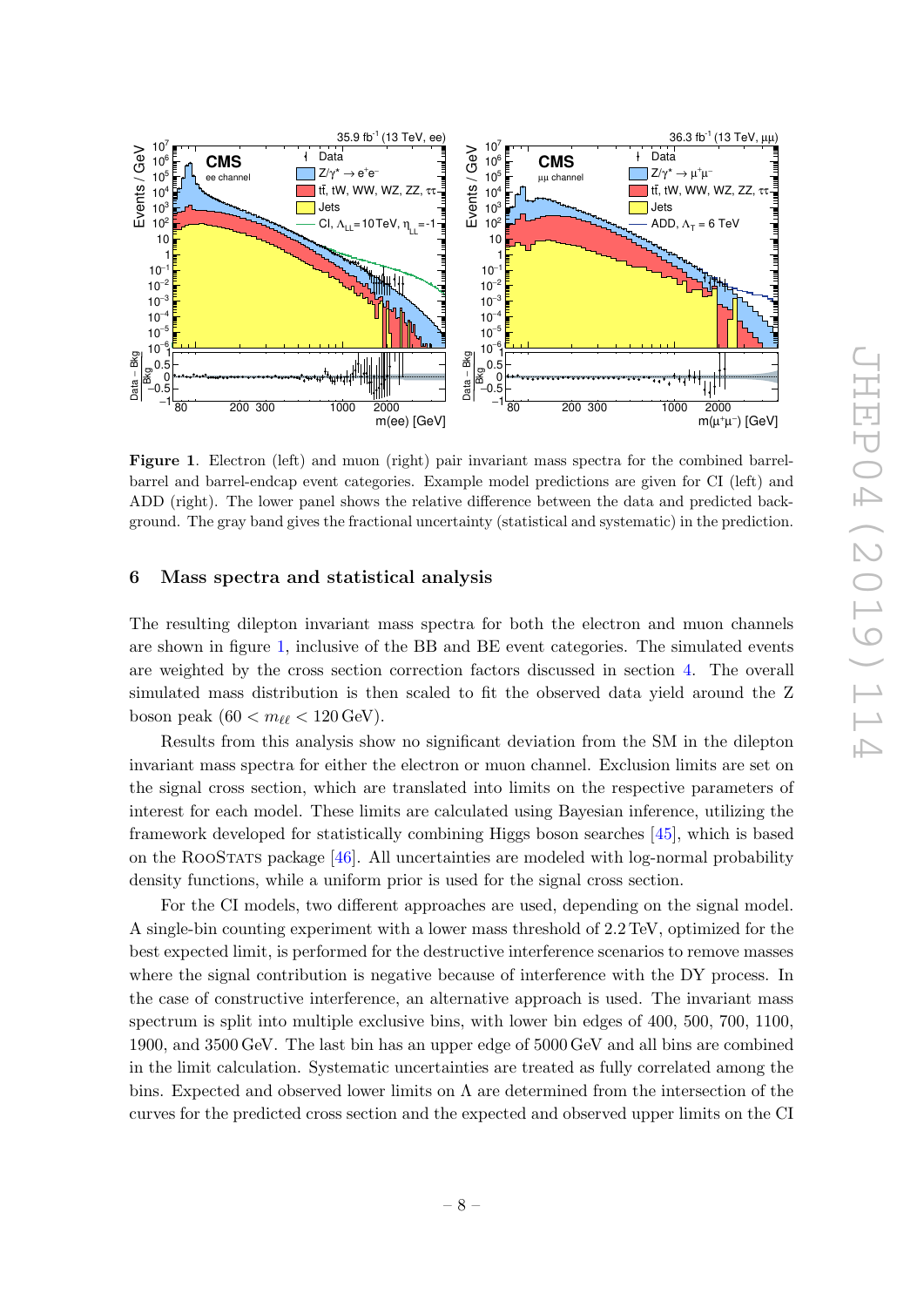![](_page_9_Figure_1.jpeg)

<span id="page-9-1"></span>**Figure 2.** Dilepton exclusion limits at  $95\%$  CL on the CI scale ( $\Lambda$ ) for the six CI models considered for the electron (left) and muon (right) channels. The limits are obtained for  $m_{\ell\ell} > 400$  (2200) GeV in the case of constructive (destructive) interference.

![](_page_9_Figure_3.jpeg)

<span id="page-9-0"></span>Figure 3. Combined dilepton 95% CL exclusion limits on the cross section for the left-left constructive CI model (left), and on the CI scale  $(\Lambda)$  for the six different CI models considered (right). The red curve in the left plot shows the theoretical cross section as a function of  $\Lambda$ . The limits are obtained for  $m_{\ell\ell} > 400 (2200)$  GeV in the case of constructive (destructive) interference.

cross section as a function of Λ. This is illustrated in figure [3](#page-9-0) for the left-left constructive model, where the electron and muon channels are combined.

The 95% confidence level (CL) exclusion limits on the CI model parameter  $\Lambda$  are shown in figure [2](#page-9-1) for the six helicity and interference models described in the introduction. The limits are more stringent for models with constructive interference than those with destructive interference. The expected limits are comparable for the electron and muon channels, which are shown separately. The observed limits are more stringent for the muon channel than for the electron channel, but are consistent within statistical fluctuation. Assuming a universal contact interaction for electrons and muons, exclusion limits can be determined for the combined data sets. These limits, shown in figure [3,](#page-9-0) range from  $\Lambda_{LL} > 20$  TeV for destructive interference to  $\Lambda_{RR} > 32$  TeV for constructive interference.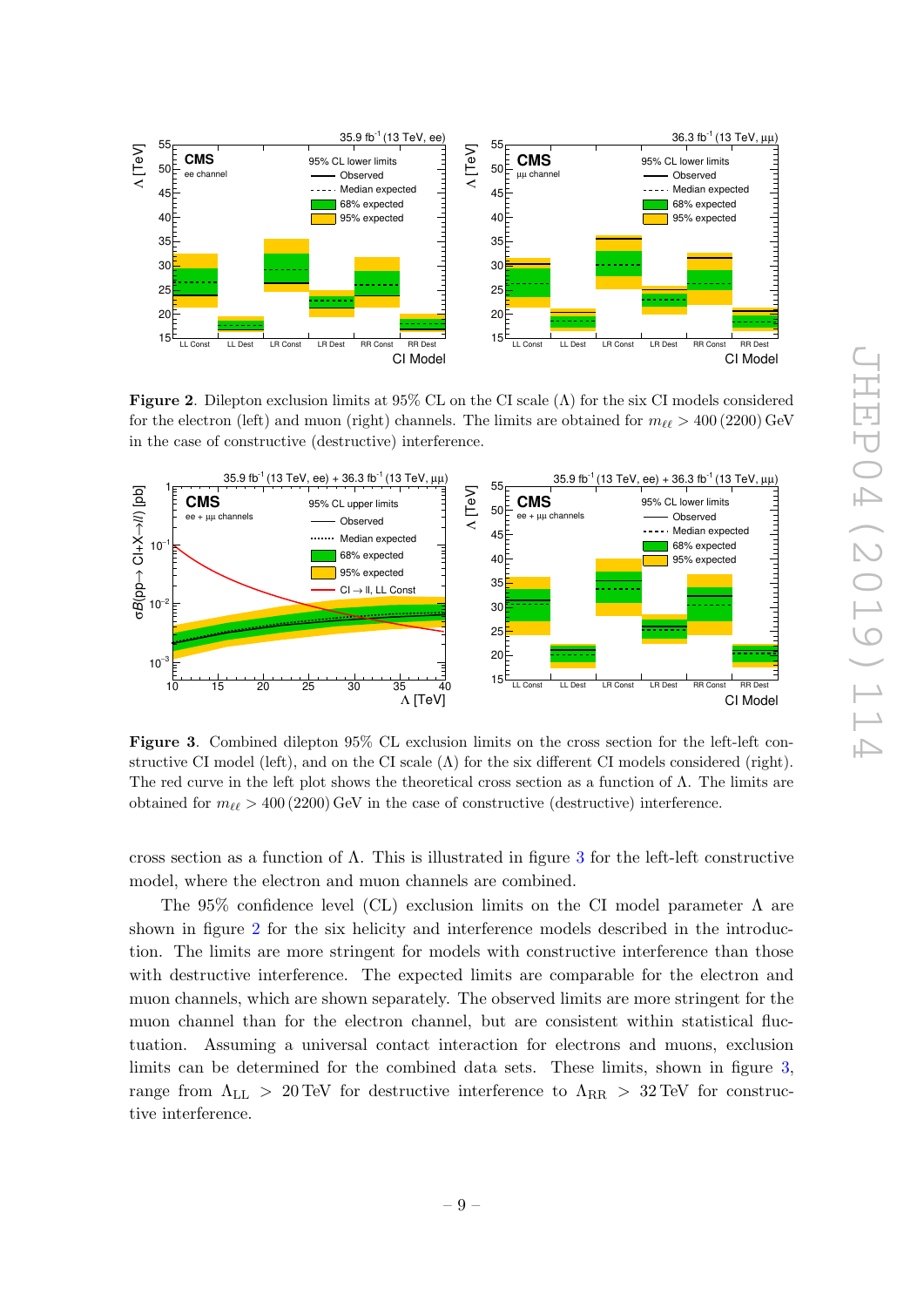For the ADD model, the most sensitive part of the invariant mass spectrum,  $m_{\ell\ell} >$ 1.8 TeV, is subdivided into 400 GeV wide search regions, with the final region covering the mass range between 3 TeV and  $\Lambda_{\rm T}$ , beyond which all signal contributions are set to 0. Differentiating between the BB and BE pseudorapidity categories enhances the sensitivity as the signal is expected to be more central than the SM backgrounds. The most frequently studied parameter conventions, i.e., GRW, Hewett, and HLZ, have been considered. Figure [4](#page-11-0) shows the 95% CL exclusion limits for the respective UV cutoff parameters in both the electron and muon channels. The combined 95% CL exclusion limit on the cross section in the GRW model is shown in figure [5,](#page-11-1) alongside the corresponding exclusion limits on the UV cutoff parameters. The lower limit on  $\Lambda$ <sub>T</sub> at 95% confidence level is 6.9 TeV, which excludes a string scale  $M<sub>S</sub>$  below 6.1 TeV in the Hewett parameter convention. In the HLZ convention, this translates to lower limits on  $M<sub>S</sub>$  of 5.5 to 8.2 TeV, depending on the number of extra dimensions.

Utilizing the recent measurement of diphoton production  $[10]$ , the overall sensitivity of the statistical analysis is further improved. Combining the data of the individual electron, muon, and photon channels, 95% CL exclusion limits are calculated using the THETA limitsetting framework  $\left[47\right]$ . As the scales of the interactions corresponding to the considered search regions,  $m_{\gamma\gamma} > 500$  GeV and  $m_{\ell\ell} > 1.8$  TeV, differ substantially, the uncertainties are taken to be uncorrelated between the diphoton and dilepton analyses. To ensure a consistent interpretation of the exclusion limits in the combination of all three channels, no higher-order correction factor is assumed. Figure [6](#page-12-0) shows the individual and combined limits, and the limits from the  $\sqrt{s} = 8$  TeV dilepton measurement [\[8\]](#page-14-7) are also shown. The highest sensitivity is given by the combination of all three channels as exhibited by the expected limits. However, an underfluctuation measured in the photon channel still results in the best observed limits. A summary of the exclusion limits on the respective UV cutoff parameters is given in table [2.](#page-12-1) The lower limit on  $\Lambda$ <sup>T</sup> increases to 7.7 TeV, while the limits on  $M<sub>S</sub>$  increase to 6.9 TeV in the Hewett convention and 6.1 to 9.3 TeV in the HLZ convention.

### <span id="page-10-0"></span>7 Summary

A search for nonresonant excesses in the invariant mass spectra of electron and muon pairs has been presented. The data set recorded with the CMS detector during 2016 is analyzed, corresponding to an integrated luminosity of 35.9 (36.3) fb<sup>-1</sup> for the electron (muon) channel. No significant deviations from standard model expectations are observed.

A contact interaction (CI) model, taking into account both constructive and destructive interference scenarios, has been used for interpreting the experimental measurements. The 95% confidence level exclusion limits on the compositeness scale range from  $\Lambda_{LL} > 20 \text{ TeV}$ for the destructive case to  $\Lambda_{RR} > 32$  TeV for the constructive one, for the left-left and the right-right helicity currents, respectively.

For the Arkani-Hamed-Dimopoulos-Dvali (ADD) model of large extra dimensions, values of the ultraviolet cutoff parameter  $\Lambda_{\rm T}$  (in the Giudice-Rattazzi-Wells, GRW, convention) below 6.9 TeV have been excluded at the 95% confidence level. This corresponds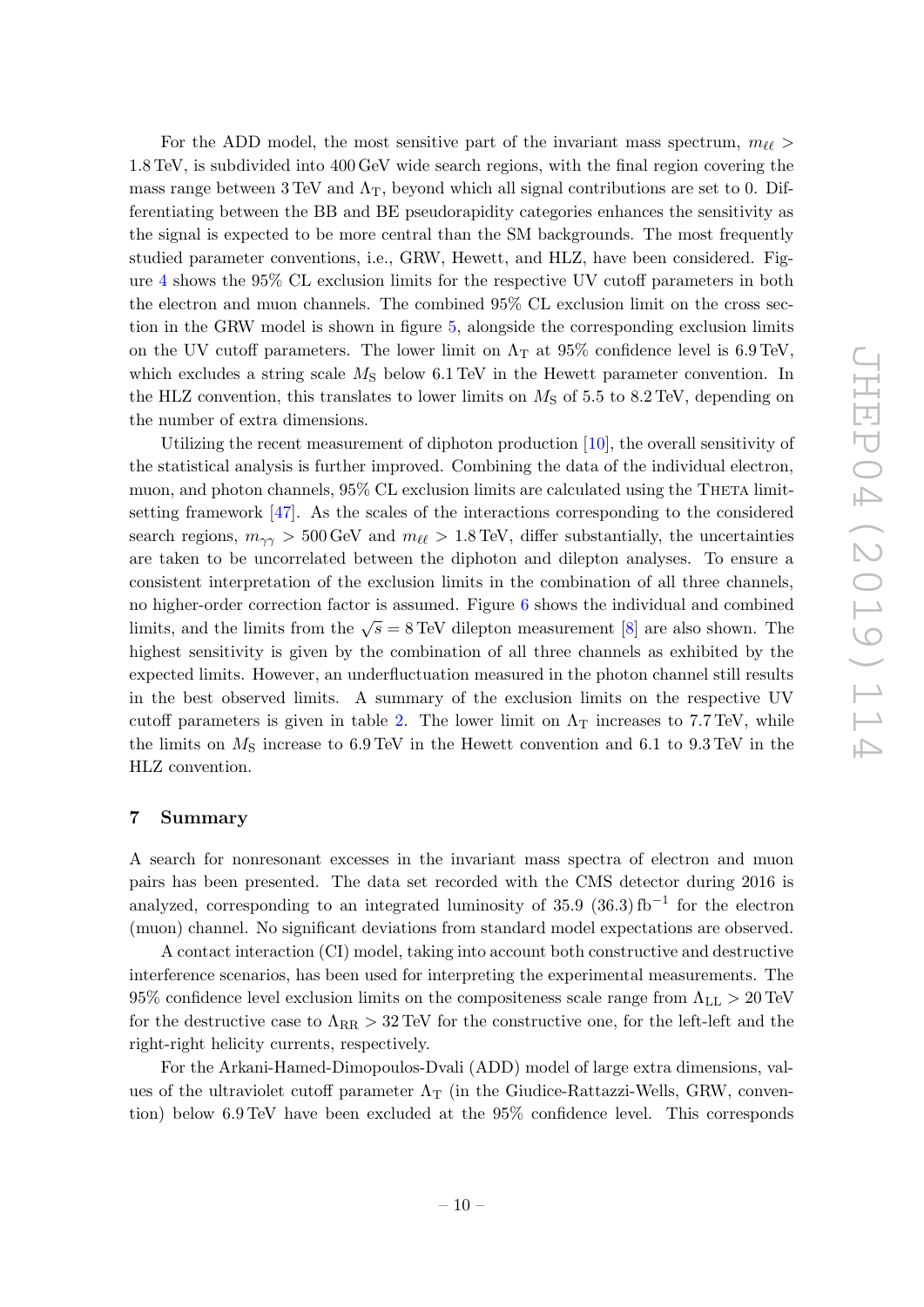![](_page_11_Figure_1.jpeg)

<span id="page-11-0"></span>Figure 4. Exclusion limits at 95% CL on the UV cutoff for the electron (left) and muon (right) channels with  $m_{\ell\ell} > 1.8$  TeV in the GRW, Hewett, and HLZ conventions for the ADD model. Signal model cross sections are calculated up to leading order and a correction factor of 1.3 is applied. The results are compared to the previous combined result from CMS [\[8\]](#page-14-7).

![](_page_11_Figure_3.jpeg)

<span id="page-11-1"></span>Figure 5. Combined dilepton 95% CL exclusion limit on the cross section in the GRW convention (left) and on the UV cutoff for all parameter conventions (right) with  $m_{\ell\ell} > 1.8$  TeV for the ADD model. The curves labeled ADD in the left plot show the theoretical signal cross section calculated by PYTHIA, as a function of the cutoff parameter  $\Lambda_T$ , and signal contributions with  $m_{\ell\ell} > \Lambda_T$  are set to 0. Signal model cross sections are calculated up to leading order and, where indicated by the appropriate label, a correction factor of 1.3 is applied. The results are compared to previous ones from CMS [\[8\]](#page-14-7).

to an exclusion on the string scale  $M<sub>S</sub>$  below 6.1 TeV in the Hewett convention; in the Han-Lykken-Zhang (HLZ) convention, lower limits are set on  $M<sub>S</sub>$  that range from 5.5 to 8.2 TeV, depending on the number of extra dimensions. When combined with the results from the latest CMS diphoton analysis [\[10\]](#page-14-9), these limits improve to 7.7 TeV (GRW), 6.9 TeV (Hewett), and the range 6.1 to 9.3 TeV (HLZ), respectively.

The results presented here for the CI and ADD models improve on previous CMS results at  $\sqrt{s} = 8$  TeV in the dilepton final state [\[8\]](#page-14-7). The CI limits on  $\Lambda$  are compatible with the dilepton results reported by the ATLAS Collaboration [\[12,](#page-14-11) [13\]](#page-14-12). However, an exact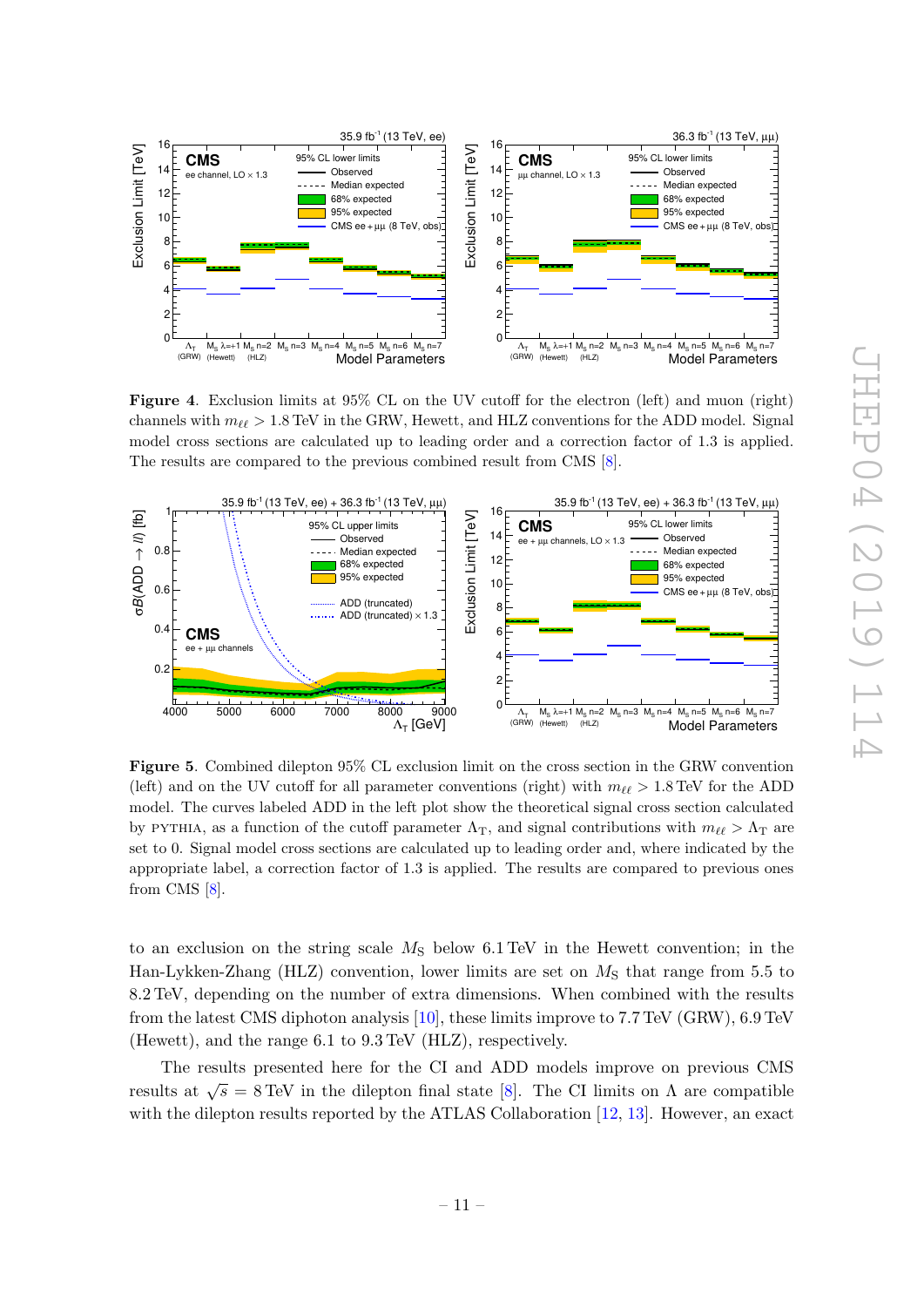![](_page_12_Figure_1.jpeg)

<span id="page-12-0"></span>Figure 6. Individual and combined dilepton (this analysis) and diphoton [\[10\]](#page-14-9) 95% CL expected (left) and observed (right) exclusion limits as a summary of all parameter conventions for the ADD model. Signal model cross sections are calculated up to leading order. The dilepton limits from the  $\sqrt{s}$  = 8 TeV measurement [\[8\]](#page-14-7) are also shown.

|                                                                                                          | <b>GRW</b>                                                                                      | Hewett                                                                          | HLZ                                                                   |  |  |  |  |          |  |  |  |
|----------------------------------------------------------------------------------------------------------|-------------------------------------------------------------------------------------------------|---------------------------------------------------------------------------------|-----------------------------------------------------------------------|--|--|--|--|----------|--|--|--|
| Order                                                                                                    | $\Lambda_{\rm T}[{\rm TeV}]$                                                                    | $M_{\rm S}$ [TeV]                                                               | $M_{\rm S}$ [TeV]                                                     |  |  |  |  |          |  |  |  |
|                                                                                                          |                                                                                                 |                                                                                 | $\lambda = +1$ $n = 2$ $n = 3$ $n = 4$ $n = 5$ $n = 6$ $n = 7$        |  |  |  |  |          |  |  |  |
| ee for $m_{ee} > 1.8 \text{ TeV}$                                                                        |                                                                                                 |                                                                                 |                                                                       |  |  |  |  |          |  |  |  |
| LO –                                                                                                     | 6.1 $(6.4)$                                                                                     |                                                                                 | 5.5 (5.7) 7.0 (7.5) 7.3 (7.6) 6.1 (6.4) 5.5 (5.8) 5.1 (5.4) 4.9 (5.1) |  |  |  |  |          |  |  |  |
|                                                                                                          | LO $\times$ 1.3 6.3 (6.5)                                                                       |                                                                                 | 5.7 (5.8) 7.3 (7.7) 7.5 (7.8) 6.3 (6.5) 5.7 (5.9) 5.3 (5.5) 5.0 (5.2) |  |  |  |  |          |  |  |  |
| $\mu\mu$ for $m_{\mu\mu} > 1.8$ TeV                                                                      |                                                                                                 |                                                                                 |                                                                       |  |  |  |  |          |  |  |  |
| LO –                                                                                                     |                                                                                                 | 6.7 (6.5) 6.0 (5.8) 7.9 (7.6) 7.9 (7.7) 6.7 (6.5) 6.0 (5.9) 5.6 (5.5) 5.3 (5.2) |                                                                       |  |  |  |  |          |  |  |  |
|                                                                                                          | LO $\times$ 1.3 6.8 (6.6) 6.1 (5.9) 8.1 (7.8) 8.1 (7.9) 6.8 (6.6) 6.2 (6.0) 5.7 (5.6)           |                                                                                 |                                                                       |  |  |  |  | 5.4(5.3) |  |  |  |
| Combined ee and $\mu\mu$ for $m_{\ell\ell} > 1.8 \text{ TeV}$                                            |                                                                                                 |                                                                                 |                                                                       |  |  |  |  |          |  |  |  |
| LO                                                                                                       | 6.7 $(6.8)$                                                                                     |                                                                                 | 6.0 (6.0) 7.9 (8.0) 8.0 (8.0) 6.7 (6.8) 6.1 (6.1) 5.7 (5.7) 5.4 (5.4) |  |  |  |  |          |  |  |  |
|                                                                                                          | LO $\times$ 1.3 6.9 (6.9) 6.1 (6.2) 8.2 (8.2) 8.2 (8.2) 6.9 (6.9) 6.2 (6.2) 5.8 (5.8) 5.5 (5.5) |                                                                                 |                                                                       |  |  |  |  |          |  |  |  |
| Combined ee, $\mu\mu$ , and $\gamma\gamma$ for $m_{\ell\ell} > 1.8$ TeV and $m_{\gamma\gamma} > 500$ GeV |                                                                                                 |                                                                                 |                                                                       |  |  |  |  |          |  |  |  |
| LO <sub>.</sub>                                                                                          |                                                                                                 | 7.7 (7.5) 6.9 (6.7) 9.3 (8.9) 9.1 (8.9) 7.7 (7.5) 6.9 (6.8) 6.5 (6.3) 6.1 (6.0) |                                                                       |  |  |  |  |          |  |  |  |

<span id="page-12-1"></span>Table 2. Exclusion limits at 95% CL for the electron and muon channels, their combination, and the combination with the diphoton [\[10\]](#page-14-9) analysis, in multiple parameter conventions of the ADD model. Signal model cross sections are calculated up to leading order and, where indicated by the appropriate label, a correction factor of 1.3 is applied. For each of the model parameters, the first value is the observed limit followed by the expected limit in parentheses.

comparison is not possible because the ATLAS limits are based on priors for  $\Lambda$ , whereas the limits reported here are based on a prior that is flat in cross section. For the ADD model, the results reported here are the first measurements at  $\sqrt{s} = 13$  TeV in the dilepton final state. The combination with the CMS diphoton analysis yields the most sensitive results in nonhadronic final states to date.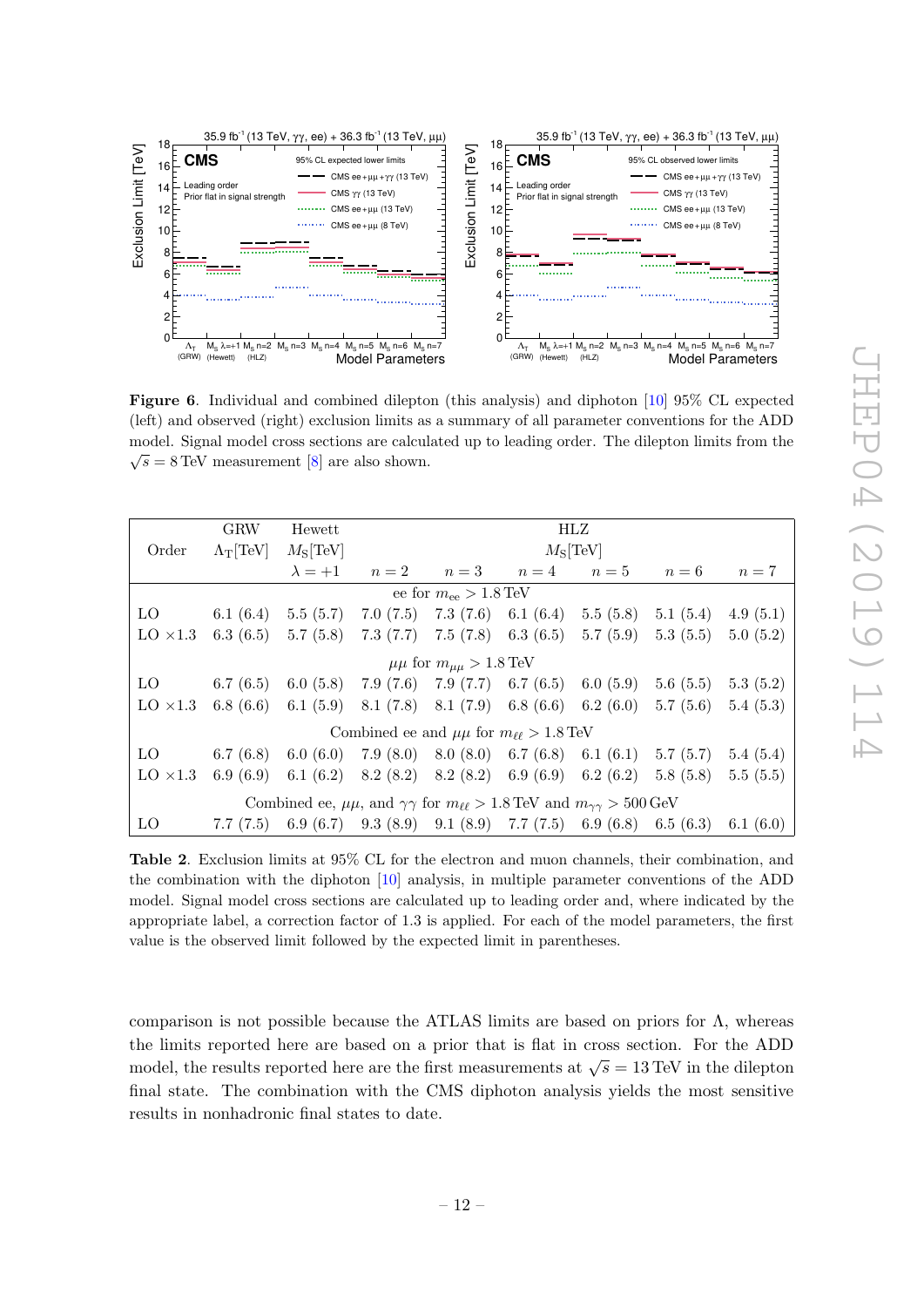#### Acknowledgments

We congratulate our colleagues in the CERN accelerator departments for the excellent performance of the LHC and thank the technical and administrative staffs at CERN and at other CMS institutes for their contributions to the success of the CMS effort. In addition, we gratefully acknowledge the computing centers and personnel of the Worldwide LHC Computing Grid for delivering so effectively the computing infrastructure essential to our analyses. Finally, we acknowledge the enduring support for the construction and operation of the LHC and the CMS detector provided by the following funding agencies: BMBWF and FWF (Austria); FNRS and FWO (Belgium); CNPq, CAPES, FAPERJ, FAPERGS, and FAPESP (Brazil); MES (Bulgaria); CERN; CAS, MoST, and NSFC (China); COL-CIENCIAS (Colombia); MSES and CSF (Croatia); RPF (Cyprus); SENESCYT (Ecuador); MoER, ERC IUT, and ERDF (Estonia); Academy of Finland, MEC, and HIP (Finland); CEA and CNRS/IN2P3 (France); BMBF, DFG, and HGF (Germany); GSRT (Greece); NKFIA (Hungary); DAE and DST (India); IPM (Iran); SFI (Ireland); INFN (Italy); MSIP and NRF (Republic of Korea); MES (Latvia); LAS (Lithuania); MOE and UM (Malaysia); BUAP, CINVESTAV, CONACYT, LNS, SEP, and UASLP-FAI (Mexico); MOS (Montenegro); MBIE (New Zealand); PAEC (Pakistan); MSHE and NSC (Poland); FCT (Portugal); JINR (Dubna); MON, RosAtom, RAS, RFBR, and NRC KI (Russia); MESTD (Serbia); SEIDI, CPAN, PCTI, and FEDER (Spain); MOSTR (Sri Lanka); Swiss Funding Agencies (Switzerland); MST (Taipei); ThEPCenter, IPST, STAR, and NSTDA (Thailand); TUBITAK and TAEK (Turkey); NASU and SFFR (Ukraine); STFC (United Kingdom); DOE and NSF (U.S.A.).

Individuals have received support from the Marie-Curie programme and the European Research Council and Horizon 2020 Grant, contract No. 675440 (European Union); the Leventis Foundation; the A.P. Sloan Foundation; the Alexander von Humboldt Foundation; the Belgian Federal Science Policy Office; the Fonds pour la Formation à la Recherche dans l'Industrie et dans l'Agriculture (FRIA-Belgium); the Agentschap voor Innovatie door Wetenschap en Technologie (IWT-Belgium); the F.R.S.-FNRS and FWO (Belgium) under the "Excellence of Science — EOS" — be.h project n. 30820817; the Ministry of Education, Youth and Sports (MEYS) of the Czech Republic; the Lend¨ulet ("Momentum") Programme and the János Bolyai Research Scholarship of the Hungarian Academy of Sciences, the New National Excellence Program ÚNKP, the NKFIA research grants 123842, 123959, 124845, 124850, and 125105 (Hungary); the Council of Science and Industrial Research, India; the HOMING PLUS programme of the Foundation for Polish Science, cofinanced from European Union, Regional Development Fund, the Mobility Plus programme of the Ministry of Science and Higher Education, the National Science Center (Poland), contracts Harmonia 2014/14/M/ST2/00428, Opus 2014/13/B/ST2/02543, 2014/15/B/ST2/03998, and 2015/19/B/ST2/02861, Sonata-bis 2012/07/E/ST2/01406; the National Priorities Research Program by Qatar National Research Fund; the Programa Estatal de Fomento de la Investigación Científica y Técnica de Excelencia María de Maeztu, grant MDM-2015-0509 and the Programa Severo Ochoa del Principado de Asturias; the Thalis and Aristeia programmes cofinanced by EU-ESF and the Greek NSRF; the Rachadapisek Sompot Fund for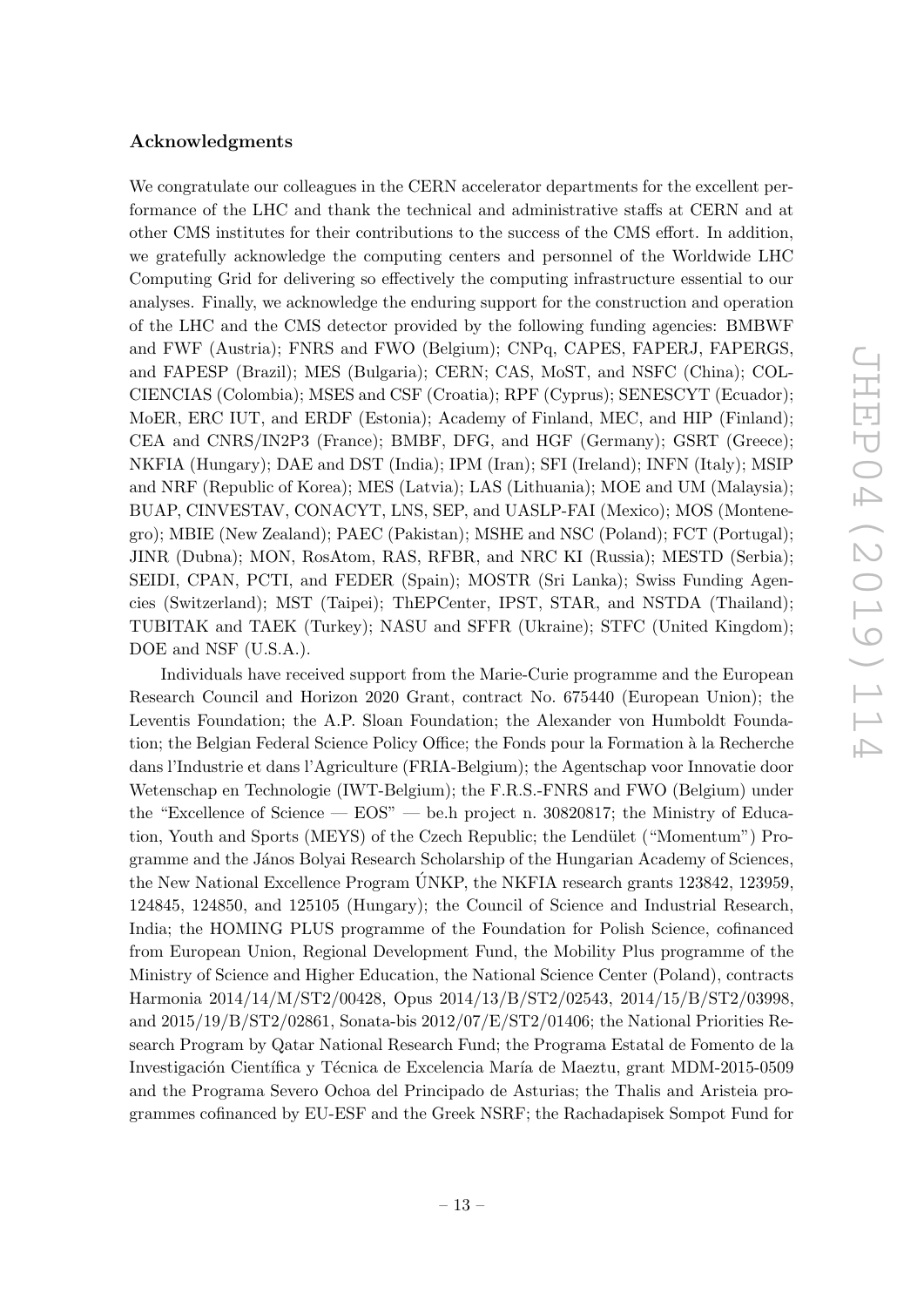Postdoctoral Fellowship, Chulalongkorn University and the Chulalongkorn Academic into Its 2nd Century Project Advancement Project (Thailand); the Welch Foundation, contract C-1845; and the Weston Havens Foundation (U.S.A.).

Open Access. This article is distributed under the terms of the Creative Commons Attribution License [\(CC-BY 4.0\)](https://creativecommons.org/licenses/by/4.0/), which permits any use, distribution and reproduction in any medium, provided the original author(s) and source are credited.

## References

- <span id="page-14-0"></span>[1] E. Eichten, I. Hinchliffe, K.D. Lane and C. Quigg, Supercollider physics, [Rev. Mod. Phys.](https://doi.org/10.1103/RevModPhys.56.579) 56 [\(1984\) 579](https://doi.org/10.1103/RevModPhys.56.579) [IN[SPIRE](https://inspirehep.net/search?p=find+J+%22Rev.Mod.Phys.,56,579%22)].
- <span id="page-14-1"></span>[2] N. Arkani-Hamed, S. Dimopoulos and G.R. Dvali, The hierarchy problem and new dimensions at a millimeter, [Phys. Lett.](https://doi.org/10.1016/S0370-2693(98)00466-3)  $\bf{B}$  429 (1998) 263 [[hep-ph/9803315](https://arxiv.org/abs/hep-ph/9803315)] [IN[SPIRE](https://inspirehep.net/search?p=find+EPRINT+hep-ph/9803315)].
- <span id="page-14-2"></span>[3] E. Eichten, K.D. Lane and M.E. Peskin, New tests for quark and lepton substructure, [Phys.](https://doi.org/10.1103/PhysRevLett.50.811) Rev. Lett. 50 [\(1983\) 811](https://doi.org/10.1103/PhysRevLett.50.811) [IN[SPIRE](https://inspirehep.net/search?p=find+J+%22Phys.Rev.Lett.,50,811%22)].
- <span id="page-14-3"></span>[4] PARTICLE DATA GROUP collaboration, *Review of particle physics, [Phys. Rev.](https://doi.org/10.1103/PhysRevD.98.030001)* **D** 98 (2018) [030001](https://doi.org/10.1103/PhysRevD.98.030001) [IN[SPIRE](https://inspirehep.net/search?p=find+J+%22Phys.Rev.,D98,030001%22)].
- <span id="page-14-4"></span>[5] G.F. Giudice, R. Rattazzi and J.D. Wells, Quantum gravity and extra dimensions at high-energy colliders, [Nucl. Phys.](https://doi.org/10.1016/S0550-3213(99)00044-9)  $B$  544 (1999) 3 [[hep-ph/9811291](https://arxiv.org/abs/hep-ph/9811291)] [IN[SPIRE](https://inspirehep.net/search?p=find+EPRINT+hep-ph/9811291)].
- <span id="page-14-5"></span>[6] J.L. Hewett, Indirect collider signals for extra dimensions, [Phys. Rev. Lett.](https://doi.org/10.1103/PhysRevLett.82.4765) 82 (1999) 4765 [[hep-ph/9811356](https://arxiv.org/abs/hep-ph/9811356)] [IN[SPIRE](https://inspirehep.net/search?p=find+EPRINT+hep-ph/9811356)].
- <span id="page-14-6"></span>[7] T. Han, J.D. Lykken and R.-J. Zhang, Kaluza-Klein states from large extra dimensions, Phys. Rev. D 59 [\(1999\) 105006](https://doi.org/10.1103/PhysRevD.59.105006) [[hep-ph/9811350](https://arxiv.org/abs/hep-ph/9811350)] [IN[SPIRE](https://inspirehep.net/search?p=find+EPRINT+hep-ph/9811350)].
- <span id="page-14-7"></span>[8] CMS collaboration, Search for physics beyond the standard model in dilepton mass spectra in proton-proton collisions at  $\sqrt{s} = 8 \text{ TeV}$ , JHEP 04 [\(2015\) 025](https://doi.org/10.1007/JHEP04(2015)025) [[arXiv:1412.6302](https://arxiv.org/abs/1412.6302)] [IN[SPIRE](https://inspirehep.net/search?p=find+EPRINT+arXiv:1412.6302)].
- <span id="page-14-8"></span>[9] CMS collaboration, Search for high-mass resonances in dilepton final states in proton-proton collisions at  $\sqrt{s} = 13 \text{ TeV}$ , JHEP 06 [\(2018\) 120](https://doi.org/10.1007/JHEP06(2018)120) [[arXiv:1803.06292](https://arxiv.org/abs/1803.06292)] [IN[SPIRE](https://inspirehep.net/search?p=find+EPRINT+arXiv:1803.06292)].
- <span id="page-14-9"></span>[10] CMS collaboration, Search for physics beyond the standard model in high-mass diphoton events from proton-proton collisions at  $\sqrt{s} = 13 \text{ TeV}$ , Phys. Rev. **D** 98 [\(2018\) 092001](https://doi.org/10.1103/PhysRevD.98.092001) [[arXiv:1809.00327](https://arxiv.org/abs/1809.00327)] [IN[SPIRE](https://inspirehep.net/search?p=find+EPRINT+arXiv:1809.00327)].
- <span id="page-14-10"></span>[11] CMS collaboration, Search for new physics in dijet angular distributions using proton-proton collisions at  $\sqrt{s} = 13 \text{ TeV}$  and constraints on dark matter and other models, [Eur. Phys. J.](https://doi.org/10.1140/epjc/s10052-018-6242-x) C 78 [\(2018\) 789](https://doi.org/10.1140/epjc/s10052-018-6242-x) [[arXiv:1803.08030](https://arxiv.org/abs/1803.08030)] [IN[SPIRE](https://inspirehep.net/search?p=find+EPRINT+arXiv:1803.08030)].
- <span id="page-14-11"></span>[12] ATLAS collaboration, Search for contact interactions and large extra dimensions in the  $d\Omega$  dilepton channel using proton-proton collisions at  $\sqrt{s} = 8$  TeV with the ATLAS detector, [Eur. Phys. J.](https://doi.org/10.1140/epjc/s10052-014-3134-6) C 74 (2014) 3134 [[arXiv:1407.2410](https://arxiv.org/abs/1407.2410)] [IN[SPIRE](https://inspirehep.net/search?p=find+EPRINT+arXiv:1407.2410)].
- <span id="page-14-12"></span>[13] ATLAS collaboration, Search for new high-mass phenomena in the dilepton final state using 36 fb<sup>−1</sup> of proton-proton collision data at  $\sqrt{s} = 13$  TeV with the ATLAS detector, [JHEP](https://doi.org/10.1007/JHEP10(2017)182) 10 [\(2017\) 182](https://doi.org/10.1007/JHEP10(2017)182) [[arXiv:1707.02424](https://arxiv.org/abs/1707.02424)] [IN[SPIRE](https://inspirehep.net/search?p=find+EPRINT+arXiv:1707.02424)].
- <span id="page-14-13"></span>[14] CMS collaboration, The CMS experiment at the CERN LHC, 2008 JINST 3 [S08004](https://doi.org/10.1088/1748-0221/3/08/S08004) [IN[SPIRE](https://inspirehep.net/search?p=find+J+%22JINST,3,S08004%22)].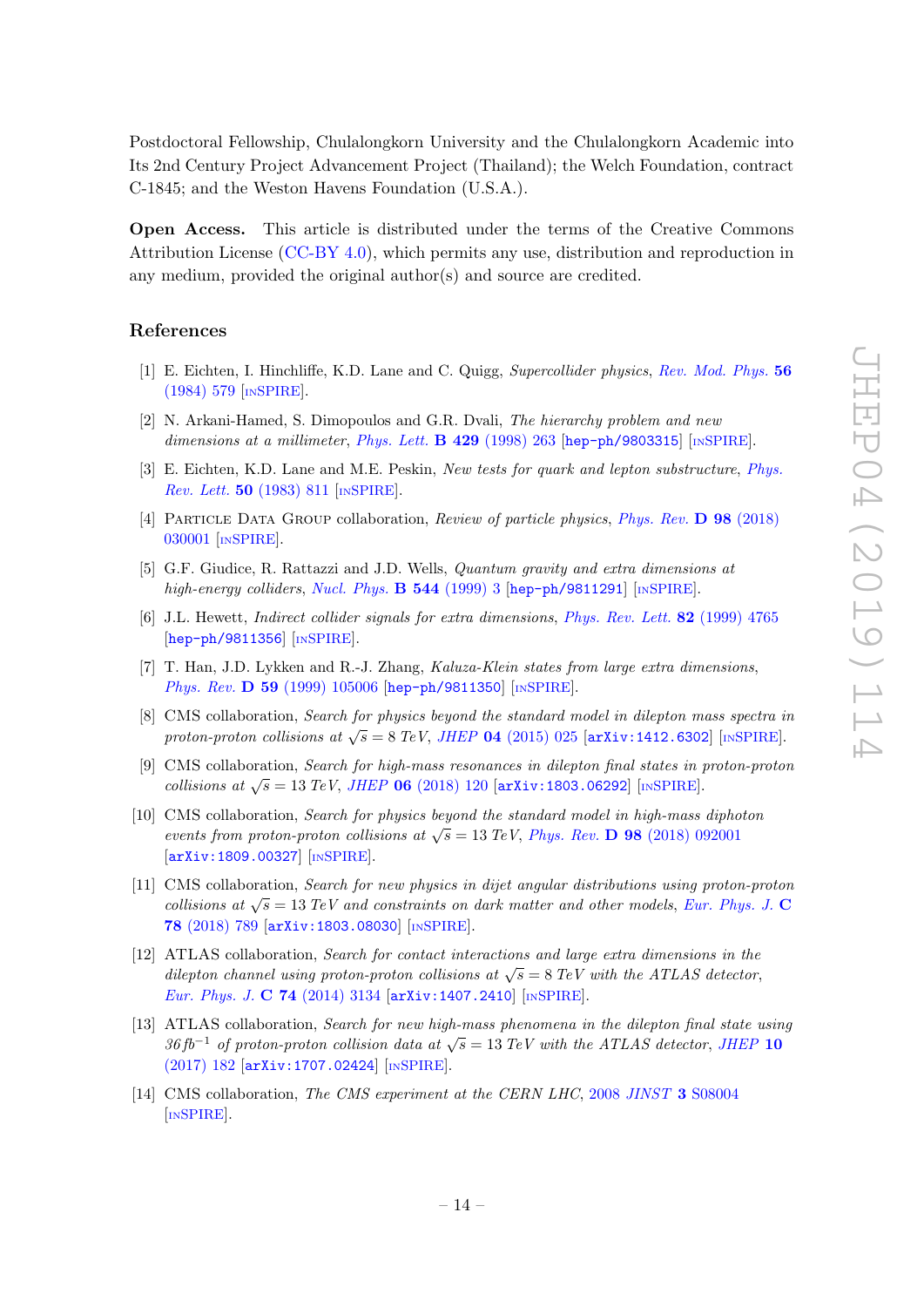- <span id="page-15-0"></span>[15] CMS collaboration, *The CMS trigger system*, 2017 *JINST* 12 [P01020](https://doi.org/10.1088/1748-0221/12/01/P01020) [[arXiv:1609.02366](https://arxiv.org/abs/1609.02366)] [IN[SPIRE](https://inspirehep.net/search?p=find+EPRINT+arXiv:1609.02366)].
- <span id="page-15-1"></span>[16] CMS collaboration, Search for narrow resonances in dilepton mass spectra in proton-proton collisions at  $\sqrt{s} = 13 \text{ TeV}$  and combination with 8 TeV data, [Phys. Lett.](https://doi.org/10.1016/j.physletb.2017.02.010) **B** 768 (2017) 57 [[arXiv:1609.05391](https://arxiv.org/abs/1609.05391)] [IN[SPIRE](https://inspirehep.net/search?p=find+EPRINT+arXiv:1609.05391)].
- <span id="page-15-2"></span>[17] CMS collaboration, Performance of electron reconstruction and selection with the CMS  $\alpha$  detector in proton-proton collisions at  $\sqrt{s} = 8 \text{ TeV}$ , 2015 JINST 10 [P06005](https://doi.org/10.1088/1748-0221/10/06/P06005) [[arXiv:1502.02701](https://arxiv.org/abs/1502.02701)] [IN[SPIRE](https://inspirehep.net/search?p=find+EPRINT+arXiv:1502.02701)].
- <span id="page-15-3"></span>[18] CMS collaboration, Performance of the CMS muon detector and muon reconstruction with proton-proton collisions at  $\sqrt{s} = 13 \text{ TeV}$ , 2018 JINST 13 [P06015](https://doi.org/10.1088/1748-0221/13/06/P06015) [[arXiv:1804.04528](https://arxiv.org/abs/1804.04528)] [IN[SPIRE](https://inspirehep.net/search?p=find+EPRINT+arXiv:1804.04528)].
- <span id="page-15-4"></span>[19] P. Nason, A new method for combining NLO QCD with shower Monte Carlo algorithms, JHEP 11 [\(2004\) 040](https://doi.org/10.1088/1126-6708/2004/11/040) [[hep-ph/0409146](https://arxiv.org/abs/hep-ph/0409146)] [IN[SPIRE](https://inspirehep.net/search?p=find+EPRINT+hep-ph/0409146)].
- [20] S. Frixione, P. Nason and C. Oleari, Matching NLO QCD computations with parton shower simulations: the POWHEG method, JHEP 11 [\(2007\) 070](https://doi.org/10.1088/1126-6708/2007/11/070) [[arXiv:0709.2092](https://arxiv.org/abs/0709.2092)] [IN[SPIRE](https://inspirehep.net/search?p=find+EPRINT+arXiv:0709.2092)].
- [21] S. Alioli, P. Nason, C. Oleari and E. Re, A general framework for implementing NLO calculations in shower Monte Carlo programs: the POWHEG BOX, JHEP 06 [\(2010\) 043](https://doi.org/10.1007/JHEP06(2010)043) [[arXiv:1002.2581](https://arxiv.org/abs/1002.2581)] [IN[SPIRE](https://inspirehep.net/search?p=find+EPRINT+arXiv:1002.2581)].
- [22] S. Alioli, P. Nason, C. Oleari and E. Re, NLO vector-boson production matched with shower in POWHEG, JHEP 07 [\(2008\) 060](https://doi.org/10.1088/1126-6708/2008/07/060) [[arXiv:0805.4802](https://arxiv.org/abs/0805.4802)] [IN[SPIRE](https://inspirehep.net/search?p=find+EPRINT+arXiv:0805.4802)].
- [23] S. Frixione, P. Nason and G. Ridolfi, A positive-weight next-to-leading-order Monte Carlo for heavy flavour hadroproduction, JHEP  $09$  [\(2007\) 126](https://doi.org/10.1088/1126-6708/2007/09/126) [[arXiv:0707.3088](https://arxiv.org/abs/0707.3088)] [IN[SPIRE](https://inspirehep.net/search?p=find+EPRINT+arXiv:0707.3088)].
- <span id="page-15-5"></span>[24] E. Re, Single-top Wt-channel production matched with parton showers using the POWHEG method, [Eur. Phys. J.](https://doi.org/10.1140/epjc/s10052-011-1547-z) C 71 (2011) 1547 [[arXiv:1009.2450](https://arxiv.org/abs/1009.2450)] [IN[SPIRE](https://inspirehep.net/search?p=find+EPRINT+arXiv:1009.2450)].
- <span id="page-15-6"></span>[25] NNPDF collaboration, Parton distributions for the LHC Run II, JHEP 04 [\(2015\) 040](https://doi.org/10.1007/JHEP04(2015)040) [[arXiv:1410.8849](https://arxiv.org/abs/1410.8849)] [IN[SPIRE](https://inspirehep.net/search?p=find+EPRINT+arXiv:1410.8849)].
- <span id="page-15-7"></span>[26] T. Sjöstrand et al., An introduction to PYTHIA 8.2, [Comput. Phys. Commun.](https://doi.org/10.1016/j.cpc.2015.01.024)  $191$  (2015) [159](https://doi.org/10.1016/j.cpc.2015.01.024) [[arXiv:1410.3012](https://arxiv.org/abs/1410.3012)] [IN[SPIRE](https://inspirehep.net/search?p=find+EPRINT+arXiv:1410.3012)].
- <span id="page-15-8"></span>[27] Y. Li and F. Petriello, Combining QCD and electroweak corrections to dilepton production in the framework of the FEWZ simulation code, Phys. Rev.  $\bf{D}$  86 [\(2012\) 094034](https://doi.org/10.1103/PhysRevD.86.094034) [[arXiv:1208.5967](https://arxiv.org/abs/1208.5967)] [IN[SPIRE](https://inspirehep.net/search?p=find+EPRINT+arXiv:1208.5967)].
- <span id="page-15-9"></span>[28] M. Botje et al., The PDF4LHC Working Group Interim Recommendations, [arXiv:1101.0538](https://arxiv.org/abs/1101.0538) [IN[SPIRE](https://inspirehep.net/search?p=find+EPRINT+arXiv:1101.0538)].
- [29] S. Alekhin et al., The PDF4LHC Working Group Interim Report,  $arXiv:1101.0536$ [IN[SPIRE](https://inspirehep.net/search?p=find+EPRINT+arXiv:1101.0536)].
- <span id="page-15-10"></span>[30] J. Butterworth et al., *PDF4LHC recommendations for LHC Run II, [J. Phys.](https://doi.org/10.1088/0954-3899/43/2/023001)* **G 43** (2016) [023001](https://doi.org/10.1088/0954-3899/43/2/023001) [[arXiv:1510.03865](https://arxiv.org/abs/1510.03865)] [IN[SPIRE](https://inspirehep.net/search?p=find+EPRINT+arXiv:1510.03865)].
- <span id="page-15-11"></span>[31] A. Manohar, P. Nason, G.P. Salam and G. Zanderighi, How bright is the proton? A precise determination of the photon parton distribution function, [Phys. Rev. Lett.](https://doi.org/10.1103/PhysRevLett.117.242002) 117 (2016) 242002 [[arXiv:1607.04266](https://arxiv.org/abs/1607.04266)] [IN[SPIRE](https://inspirehep.net/search?p=find+EPRINT+arXiv:1607.04266)].
- <span id="page-15-12"></span>[32] D. Bourilkov, Photon-induced background for dilepton searches and measurements in pp collisions at  $13 \text{ TeV}$ ,  $\text{arXiv:1606.00523}$  $\text{arXiv:1606.00523}$  $\text{arXiv:1606.00523}$  [IN[SPIRE](https://inspirehep.net/search?p=find+EPRINT+arXiv:1606.00523)].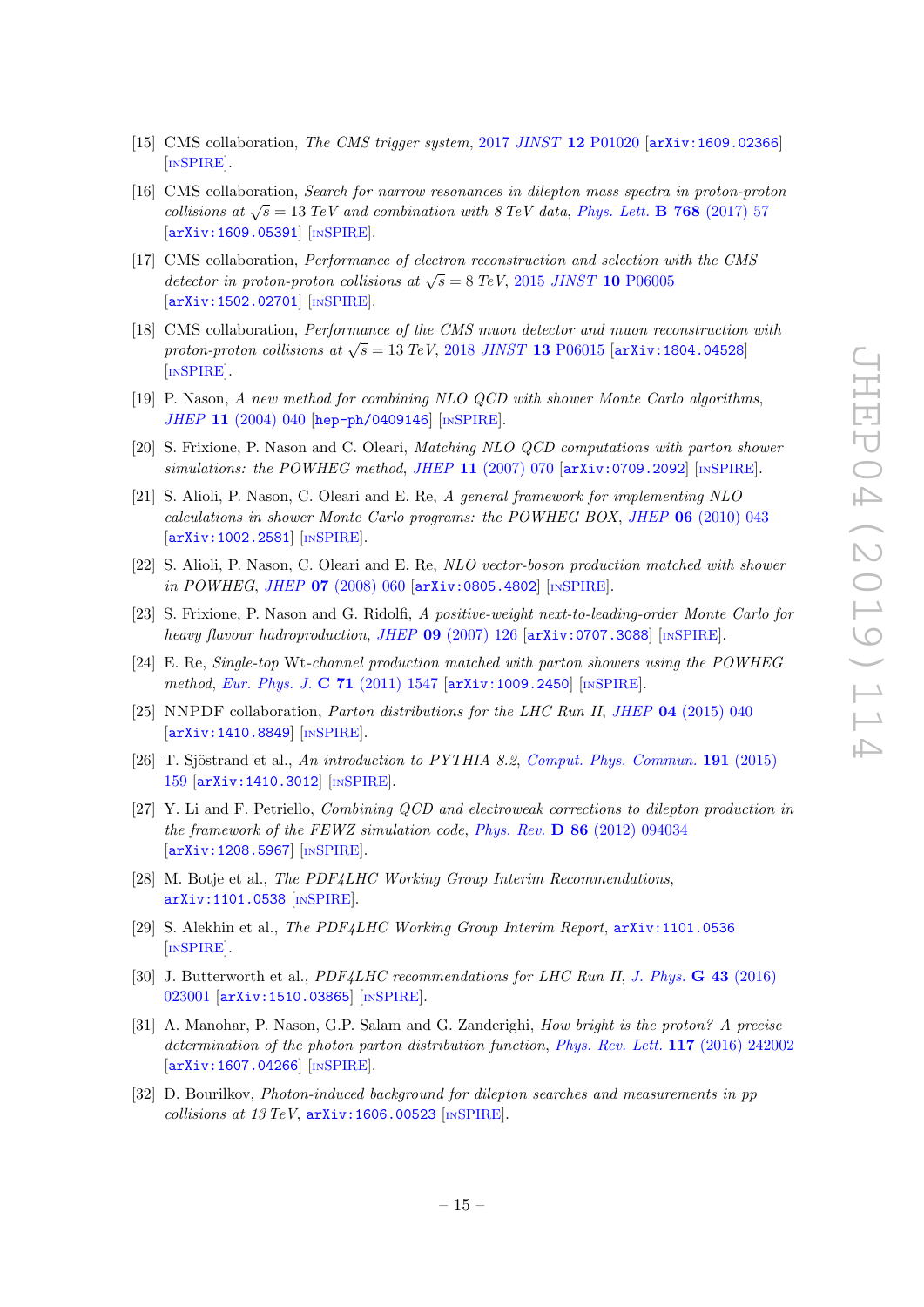- <span id="page-16-0"></span>[33] D. Bourilkov, *Exploring the LHC landscape with dileptons*,  $arXiv:1609.08994$  [IN[SPIRE](https://inspirehep.net/search?p=find+EPRINT+arXiv:1609.08994)].
- <span id="page-16-1"></span>[34] GEANT4 collaboration, GEANT4 — a simulation toolkit, [Nucl. Instrum. Meth.](https://doi.org/10.1016/S0168-9002(03)01368-8)  $\bf{A}$  506 [\(2003\) 250](https://doi.org/10.1016/S0168-9002(03)01368-8) [IN[SPIRE](https://inspirehep.net/search?p=find+J+%22Nucl.Instrum.Meth.,A506,250%22)].
- <span id="page-16-2"></span>[35] M. Czakon and A. Mitov,  $Top++: A$  program for the calculation of the top-pair cross-section at hadron colliders, [Comput. Phys. Commun.](https://doi.org/10.1016/j.cpc.2014.06.021) 185 (2014) 2930 [[arXiv:1112.5675](https://arxiv.org/abs/1112.5675)] [IN[SPIRE](https://inspirehep.net/search?p=find+EPRINT+arXiv:1112.5675)].
- <span id="page-16-3"></span>[36] N. Kidonakis, Two-loop soft anomalous dimensions for single top quark associated production with a W<sup>−</sup> or H<sup>−</sup>, Phys. Rev. **D 82** [\(2010\) 054018](https://doi.org/10.1103/PhysRevD.82.054018) [[arXiv:1005.4451](https://arxiv.org/abs/1005.4451)] [IN[SPIRE](https://inspirehep.net/search?p=find+EPRINT+arXiv:1005.4451)].
- <span id="page-16-4"></span>[37] R. Boughezal et al., *Color-singlet production at NNLO in MCFM, [Eur. Phys. J.](https://doi.org/10.1140/epjc/s10052-016-4558-y)* C 77 (2017) [7](https://doi.org/10.1140/epjc/s10052-016-4558-y) [[arXiv:1605.08011](https://arxiv.org/abs/1605.08011)] [IN[SPIRE](https://inspirehep.net/search?p=find+EPRINT+arXiv:1605.08011)].
- [38] J.M. Campbell, R.K. Ellis and W.T. Giele, A multi-threaded version of MCFM, [Eur. Phys.](https://doi.org/10.1140/epjc/s10052-015-3461-2) J. C 75 [\(2015\) 246](https://doi.org/10.1140/epjc/s10052-015-3461-2) [[arXiv:1503.06182](https://arxiv.org/abs/1503.06182)] [IN[SPIRE](https://inspirehep.net/search?p=find+EPRINT+arXiv:1503.06182)].
- [39] J.M. Campbell, R.K. Ellis and C. Williams, Vector boson pair production at the LHC, [JHEP](https://doi.org/10.1007/JHEP07(2011)018) 07 [\(2011\) 018](https://doi.org/10.1007/JHEP07(2011)018) [[arXiv:1105.0020](https://arxiv.org/abs/1105.0020)] [IN[SPIRE](https://inspirehep.net/search?p=find+EPRINT+arXiv:1105.0020)].
- <span id="page-16-5"></span>[40] J.M. Campbell and R.K. Ellis, Update on vector boson pair production at hadron colliders, Phys. Rev. **D 60** [\(1999\) 113006](https://doi.org/10.1103/PhysRevD.60.113006) [[hep-ph/9905386](https://arxiv.org/abs/hep-ph/9905386)] [IN[SPIRE](https://inspirehep.net/search?p=find+EPRINT+hep-ph/9905386)].
- <span id="page-16-6"></span>[41] R.D. Ball et al., Parton distributions with LHC data, [Nucl. Phys.](https://doi.org/10.1016/j.nuclphysb.2012.10.003) B 867 (2013) 244 [[arXiv:1207.1303](https://arxiv.org/abs/1207.1303)] [IN[SPIRE](https://inspirehep.net/search?p=find+EPRINT+arXiv:1207.1303)].
- <span id="page-16-7"></span>[42] J. Alwall et al., The automated computation of tree-level and next-to-leading order differential cross sections, and their matching to parton shower simulations, JHEP 07 [\(2014\)](https://doi.org/10.1007/JHEP07(2014)079) [079](https://doi.org/10.1007/JHEP07(2014)079) [[arXiv:1405.0301](https://arxiv.org/abs/1405.0301)] [IN[SPIRE](https://inspirehep.net/search?p=find+EPRINT+arXiv:1405.0301)].
- <span id="page-16-8"></span>[43] T. Ahmed et al., NNLO QCD corrections to the Drell–Yan cross section in models of TeV-scale gravity, [Eur. Phys. J.](https://doi.org/10.1140/epjc/s10052-016-4587-6) C 77 (2017) 22  $\left[$ [arXiv:1606.08454](https://arxiv.org/abs/1606.08454) $\right]$  [IN[SPIRE](https://inspirehep.net/search?p=find+EPRINT+arXiv:1606.08454)].
- <span id="page-16-9"></span>[44] CMS collaboration, *CMS luminosity measurements for the 2016 data taking period*, [CMS-PAS-LUM-17-001](http://cds.cern.ch/record/2257069) (2017).
- <span id="page-16-10"></span>[45] ATLAS and CMS collaborations and The LHC Higgs Combination Group, Procedure for the LHC Higgs boson search combination in Summer 2011, [CMS-NOTE-2011-005](http://cds.cern.ch/record/1379837) (2011).
- <span id="page-16-11"></span>[46] L. Moneta et al., *The RooStats project*, [PoS\(ACAT2010\)057](https://doi.org/10.22323/1.093.0057) (2010) [[arXiv:1009.1003](https://arxiv.org/abs/1009.1003)] [IN[SPIRE](https://inspirehep.net/search?p=find+EPRINT+arXiv:1009.1003)].
- <span id="page-16-12"></span>[47] J. Ott, THETA  $-A$  framework for template-based modeling and inference, 2010, [http://www-ekp.physik.uni-karlsruhe.de/](http://www-ekp.physik.uni-karlsruhe.de/~ott/theta/theta-auto)∼ott/theta/theta-auto.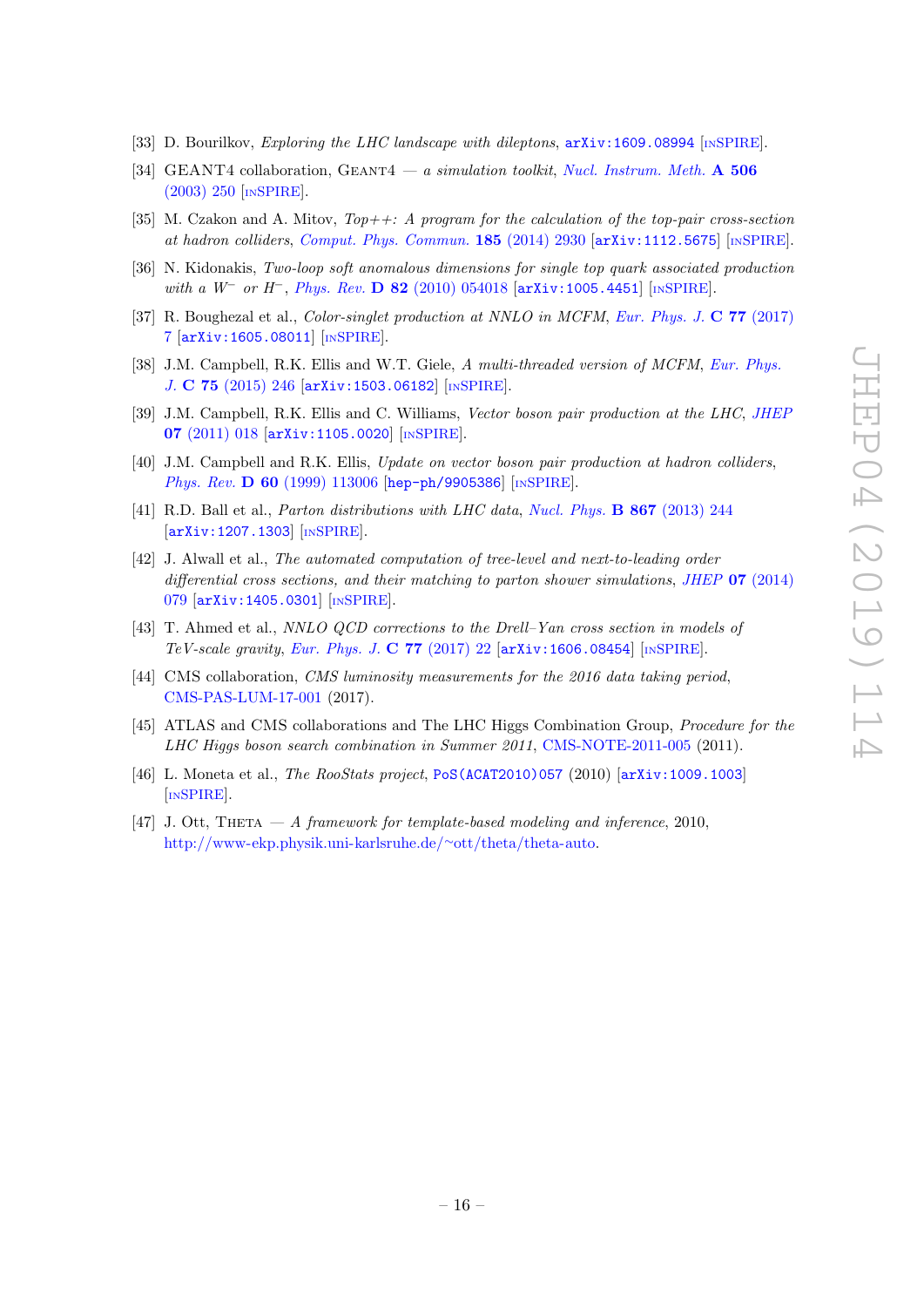### The CMS collaboration

#### <span id="page-17-0"></span>Yerevan Physics Institute, Yerevan, Armenia

A.M. Sirunyan, A. Tumasyan

#### Institut für Hochenergiephysik, Wien, Austria

W. Adam, F. Ambrogi, E. Asilar, T. Bergauer, J. Brandstetter, M. Dragicevic, J. Erö, A. Escalante Del Valle, M. Flechl, R. Frühwirth<sup>1</sup>, V.M. Ghete, J. Hrubec, M. Jeitler<sup>1</sup>, N. Krammer, I. Krätschmer, D. Liko, T. Madlener, I. Mikulec, N. Rad, H. Rohringer, J. Schieck<sup>1</sup>, R. Schöfbeck, M. Spanring, D. Spitzbart, W. Waltenberger, J. Wittmann, C.-E. Wulz<sup>1</sup>, M. Zarucki

### Institute for Nuclear Problems, Minsk, Belarus

V. Chekhovsky, V. Mossolov, J. Suarez Gonzalez

#### Universiteit Antwerpen, Antwerpen, Belgium

E.A. De Wolf, D. Di Croce, X. Janssen, J. Lauwers, M. Pieters, H. Van Haevermaet, P. Van Mechelen, N. Van Remortel

#### Vrije Universiteit Brussel, Brussel, Belgium

S. Abu Zeid, F. Blekman, J. D'Hondt, J. De Clercq, K. Deroover, G. Flouris, D. Lontkovskyi, S. Lowette, I. Marchesini, S. Moortgat, L. Moreels, Q. Python, K. Skovpen, S. Tavernier, W. Van Doninck, P. Van Mulders, I. Van Parijs

#### Universit´e Libre de Bruxelles, Bruxelles, Belgium

D. Beghin, B. Bilin, H. Brun, B. Clerbaux, G. De Lentdecker, H. Delannoy, B. Dorney, G. Fasanella, L. Favart, R. Goldouzian, A. Grebenyuk, A.K. Kalsi, T. Lenzi, J. Luetic,

N. Postiau, E. Starling, L. Thomas, C. Vander Velde, P. Vanlaer, D. Vannerom, Q. Wang

#### Ghent University, Ghent, Belgium

T. Cornelis, D. Dobur, A. Fagot, M. Gul, I. Khvastunov<sup>2</sup>, D. Poyraz, C. Roskas, D. Trocino, M. Tytgat, W. Verbeke, B. Vermassen, M. Vit, N. Zaganidis

#### Université Catholique de Louvain, Louvain-la-Neuve, Belgium

H. Bakhshiansohi, O. Bondu, S. Brochet, G. Bruno, C. Caputo, P. David, C. Delaere, M. Delcourt, A. Giammanco, G. Krintiras, V. Lemaitre, A. Magitteri, K. Piotrzkowski, A. Saggio, M. Vidal Marono, P. Vischia, S. Wertz, J. Zobec

#### Centro Brasileiro de Pesquisas Fisicas, Rio de Janeiro, Brazil

F.L. Alves, G.A. Alves, M. Correa Martins Junior, G. Correia Silva, C. Hensel, A. Moraes, M.E. Pol, P. Rebello Teles

#### Universidade do Estado do Rio de Janeiro, Rio de Janeiro, Brazil

E. Belchior Batista Das Chagas, W. Carvalho, J. Chinellato<sup>3</sup>, E. Coelho, E.M. Da Costa, G.G. Da Silveira<sup>4</sup>, D. De Jesus Damiao, C. De Oliveira Martins, S. Fonseca De Souza, H. Malbouisson, D. Matos Figueiredo, M. Melo De Almeida, C. Mora Herrera, L. Mundim, H. Nogima, W.L. Prado Da Silva, L.J. Sanchez Rosas, A. Santoro, A. Sznajder, M. Thiel, E.J. Tonelli Manganote<sup>3</sup>, F. Torres Da Silva De Araujo, A. Vilela Pereira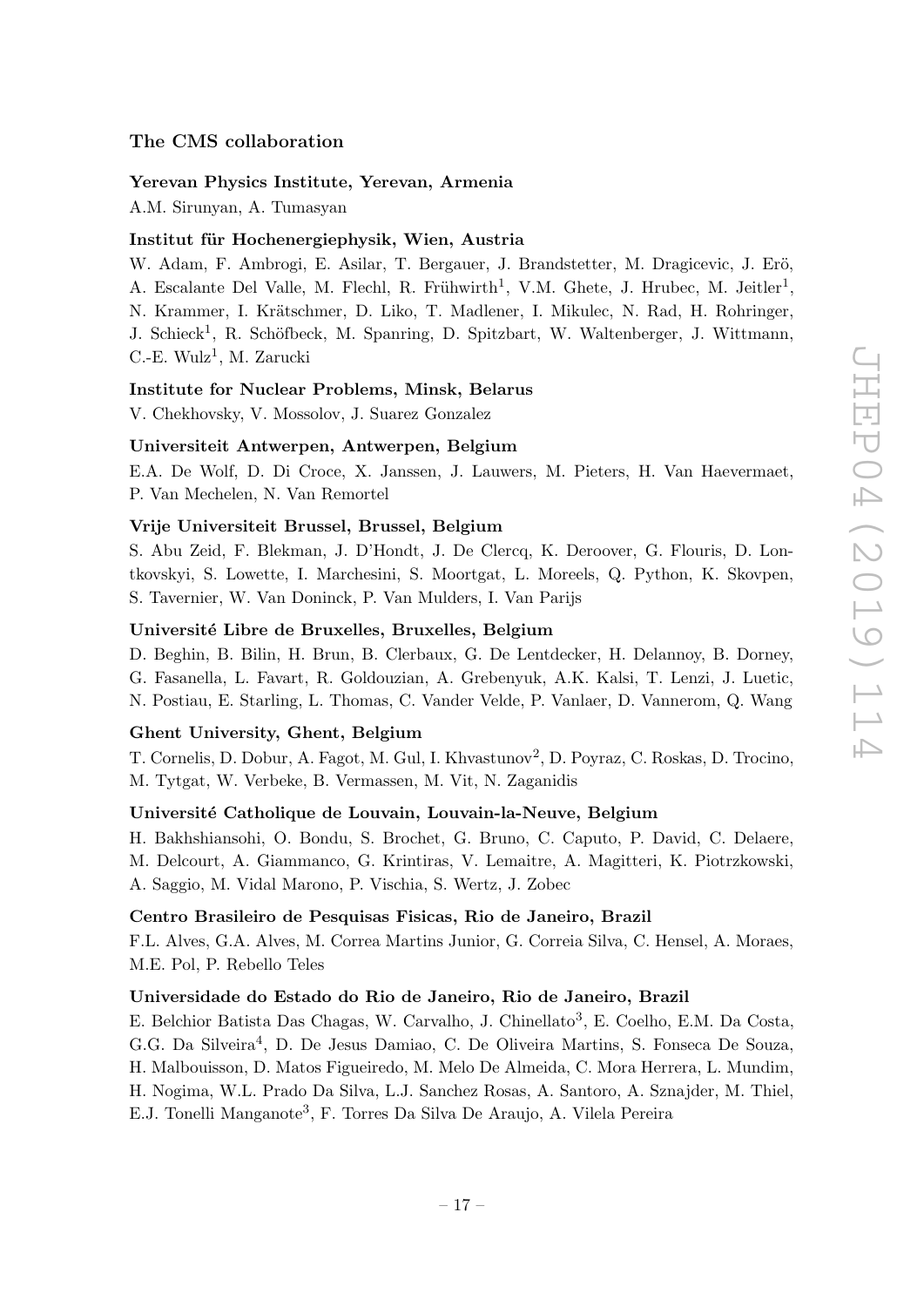# Universidade Estadual Paulista <sup>a</sup>, Universidade Federal do ABC  $^b$ , São Paulo, Brazil

S. Ahuja<sup>a</sup>, C.A. Bernardes<sup>a</sup>, L. Calligaris<sup>a</sup>, T.R. Fernandez Perez Tomei<sup>a</sup>, E.M. Gregores<sup>b</sup>, P.G. Mercadante<sup>b</sup>, S.F. Novaes<sup>a</sup>, SandraS. Padula<sup>a</sup>

# Institute for Nuclear Research and Nuclear Energy, Bulgarian Academy of Sciences, Sofia, Bulgaria

A. Aleksandrov, R. Hadjiiska, P. Iaydjiev, A. Marinov, M. Misheva, M. Rodozov, M. Shopova, G. Sultanov

### University of Sofia, Sofia, Bulgaria

A. Dimitrov, L. Litov, B. Pavlov, P. Petkov

# Beihang University, Beijing, China

W. Fang<sup>5</sup>, X. Gao<sup>5</sup>, L. Yuan

# Institute of High Energy Physics, Beijing, China

M. Ahmad, J.G. Bian, G.M. Chen, H.S. Chen, M. Chen, Y. Chen, C.H. Jiang, D. Leggat, H. Liao, Z. Liu, S.M. Shaheen<sup>6</sup>, A. Spiezia, J. Tao, E. Yazgan, H. Zhang, S. Zhang<sup>6</sup>, J. Zhao

# State Key Laboratory of Nuclear Physics and Technology, Peking University, Beijing, China

Y. Ban, G. Chen, A. Levin, J. Li, L. Li, Q. Li, Y. Mao, S.J. Qian, D. Wang

#### Tsinghua University, Beijing, China

Y. Wang

#### Universidad de Los Andes, Bogota, Colombia

C. Avila, A. Cabrera, C.A. Carrillo Montoya, L.F. Chaparro Sierra, C. Florez, C.F. González Hernández, M.A. Segura Delgado

# University of Split, Faculty of Electrical Engineering, Mechanical Engineering and Naval Architecture, Split, Croatia

B. Courbon, N. Godinovic, D. Lelas, I. Puljak, T. Sculac

#### University of Split, Faculty of Science, Split, Croatia

Z. Antunovic, M. Kovac

#### Institute Rudjer Boskovic, Zagreb, Croatia

V. Brigljevic, D. Ferencek, K. Kadija, B. Mesic, M. Roguljic, A. Starodumov<sup>7</sup>, T. Susa

#### University of Cyprus, Nicosia, Cyprus

M.W. Ather, A. Attikis, M. Kolosova, G. Mavromanolakis, J. Mousa, C. Nicolaou, F. Ptochos, P.A. Razis, H. Rykaczewski

### Charles University, Prague, Czech Republic

M. Finger<sup>8</sup>, M. Finger  $Jr.^8$ 

# Escuela Politecnica Nacional, Quito, Ecuador

E. Ayala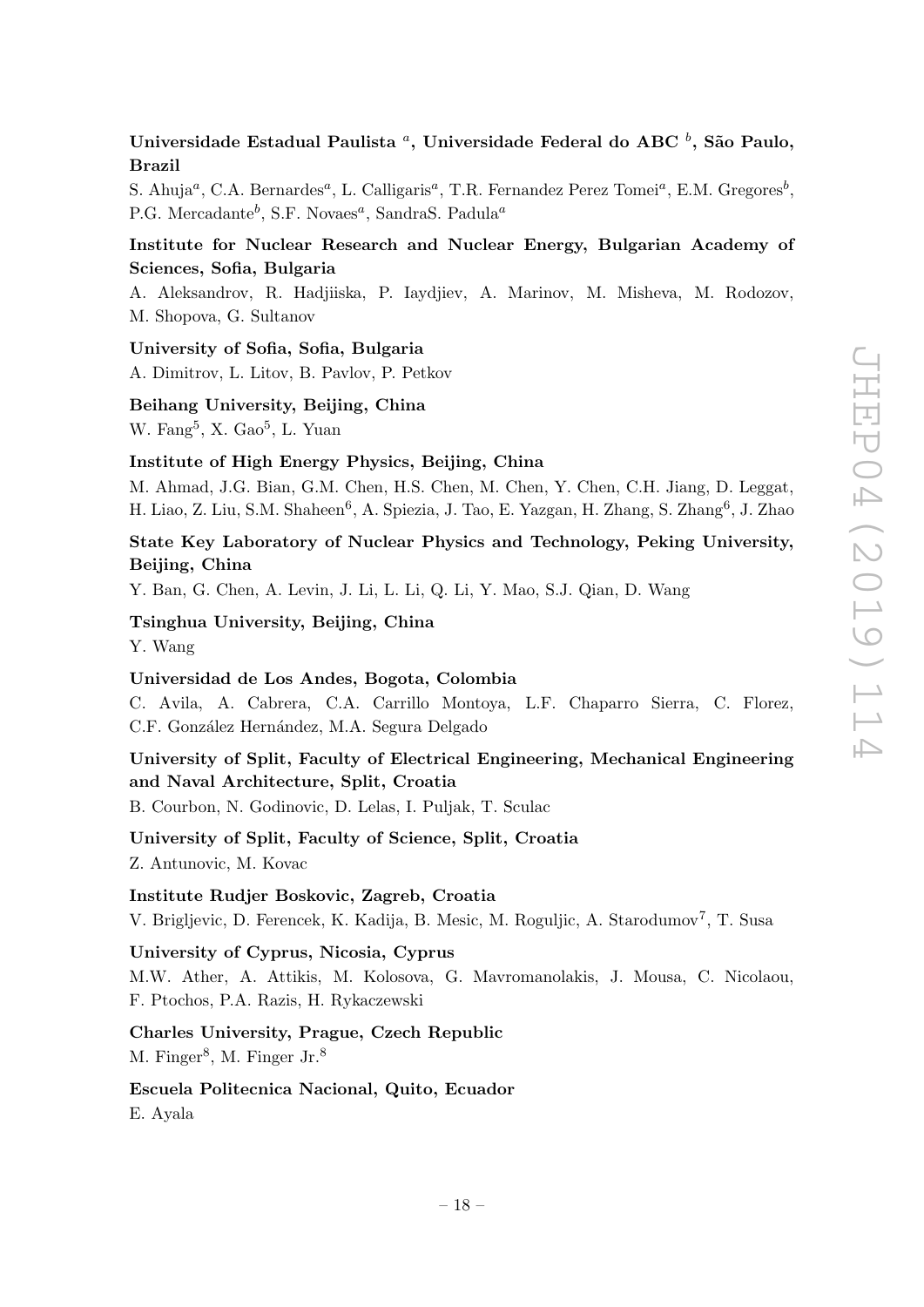#### Universidad San Francisco de Quito, Quito, Ecuador

E. Carrera Jarrin

# Academy of Scientific Research and Technology of the Arab Republic of Egypt, Egyptian Network of High Energy Physics, Cairo, Egypt

S. Elgammal<sup>9</sup>, A. Ellithi Kamel<sup>10</sup>, A. Mohamed<sup>11</sup>

# National Institute of Chemical Physics and Biophysics, Tallinn, Estonia

S. Bhowmik, A. Carvalho Antunes De Oliveira, R.K. Dewanjee, K. Ehataht, M. Kadastik, M. Raidal, C. Veelken

#### Department of Physics, University of Helsinki, Helsinki, Finland

P. Eerola, H. Kirschenmann, J. Pekkanen, M. Voutilainen

#### Helsinki Institute of Physics, Helsinki, Finland

J. Havukainen, J.K. Heikkilä, T. Järvinen, V. Karimäki, R. Kinnunen, T. Lampén,

K. Lassila-Perini, S. Laurila, S. Lehti, T. Lindén, P. Luukka, T. Mäenpää, H. Siikonen,

E. Tuominen, J. Tuominiemi

# Lappeenranta University of Technology, Lappeenranta, Finland

T. Tuuva

### IRFU, CEA, Université Paris-Saclay, Gif-sur-Yvette, France

M. Besancon, F. Couderc, M. Dejardin, D. Denegri, J.L. Faure, F. Ferri, S. Ganjour, A. Givernaud, P. Gras, G. Hamel de Monchenault, P. Jarry, C. Leloup, E. Locci, J. Malcles, G. Negro, J. Rander, A. Rosowsky, M.O. Sahin, M. Titov ¨

# Laboratoire Leprince-Ringuet, Ecole polytechnique, CNRS/IN2P3, Université Paris-Saclay, Palaiseau, France

A. Abdulsalam12, C. Amendola, I. Antropov, F. Beaudette, P. Busson, C. Charlot, R. Granier de Cassagnac, I. Kucher, A. Lobanov, J. Martin Blanco, C. Martin Perez, M. Nguyen, C. Ochando, G. Ortona, P. Paganini, J. Rembser, R. Salerno, J.B. Sauvan, Y. Sirois, A.G. Stahl Leiton, A. Zabi, A. Zghiche

### Universit´e de Strasbourg, CNRS, IPHC UMR 7178, Strasbourg, France

J.-L. Agram13, J. Andrea, D. Bloch, J.-M. Brom, E.C. Chabert, V. Cherepanov, C. Collard, E. Conte<sup>13</sup>, J.-C. Fontaine<sup>13</sup>, D. Gelé, U. Goerlach, M. Jansová, A.-C. Le Bihan, N. Tonon, P. Van Hove

# Centre de Calcul de l'Institut National de Physique Nucleaire et de Physique des Particules, CNRS/IN2P3, Villeurbanne, France

S. Gadrat

# Université de Lyon, Université Claude Bernard Lyon 1, CNRS-IN2P3, Institut de Physique Nucléaire de Lyon, Villeurbanne, France

S. Beauceron, C. Bernet, G. Boudoul, N. Chanon, R. Chierici, D. Contardo, P. Depasse, H. El Mamouni, J. Fay, L. Finco, S. Gascon, M. Gouzevitch, G. Grenier, B. Ille, F. Lagarde, I.B. Laktineh, H. Lattaud, M. Lethuillier, L. Mirabito, S. Perries, A. Popov<sup>14</sup>, V. Sordini, G. Touquet, M. Vander Donckt, S. Viret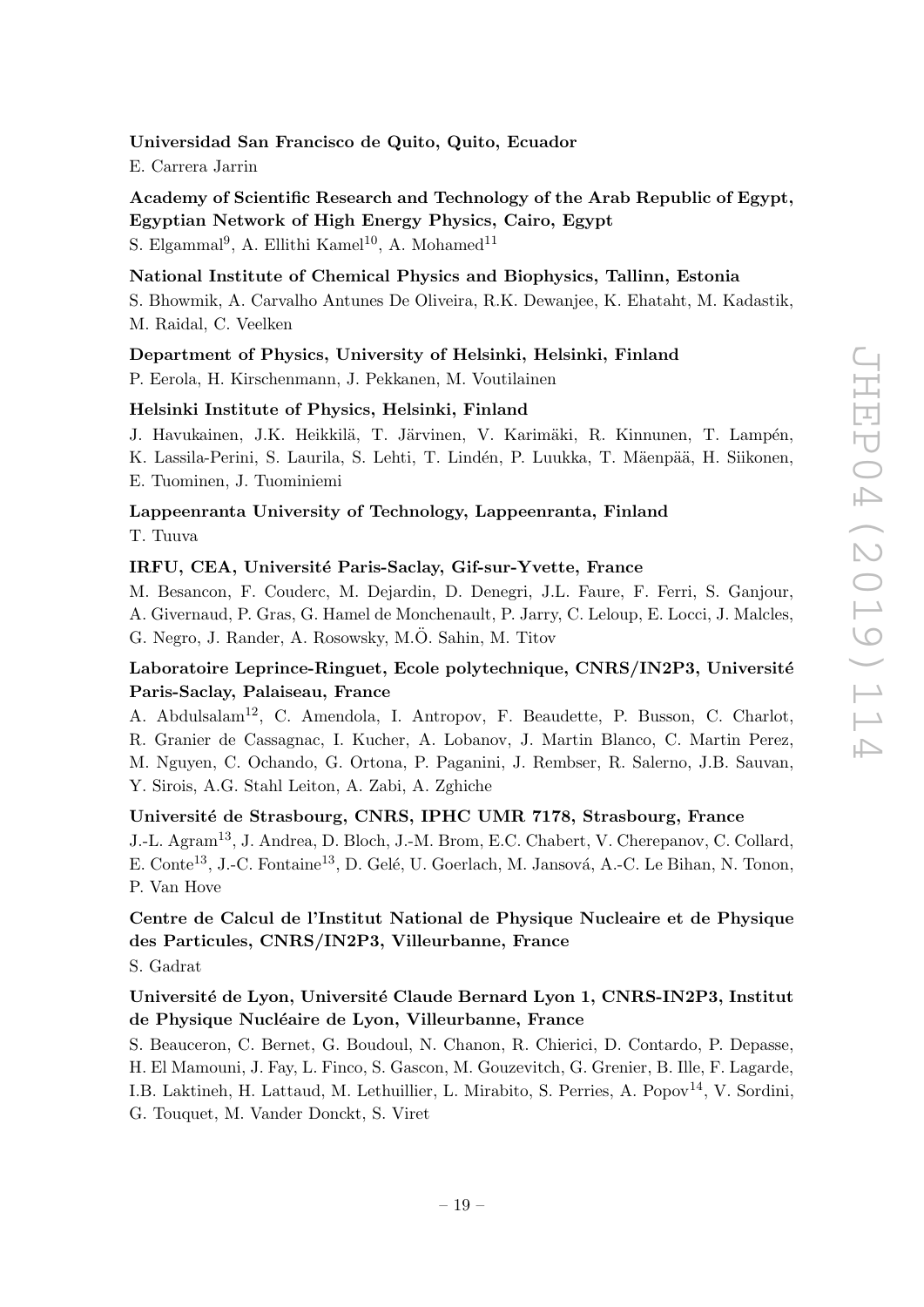### Georgian Technical University, Tbilisi, Georgia

T. Toriashvili<sup>15</sup>

Tbilisi State University, Tbilisi, Georgia

Z. Tsamalaidze<sup>8</sup>

### RWTH Aachen University, I. Physikalisches Institut, Aachen, Germany

C. Autermann, L. Feld, M.K. Kiesel, K. Klein, M. Lipinski, M. Preuten, M.P. Rauch, C. Schomakers, J. Schulz, M. Teroerde, B. Wittmer

#### RWTH Aachen University, III. Physikalisches Institut A, Aachen, Germany

A. Albert, D. Duchardt, M. Erdmann, S. Erdweg, T. Esch, R. Fischer, S. Ghosh, A. Güth, T. Hebbeker, C. Heidemann, K. Hoepfner, H. Keller, L. Mastrolorenzo, M. Merschmeyer, A. Meyer, P. Millet, S. Mukherjee, T. Pook, M. Radziej, H. Reithler, M. Rieger, A. Schmidt, D. Teyssier, S. Thüer

#### RWTH Aachen University, III. Physikalisches Institut B, Aachen, Germany

G. Flügge, O. Hlushchenko, T. Kress, T. Müller, A. Nehrkorn, A. Nowack, C. Pistone, O. Pooth, D. Roy, H. Sert, A. Stahl<sup>16</sup>

#### Deutsches Elektronen-Synchrotron, Hamburg, Germany

M. Aldaya Martin, T. Arndt, C. Asawatangtrakuldee, I. Babounikau, K. Beernaert, O. Behnke, U. Behrens, A. Bermúdez Martínez, D. Bertsche, A.A. Bin Anuar, K. Borras<sup>17</sup>, V. Botta, A. Campbell, P. Connor, C. Contreras-Campana, V. Danilov, A. De Wit, M.M. Defranchis, C. Diez Pardos, D. Dom´ınguez Damiani, G. Eckerlin, T. Eichhorn, A. Elwood, E. Eren, E. Gallo<sup>18</sup>, A. Geiser, J.M. Grados Luyando, A. Grohsjean, M. Guthoff, M. Haranko, A. Harb, H. Jung, M. Kasemann, J. Keaveney, C. Kleinwort, J. Knolle, D. Krücker, W. Lange, A. Lelek, T. Lenz, J. Leonard, K. Lipka, W. Lohmann<sup>19</sup>, R. Mankel, I.-A. Melzer-Pellmann, A.B. Meyer, M. Meyer, M. Missiroli, J. Mnich, V. Myronenko, S.K. Pflitsch, D. Pitzl, A. Raspereza, P. Saxena, P. Schütze, C. Schwanenberger, R. Shevchenko, A. Singh, H. Tholen, O. Turkot, A. Vagnerini, M. Van De Klundert, G.P. Van Onsem, R. Walsh, Y. Wen, K. Wichmann, C. Wissing, O. Zenaiev

#### University of Hamburg, Hamburg, Germany

R. Aggleton, S. Bein, L. Benato, A. Benecke, V. Blobel, T. Dreyer, A. Ebrahimi, E. Garutti, D. Gonzalez, P. Gunnellini, J. Haller, A. Hinzmann, A. Karavdina, G. Kasieczka, R. Klanner, R. Kogler, N. Kovalchuk, S. Kurz, V. Kutzner, J. Lange, D. Marconi, J. Multhaup, M. Niedziela, C.E.N. Niemeyer, D. Nowatschin, A. Perieanu, A. Reimers, O. Rieger, C. Scharf, P. Schleper, S. Schumann, J. Schwandt, J. Sonneveld, H. Stadie, G. Steinbrück, F.M. Stober, M. Stöver, B. Vormwald, I. Zoi

### Karlsruher Institut fuer Technologie, Karlsruhe, Germany

M. Akbiyik, C. Barth, M. Baselga, S. Baur, E. Butz, R. Caspart, T. Chwalek, F. Colombo, W. De Boer, A. Dierlamm, K. El Morabit, N. Faltermann, B. Freund, M. Giffels, M.A. Harrendorf, F. Hartmann<sup>16</sup>, S.M. Heindl, U. Husemann, I. Katkov<sup>14</sup>, S. Kudella, S. Mitra, M.U. Mozer, Th. Müller, M. Musich, M. Plagge, G. Quast, K. Rabbertz,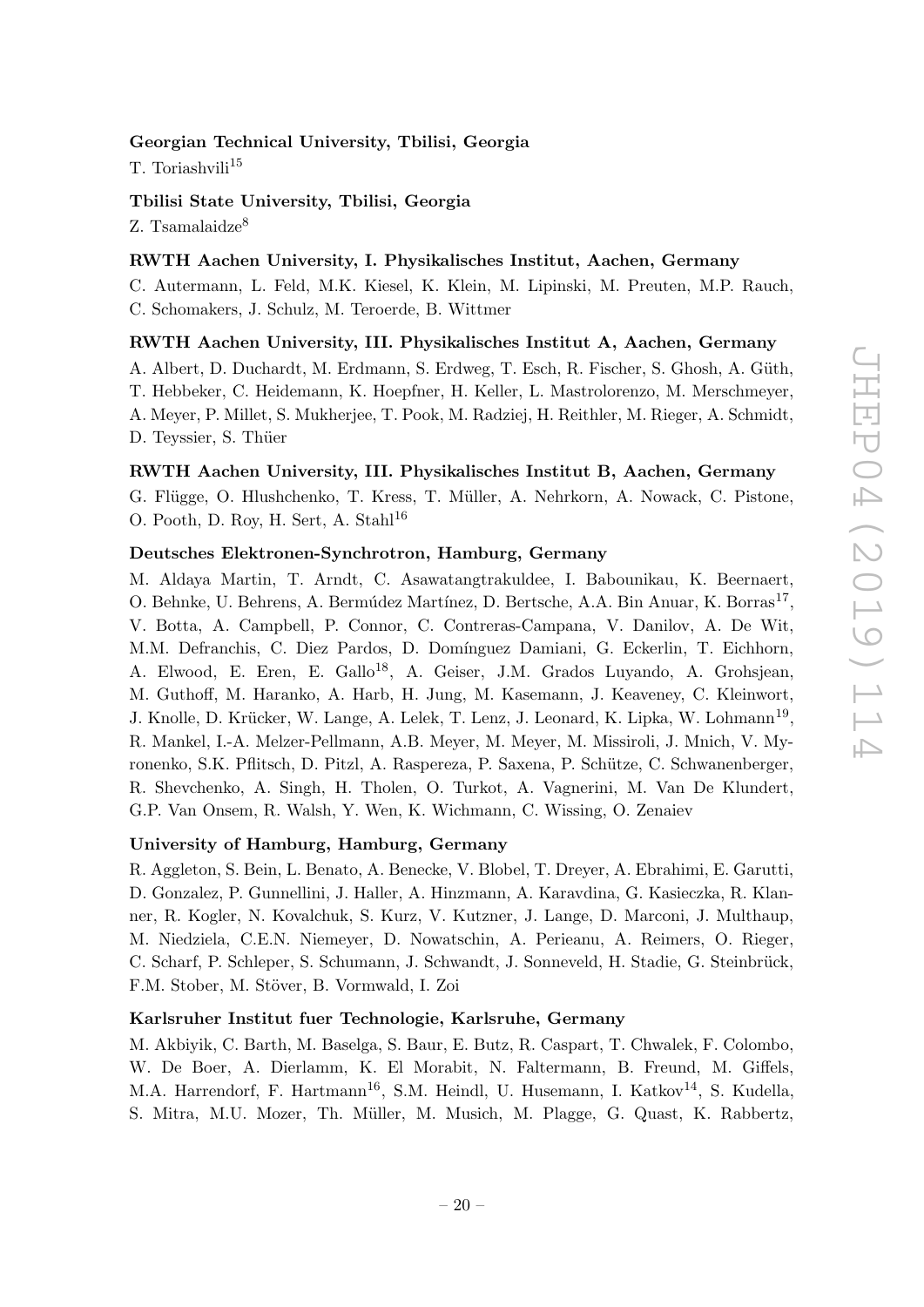M. Schröder, I. Shvetsov, H.J. Simonis, R. Ulrich, S. Wayand, M. Weber, T. Weiler, C. Wöhrmann, R. Wolf

# Institute of Nuclear and Particle Physics (INPP), NCSR Demokritos, Aghia Paraskevi, Greece

G. Anagnostou, G. Daskalakis, T. Geralis, A. Kyriakis, D. Loukas, G. Paspalaki

#### National and Kapodistrian University of Athens, Athens, Greece

A. Agapitos, G. Karathanasis, P. Kontaxakis, A. Panagiotou, I. Papavergou, N. Saoulidou, E. Tziaferi, K. Vellidis

#### National Technical University of Athens, Athens, Greece

K. Kousouris, I. Papakrivopoulos, G. Tsipolitis

#### University of Ioánnina, Ioánnina, Greece

I. Evangelou, C. Foudas, P. Gianneios, P. Katsoulis, P. Kokkas, S. Mallios, N. Manthos, I. Papadopoulos, E. Paradas, J. Strologas, F.A. Triantis, D. Tsitsonis

# MTA-ELTE Lendület CMS Particle and Nuclear Physics Group, Eötvös Loránd University, Budapest, Hungary

M. Bartók<sup>20</sup>, M. Csanad, N. Filipovic, P. Major, M.I. Nagy, G. Pasztor, O. Surányi, G.I. Veres

# Wigner Research Centre for Physics, Budapest, Hungary

G. Bencze, C. Hajdu, D. Horvath<sup>21</sup>, Á. Hunyadi, F. Sikler, T.Á. Vámi, V. Veszpremi, G. Vesztergombi†

### Institute of Nuclear Research ATOMKI, Debrecen, Hungary

N. Beni, S. Czellar, J. Karancsi<sup>20</sup>, A. Makovec, J. Molnar, Z. Szillasi

#### Institute of Physics, University of Debrecen, Debrecen, Hungary

P. Raics, Z.L. Trocsanyi, B. Ujvari

#### Indian Institute of Science (IISc), Bangalore, India

S. Choudhury, J.R. Komaragiri, P.C. Tiwari

# National Institute of Science Education and Research, HBNI, Bhubaneswar, India

S. Bahinipati<sup>23</sup>, C. Kar, P. Mal, K. Mandal, A. Nayak<sup>24</sup>, S. Roy Chowdhury, D.K. Sahoo<sup>23</sup>, S.K. Swain

### Panjab University, Chandigarh, India

S. Bansal, S.B. Beri, V. Bhatnagar, S. Chauhan, R. Chawla, N. Dhingra, R. Gupta, A. Kaur, M. Kaur, S. Kaur, P. Kumari, M. Lohan, M. Meena, A. Mehta, K. Sandeep, S. Sharma, J.B. Singh, A.K. Virdi, G. Walia

#### University of Delhi, Delhi, India

A. Bhardwaj, B.C. Choudhary, R.B. Garg, M. Gola, S. Keshri, Ashok Kumar, S. Malhotra, M. Naimuddin, P. Priyanka, K. Ranjan, Aashaq Shah, R. Sharma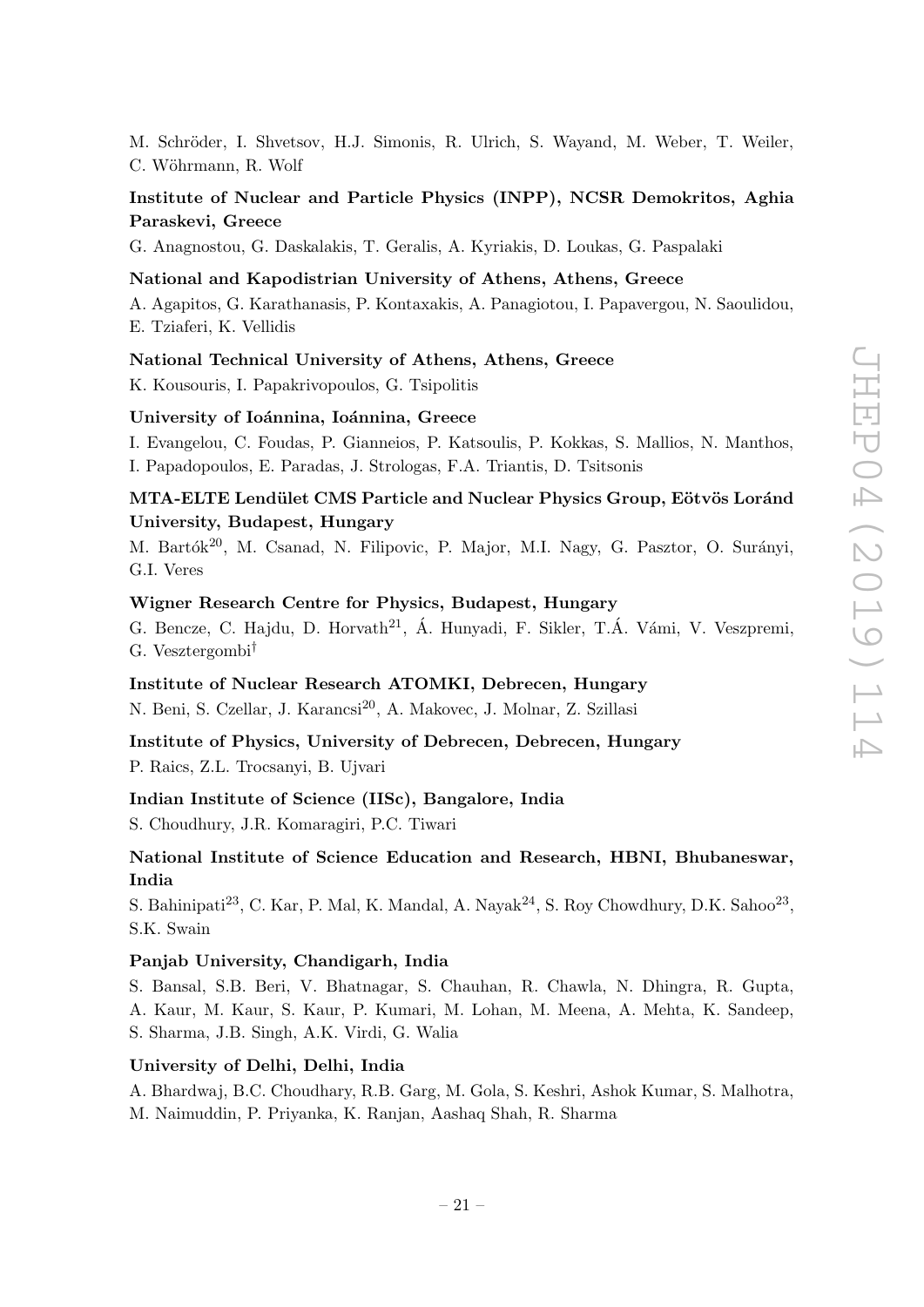### Saha Institute of Nuclear Physics, HBNI, Kolkata, India

R. Bhardwaj<sup>25</sup>, M. Bharti<sup>25</sup>, R. Bhattacharya, S. Bhattacharya, U. Bhawandeep<sup>25</sup>, D. Bhowmik, S. Dev, S. Dutt<sup>25</sup>, S. Dutta, S. Ghosh, M. Maity<sup>26</sup>, K. Mondal, S. Nandan, A. Purohit, P.K. Rout, A. Roy, G. Saha, S. Sarkar, T. Sarkar<sup>26</sup>, M. Sharan, B. Singh<sup>25</sup>, S. Thakur<sup>25</sup>

#### Indian Institute of Technology Madras, Madras, India

P.K. Behera, A. Muhammad

### Bhabha Atomic Research Centre, Mumbai, India

R. Chudasama, D. Dutta, V. Jha, V. Kumar, D.K. Mishra, P.K. Netrakanti, L.M. Pant, P. Shukla, P. Suggisetti

#### Tata Institute of Fundamental Research-A, Mumbai, India

T. Aziz, M.A. Bhat, S. Dugad, G.B. Mohanty, N. Sur, RavindraKumar Verma

#### Tata Institute of Fundamental Research-B, Mumbai, India

S. Banerjee, S. Bhattacharya, S. Chatterjee, P. Das, M. Guchait, Sa. Jain, S. Karmakar, S. Kumar, G. Majumder, K. Mazumdar, N. Sahoo

#### Indian Institute of Science Education and Research (IISER), Pune, India

S. Chauhan, S. Dube, V. Hegde, A. Kapoor, K. Kothekar, S. Pandey, A. Rane, A. Rastogi, S. Sharma

# Institute for Research in Fundamental Sciences (IPM), Tehran, Iran

S. Chenarani<sup>27</sup>, E. Eskandari Tadavani, S.M. Etesami<sup>27</sup>, M. Khakzad, M. Mohammadi Najafabadi, M. Naseri, F. Rezaei Hosseinabadi, B. Safarzadeh<sup>28</sup>, M. Zeinali

### University College Dublin, Dublin, Ireland

M. Felcini, M. Grunewald

INFN Sezione di Bari <sup>a</sup>, Università di Bari  $^b$ , Politecnico di Bari  $^c$ , Bari, Italy M. Abbrescia<sup>a,b</sup>, C. Calabria<sup>a,b</sup>, A. Colaleo<sup>a</sup>, D. Creanza<sup>a,c</sup>, L. Cristella<sup>a,b</sup>, N. De Filippis<sup>a,c</sup>, M. De Palma<sup>a,b</sup>, A. Di Florio<sup>a,b</sup>, F. Errico<sup>a,b</sup>, L. Fiore<sup>a</sup>, A. Gelmi<sup>a,b</sup>, G. Iaselli<sup>a,c</sup>, M. Ince<sup>a,b</sup>, S. Lezki<sup>a,b</sup>, G. Maggi<sup>a,c</sup>, M. Maggi<sup>a</sup>, G. Miniello<sup>a,b</sup>, S. My<sup>a,b</sup>, S. Nuzzo<sup>a,b</sup>, A. Pompili<sup>a,b</sup>, G. Pugliese<sup>a,c</sup>, R. Radogna<sup>a</sup>, A. Ranieri<sup>a</sup>, G. Selvaggi<sup>a,b</sup>, A. Sharma<sup>a</sup>, L. Silvestris<sup>a</sup>, R. Venditti<sup>a</sup>, P. Verwilligen<sup>a</sup>

# INFN Sezione di Bologna  $^a,$  Università di Bologna  $^b,$  Bologna, Italy

G. Abbiendi<sup>a</sup>, C. Battilana<sup>a,b</sup>, D. Bonacorsi<sup>a,b</sup>, L. Borgonovi<sup>a,b</sup>, S. Braibant-Giacomelli<sup>a,b</sup>, R. Campanini<sup>a,b</sup>, P. Capiluppi<sup>a,b</sup>, A. Castro<sup>a,b</sup>, F.R. Cavallo<sup>a</sup>, S.S. Chhibra<sup>a,b</sup>, G. Codispoti<sup>a,b</sup>, M. Cuffiani<sup>a,b</sup>, G.M. Dallavalle<sup>a</sup>, F. Fabbri<sup>a</sup>, A. Fanfani<sup>a,b</sup>, E. Fontanesi, P. Giacomelli<sup>a</sup>, C. Grandi<sup>a</sup>, L. Guiducci<sup>a,b</sup>, F. Iemmi<sup>a,b</sup>, S. Lo Meo<sup>a,29</sup>, S. Marcellini<sup>a</sup>, G. Masetti<sup>a</sup>, A. Montanari<sup>a</sup>, F.L. Navarria<sup>a,b</sup>, A. Perrotta<sup>a</sup>, F. Primavera<sup>a,b</sup>, A.M. Rossi<sup>a,b</sup>, T. Rovelli<sup>a,b</sup>, G.P. Siroli<sup>a,b</sup>, N. Tosi<sup>a</sup>

# INFN Sezione di Catania <sup>a</sup>, Università di Catania  $^b,$  Catania, Italy

S. Albergo<sup>a,b</sup>, A. Di Mattia<sup>a</sup>, R. Potenza<sup>a,b</sup>, A. Tricomi<sup>a,b</sup>, C. Tuve<sup>a,b</sup>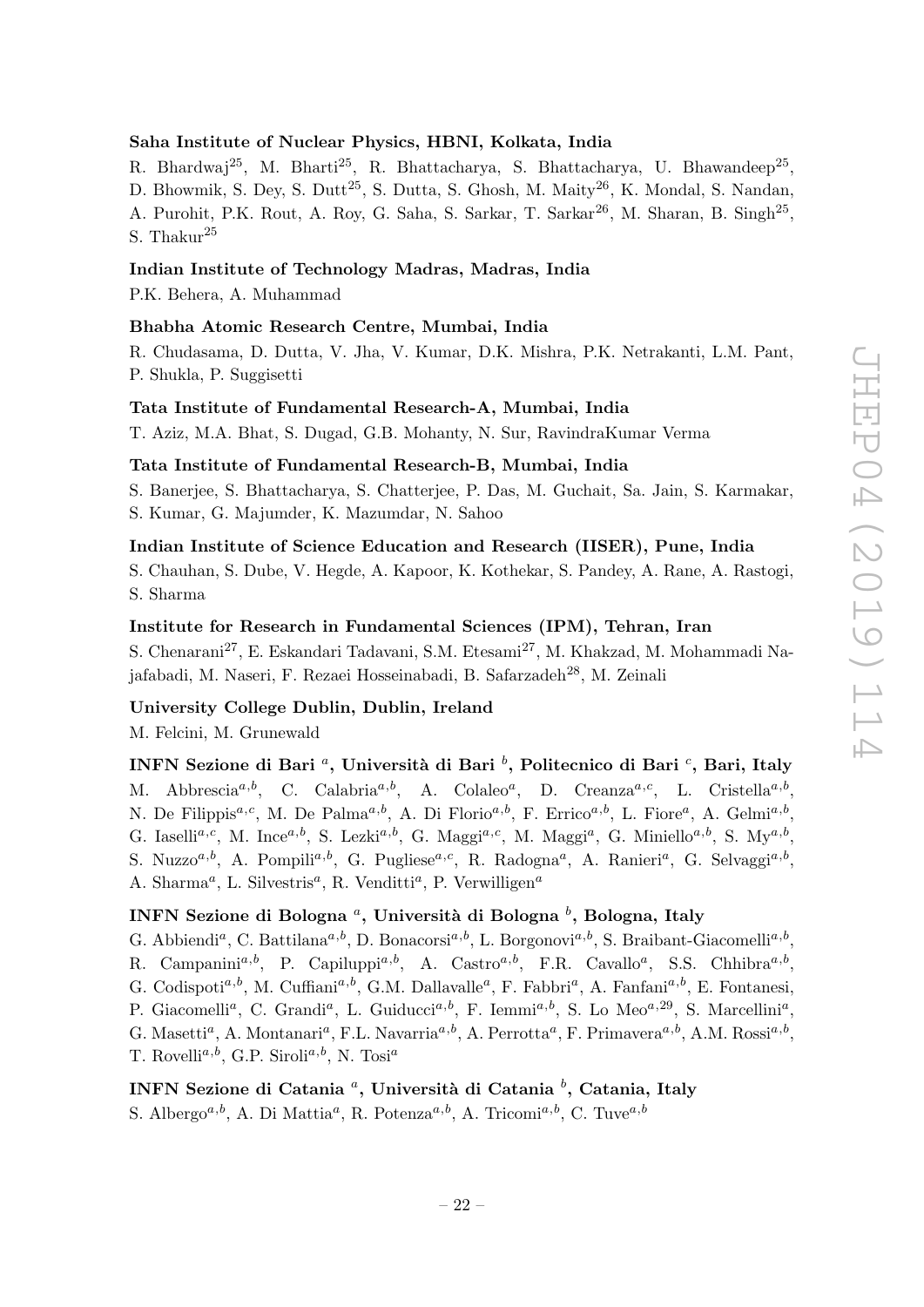# INFN Sezione di Firenze  $^a,$  Università di Firenze  $^b,$  Firenze, Italy

G. Barbagli<sup>a</sup>, K. Chatterjee<sup>a,b</sup>, V. Ciulli<sup>a,b</sup>, C. Civinini<sup>a</sup>, R. D'Alessandro<sup>a,b</sup>, E. Focardi<sup>a,b</sup>, G. Latino, P. Lenzi<sup>a,b</sup>, M. Meschini<sup>a</sup>, S. Paoletti<sup>a</sup>, L. Russo<sup>a, 30</sup>, G. Sguazzoni<sup>a</sup>, D. Strom<sup>a</sup>, L. Viliani $^a$ 

### INFN Laboratori Nazionali di Frascati, Frascati, Italy

L. Benussi, S. Bianco, F. Fabbri, D. Piccolo

# INFN Sezione di Genova <sup>a</sup>, Università di Genova  $^b,$  Genova, Italy

F. Ferro<sup>a</sup>, R. Mulargia<sup>*a*,b</sup>, E. Robutti<sup>a</sup>, S. Tosi<sup>*a*,b</sup>

# INFN Sezione di Milano-Bicocca <sup>a</sup>, Università di Milano-Bicocca <sup>b</sup>, Milano, Italy

A. Benaglia<sup>a</sup>, A. Beschi<sup>b</sup>, F. Brivio<sup>a,b</sup>, V. Ciriolo<sup>a,b,16</sup>, S. Di Guida<sup>a,b,16</sup>, M.E. Dinardo<sup>a,b</sup>, S. Fiorendi<sup>a,b</sup>, S. Gennai<sup>a</sup>, A. Ghezzi<sup>a,b</sup>, P. Govoni<sup>a,b</sup>, M. Malberti<sup>a,b</sup>, S. Malvezzi<sup>a</sup>, D. Menasce<sup>a</sup>, F. Monti, L. Moroni<sup>a</sup>, M. Paganoni<sup>a,b</sup>, D. Pedrini<sup>a</sup>, S. Ragazzi<sup>a,b</sup>, T. Tabarelli de Fatis $a,b$ , D. Zuolo $a,b$ 

# INFN Sezione di Napoli <sup>a</sup>, Università di Napoli 'Federico II'  $^b$ , Napoli, Italy, Università della Basilicata  $^c$ , Potenza, Italy, Università G. Marconi  $^d$ , Roma, Italy

S. Buontempo<sup>a</sup>, N. Cavallo<sup>a,c</sup>, A. De Iorio<sup>a,b</sup>, A. Di Crescenzo<sup>a,b</sup>, F. Fabozzi<sup>a,c</sup>, F. Fienga<sup>a</sup>, G. Galati<sup>a</sup>, A.O.M. Iorio<sup>a,b</sup>, L. Lista<sup>a</sup>, S. Meola<sup>a,d,16</sup>, P. Paolucci<sup>a,16</sup>, C. Sciacca<sup>a,b</sup>, E. Voevodina $a,b$ 

# INFN Sezione di Padova <sup>a</sup>, Università di Padova  $^b$ , Padova, Italy, Università di Trento  $^c$ , Trento, Italy

P. Azzi<sup>a</sup>, N. Bacchetta<sup>a</sup>, D. Bisello<sup>a,b</sup>, A. Boletti<sup>a,b</sup>, A. Bragagnolo, R. Carlin<sup>a,b</sup>, P. Checchia<sup>a</sup>, M. Dall'Osso<sup>a,b</sup>, P. De Castro Manzano<sup>a</sup>, T. Dorigo<sup>a</sup>, U. Dosselli<sup>a</sup>, F. Gasparini<sup>a,b</sup>, U. Gasparini<sup>a,b</sup>, A. Gozzelino<sup>a</sup>, S.Y. Hoh, S. Lacaprara<sup>a</sup>, P. Lujan, M. Margoni<sup>a,b</sup>, A.T. Meneguzzo<sup>a,b</sup>, J. Pazzini<sup>a,b</sup>, M. Presilla<sup>b</sup>, P. Ronchese<sup>a,b</sup>, R. Rossin<sup>a,b</sup>, F. Simonetto<sup>a,b</sup>, A. Tiko, E. Torassa<sup>a</sup>, M. Tosi<sup>a,b</sup>, M. Zanetti<sup>a,b</sup>, P. Zotto<sup>a,b</sup>, G. Zumerle<sup>a,b</sup>

# INFN Sezione di Pavia  $^a,$  Università di Pavia  $^b,$  Pavia, Italy

A. Braghieri<sup>a</sup>, A. Magnani<sup>a</sup>, P. Montagna<sup>a,b</sup>, S.P. Ratti<sup>a,b</sup>, V. Re<sup>a</sup>, M. Ressegotti<sup>a,b</sup>, C. Riccardi<sup>a,b</sup>, P. Salvini<sup>a</sup>, I. Vai<sup>a,b</sup>, P. Vitulo<sup>a,b</sup>

# INFN Sezione di Perugia <sup>a</sup>, Università di Perugia  $^b$ , Perugia, Italy

M. Biasini<sup>a,b</sup>, G.M. Bilei<sup>a</sup>, C. Cecchi<sup>a,b</sup>, D. Ciangottini<sup>a,b</sup>, L. Fanò<sup>a,b</sup>, P. Lariccia<sup>a,b</sup>, R. Leonardi<sup>a,b</sup>, E. Manoni<sup>a</sup>, G. Mantovani<sup>a,b</sup>, V. Mariani<sup>a,b</sup>, M. Menichelli<sup>a</sup>, A. Rossi<sup>a,b</sup>, A. Santocchia<sup>a,b</sup>, D. Spiga<sup>a</sup>

# INFN Sezione di Pisa  ${}^a,$  Università di Pisa  ${}^b,$  Scuola Normale Superiore di Pisa  $c$ , Pisa, Italy

K. Androsov<sup>a</sup>, P. Azzurri<sup>a</sup>, G. Bagliesi<sup>a</sup>, L. Bianchini<sup>a</sup>, T. Boccali<sup>a</sup>, L. Borrello, R. Castaldi<sup>a</sup>, M.A. Ciocci<sup>a,b</sup>, R. Dell'Orso<sup>a</sup>, G. Fedi<sup>a</sup>, F. Fiori<sup>a,c</sup>, L. Giannini<sup>a,c</sup>, A. Giassi<sup>a</sup>, M.T. Grippo<sup>a</sup>, F. Ligabue<sup>a,c</sup>, E. Manca<sup>a,c</sup>, G. Mandorli<sup>a,c</sup>, A. Messineo<sup>a,b</sup>,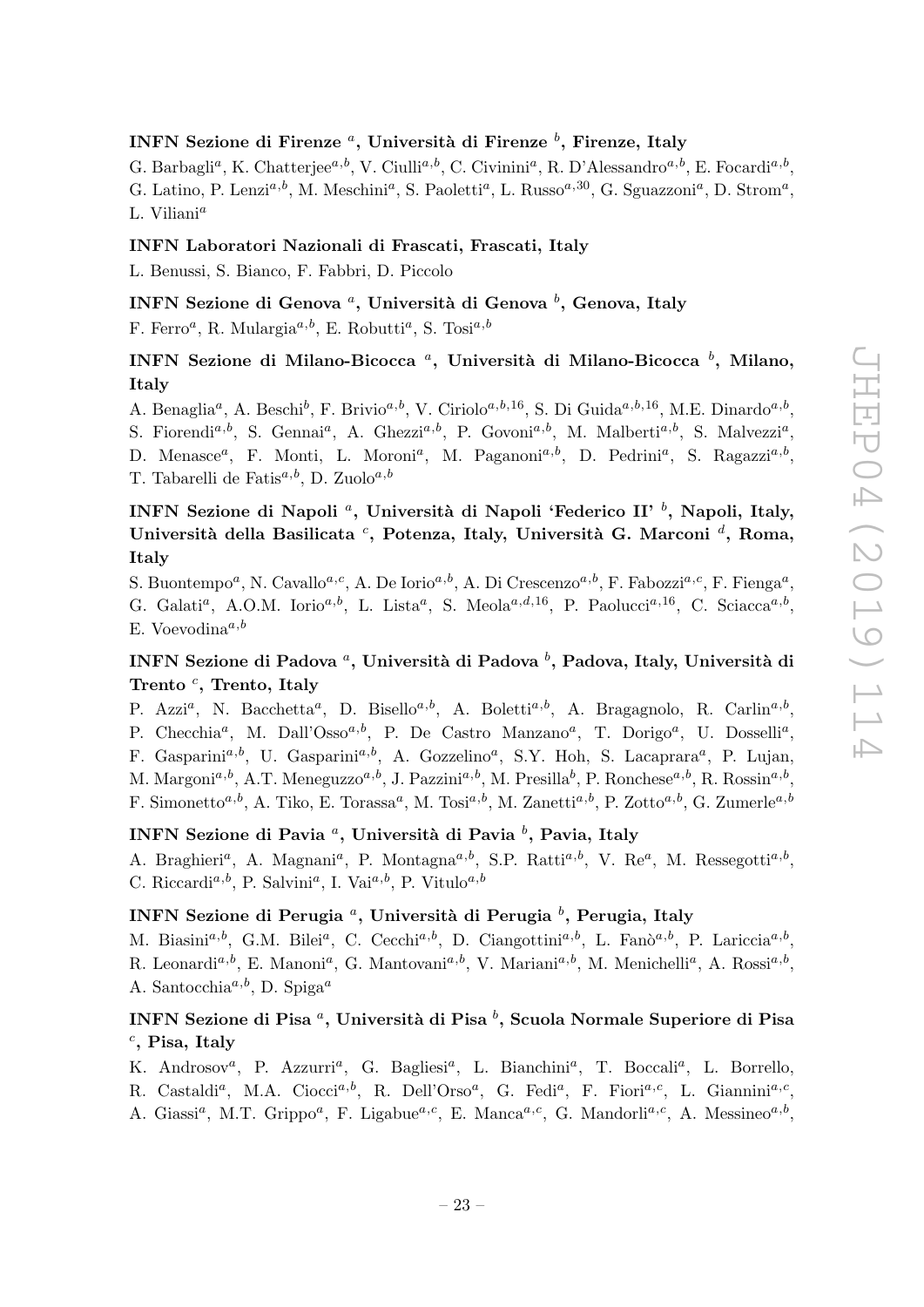F. Palla<sup>a</sup>, A. Rizzi<sup>a,b</sup>, G. Rolandi<sup>31</sup>, P. Spagnolo<sup>a</sup>, R. Tenchini<sup>a</sup>, G. Tonelli<sup>a,b</sup>, A. Venturi<sup>a</sup>, P.G. Verdini $^a$ 

# INFN Sezione di Roma <sup>a</sup>, Sapienza Università di Roma  $^b$ , Rome, Italy

L. Barone<sup>a,b</sup>, F. Cavallari<sup>a</sup>, M. Cipriani<sup>a,b</sup>, D. Del Re<sup>a,b</sup>, E. Di Marco<sup>a,b</sup>, M. Diemoz<sup>a</sup>, S. Gelli<sup>a,b</sup>, E. Longo<sup>a,b</sup>, B. Marzocchi<sup>a,b</sup>, P. Meridiani<sup>a</sup>, G. Organtini<sup>a,b</sup>, F. Pandolfi<sup>a</sup>, R. Paramatti<sup>a,b</sup>, F. Preiato<sup>a,b</sup>, S. Rahatlou<sup>a,b</sup>, C. Rovelli<sup>a</sup>, F. Santanastasio<sup>a,b</sup>

# INFN Sezione di Torino <sup>a</sup>, Università di Torino  $^b,$  Torino, Italy, Università del Piemonte Orientale  $^c$ , Novara, Italy

N. Amapane<sup>a,b</sup>, R. Arcidiacono<sup>a,c</sup>, S. Argiro<sup>a,b</sup>, M. Arneodo<sup>a,c</sup>, N. Bartosik<sup>a</sup>, R. Bellan<sup>a,b</sup>, C. Biino<sup>a</sup>, A. Cappati<sup>a,b</sup>, N. Cartiglia<sup>a</sup>, F. Cenna<sup>a,b</sup>, S. Cometti<sup>a</sup>, M. Costa<sup>a,b</sup>, R. Covarelli<sup>a,b</sup>, N. Demaria<sup>a</sup>, B. Kiani<sup>a,b</sup>, C. Mariotti<sup>a</sup>, S. Maselli<sup>a</sup>, E. Migliore<sup>a,b</sup>, V. Monaco<sup>a,b</sup>, E. Monteil<sup>a,b</sup>, M. Monteno<sup>a</sup>, M.M. Obertino<sup>a,b</sup>, L. Pacher<sup>a,b</sup>, N. Pastrone<sup>a</sup>, M. Pelliccioni<sup>a</sup>, G.L. Pinna Angioni<sup>a,b</sup>, A. Romero<sup>a,b</sup>, M. Ruspa<sup>a,c</sup>, R. Sacchi<sup>a,b</sup>, R. Salvatico<sup>a,b</sup>, K. Shchelina<sup>a,b</sup>, V. Sola<sup>a</sup>, A. Solano<sup>a,b</sup>, D. Soldi<sup>a,b</sup>, A. Staiano<sup>a</sup>

# INFN Sezione di Trieste <sup>a</sup>, Università di Trieste  $^b$ , Trieste, Italy

S. Belforte<sup>a</sup>, V. Candelise<sup>a,b</sup>, M. Casarsa<sup>a</sup>, F. Cossutti<sup>a</sup>, A. Da Rold<sup>a,b</sup>, G. Della Ricca<sup>a,b</sup>, F. Vazzoler<sup>a,b</sup>, A. Zanetti<sup>a</sup>

### Kyungpook National University, Daegu, Korea

D.H. Kim, G.N. Kim, M.S. Kim, J. Lee, S. Lee, S.W. Lee, C.S. Moon, Y.D. Oh, S.I. Pak, S. Sekmen, D.C. Son, Y.C. Yang

# Chonnam National University, Institute for Universe and Elementary Particles, Kwangju, Korea

H. Kim, D.H. Moon, G. Oh

# Hanyang University, Seoul, Korea

B. Francois, J. Goh<sup>32</sup>, T.J. Kim

### Korea University, Seoul, Korea

S. Cho, S. Choi, Y. Go, D. Gyun, S. Ha, B. Hong, Y. Jo, K. Lee, K.S. Lee, S. Lee, J. Lim, S.K. Park, Y. Roh

Sejong University, Seoul, Korea H.S. Kim

#### Seoul National University, Seoul, Korea

J. Almond, J. Kim, J.S. Kim, H. Lee, K. Lee, K. Nam, S.B. Oh, B.C. Radburn-Smith, S.h. Seo, U.K. Yang, H.D. Yoo, G.B. Yu

#### University of Seoul, Seoul, Korea

D. Jeon, H. Kim, J.H. Kim, J.S.H. Lee, I.C. Park

#### Sungkyunkwan University, Suwon, Korea

Y. Choi, C. Hwang, J. Lee, I. Yu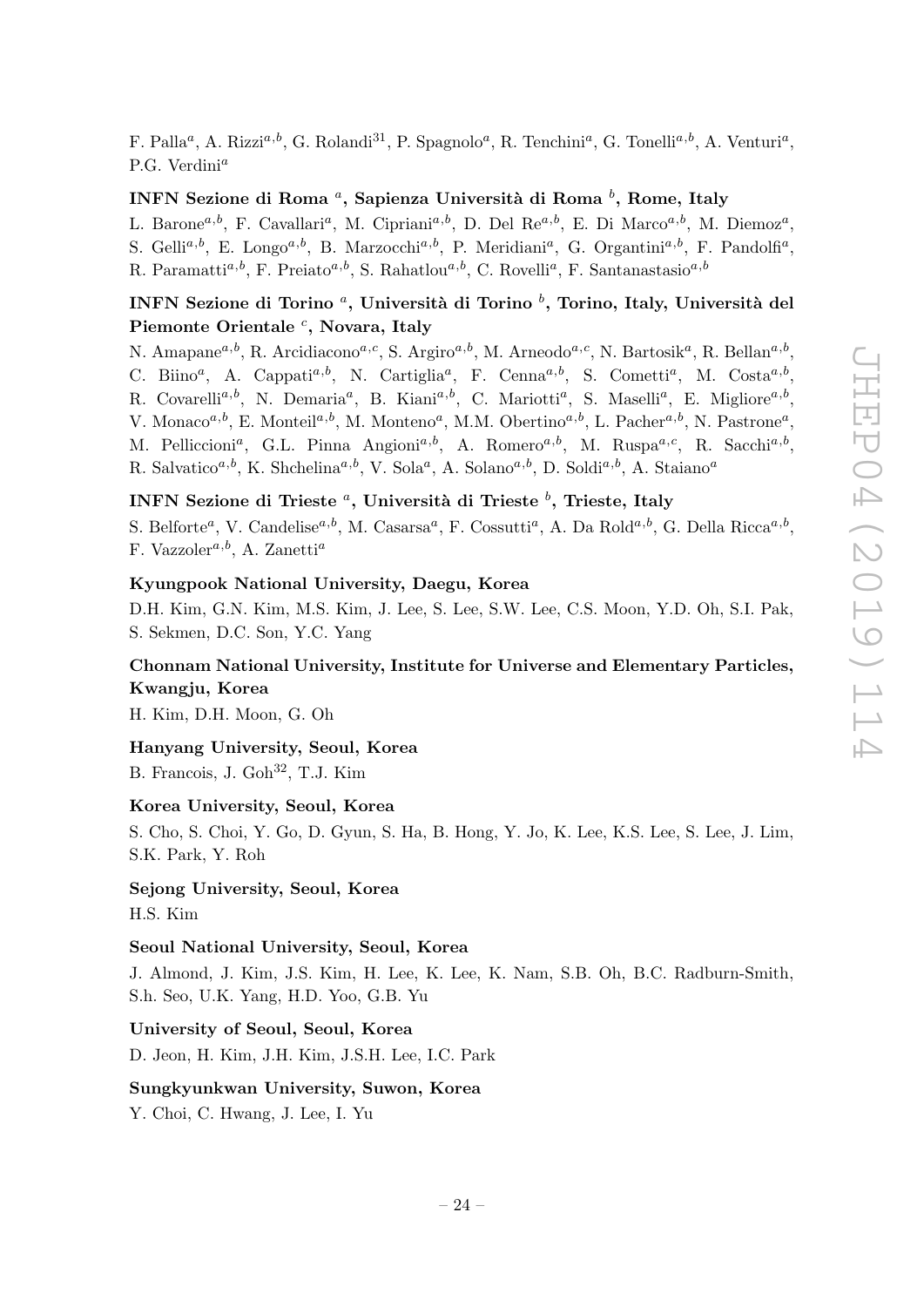#### Vilnius University, Vilnius, Lithuania

V. Dudenas, A. Juodagalvis, J. Vaitkus

# National Centre for Particle Physics, Universiti Malaya, Kuala Lumpur, Malaysia

Z.A. Ibrahim, M.A.B. Md Ali<sup>33</sup>, F. Mohamad Idris<sup>34</sup>, W.A.T. Wan Abdullah, M.N. Yusli, Z. Zolkapli

### Universidad de Sonora (UNISON), Hermosillo, Mexico

J.F. Benitez, A. Castaneda Hernandez, J.A. Murillo Quijada

#### Centro de Investigacion y de Estudios Avanzados del IPN, Mexico City, Mexico

H. Castilla-Valdez, E. De La Cruz-Burelo, M.C. Duran-Osuna, I. Heredia-De La Cruz<sup>35</sup>,

R. Lopez-Fernandez, J. Mejia Guisao, R.I. Rabadan-Trejo, M. Ramirez-Garcia,

G. Ramirez-Sanchez, R. Reyes-Almanza, A. Sanchez-Hernandez

#### Universidad Iberoamericana, Mexico City, Mexico

S. Carrillo Moreno, C. Oropeza Barrera, F. Vazquez Valencia

#### Benemerita Universidad Autonoma de Puebla, Puebla, Mexico

J. Eysermans, I. Pedraza, H.A. Salazar Ibarguen, C. Uribe Estrada

### Universidad Autónoma de San Luis Potosí, San Luis Potosí, Mexico A. Morelos Pineda

University of Auckland, Auckland, New Zealand

D. Krofcheck

#### University of Canterbury, Christchurch, New Zealand

S. Bheesette, P.H. Butler

#### National Centre for Physics, Quaid-I-Azam University, Islamabad, Pakistan

A. Ahmad, M. Ahmad, M.I. Asghar, Q. Hassan, H.R. Hoorani, W.A. Khan, M.A. Shah, M. Shoaib, M. Waqas

#### National Centre for Nuclear Research, Swierk, Poland

H. Bialkowska, M. Bluj, B. Boimska, T. Frueboes, M. Górski, M. Kazana, M. Szleper, P. Traczyk, P. Zalewski

# Institute of Experimental Physics, Faculty of Physics, University of Warsaw, Warsaw, Poland

K. Bunkowski, A. Byszuk<sup>36</sup>, K. Doroba, A. Kalinowski, M. Konecki, J. Krolikowski, M. Misiura, M. Olszewski, A. Pyskir, M. Walczak

# Laboratório de Instrumentação e Física Experimental de Partículas, Lisboa, Portugal

M. Araujo, P. Bargassa, C. Beirão Da Cruz E Silva, A. Di Francesco, P. Faccioli, B. Galinhas, M. Gallinaro, J. Hollar, N. Leonardo, J. Seixas, G. Strong, O. Toldaiev, J. Varela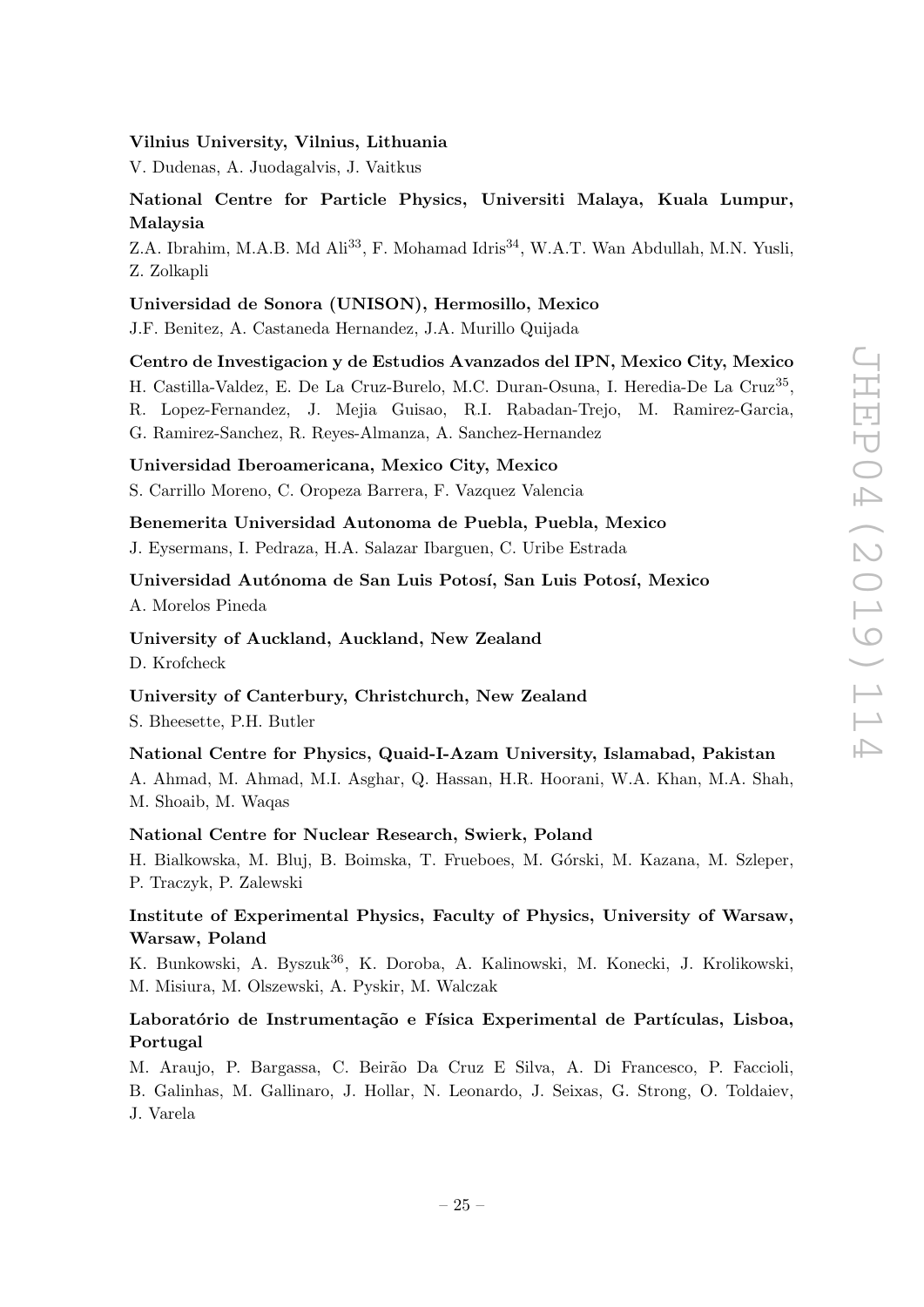#### Joint Institute for Nuclear Research, Dubna, Russia

S. Afanasiev, P. Bunin, M. Gavrilenko, I. Golutvin, I. Gorbunov, A. Kamenev, V. Karjavine, A. Lanev, A. Malakhov, V. Matveev<sup>37,38</sup>, P. Moisenz, V. Palichik, V. Perelygin, S. Shmatov, S. Shulha, N. Skatchkov, V. Smirnov, N. Voytishin, A. Zarubin

#### Petersburg Nuclear Physics Institute, Gatchina (St. Petersburg), Russia

V. Golovtsov, Y. Ivanov, V. Kim<sup>39</sup>, E. Kuznetsova<sup>40</sup>, P. Levchenko, V. Murzin, V. Oreshkin, I. Smirnov, D. Sosnov, V. Sulimov, L. Uvarov, S. Vavilov, A. Vorobyev

#### Institute for Nuclear Research, Moscow, Russia

Yu. Andreev, A. Dermenev, S. Gninenko, N. Golubev, A. Karneyeu, M. Kirsanov, N. Krasnikov, A. Pashenkov, A. Shabanov, D. Tlisov, A. Toropin

#### Institute for Theoretical and Experimental Physics, Moscow, Russia

V. Epshteyn, V. Gavrilov, N. Lychkovskaya, V. Popov, I. Pozdnyakov, G. Safronov, A. Spiridonov, A. Stepennov, V. Stolin, M. Toms, E. Vlasov, A. Zhokin

#### Moscow Institute of Physics and Technology, Moscow, Russia

T. Aushev

# National Research Nuclear University 'Moscow Engineering Physics Institute' (MEPhI), Moscow, Russia

M. Chadeeva41, D. Philippov, E. Popova, V. Rusinov

#### P.N. Lebedev Physical Institute, Moscow, Russia

V. Andreev, M. Azarkin, I. Dremin38, M. Kirakosyan, A. Terkulov

# Skobeltsyn Institute of Nuclear Physics, Lomonosov Moscow State University, Moscow, Russia

A. Belyaev, E. Boos, V. Bunichev, M. Dubinin<sup>42</sup>, L. Dudko, A. Ershov, A. Gribushin, V. Klyukhin, O. Kodolova, I. Lokhtin, S. Obraztsov, S. Petrushanko, V. Savrin

#### Novosibirsk State University (NSU), Novosibirsk, Russia

A. Barnyakov<sup>43</sup>, V. Blinov<sup>43</sup>, T. Dimova<sup>43</sup>, L. Kardapoltsev<sup>43</sup>, Y. Skovpen<sup>43</sup>

# Institute for High Energy Physics of National Research Centre 'Kurchatov Institute', Protvino, Russia

I. Azhgirey, I. Bayshev, S. Bitioukov, V. Kachanov, A. Kalinin, D. Konstantinov, P. Mandrik, V. Petrov, R. Ryutin, S. Slabospitskii, A. Sobol, S. Troshin, N. Tyurin, A. Uzunian, A. Volkov

### National Research Tomsk Polytechnic University, Tomsk, Russia

A. Babaev, S. Baidali, V. Okhotnikov

# University of Belgrade, Faculty of Physics and Vinca Institute of Nuclear Sciences, Belgrade, Serbia

P. Adzic44, P. Cirkovic, D. Devetak, M. Dordevic, J. Milosevic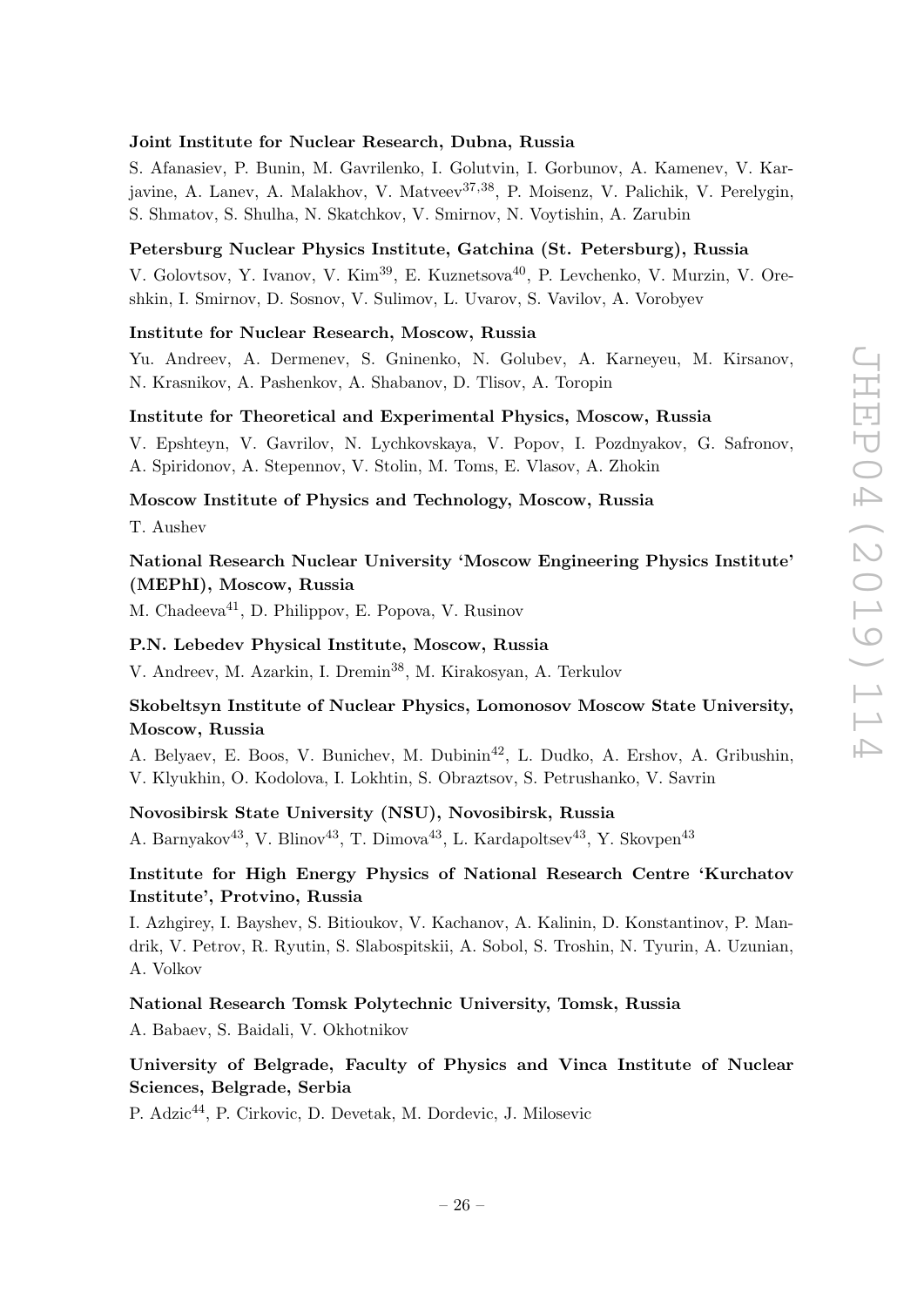# Centro de Investigaciones Energéticas Medioambientales y Tecnológicas (CIEMAT), Madrid, Spain

J. Alcaraz Maestre, A. Alvarez Fern´andez, I. Bachiller, M. Barrio Luna, J.A. Brochero Ci- ´ fuentes, M. Cerrada, N. Colino, B. De La Cruz, A. Delgado Peris, C. Fernandez Bedoya, J.P. Fern´andez Ramos, J. Flix, M.C. Fouz, O. Gonzalez Lopez, S. Goy Lopez, J.M. Hernandez, M.I. Josa, D. Moran, A. Pérez-Calero Yzquierdo, J. Puerta Pelayo, I. Redondo, L. Romero, S. Sánchez Navas, M.S. Soares, A. Triossi

### Universidad Autónoma de Madrid, Madrid, Spain

C. Albajar, J.F. de Trocóniz

#### Universidad de Oviedo, Oviedo, Spain

J. Cuevas, C. Erice, J. Fernandez Menendez, S. Folgueras, I. Gonzalez Caballero, J.R. González Fernández, E. Palencia Cortezon, V. Rodríguez Bouza, S. Sanchez Cruz, J.M. Vizan Garcia

# Instituto de Física de Cantabria (IFCA), CSIC-Universidad de Cantabria, Santander, Spain

I.J. Cabrillo, A. Calderon, B. Chazin Quero, J. Duarte Campderros, M. Fernandez, P.J. Fernández Manteca, A. García Alonso, J. Garcia-Ferrero, G. Gomez, A. Lopez Virto, J. Marco, C. Martinez Rivero, P. Martinez Ruiz del Arbol, F. Matorras, J. Piedra Gomez, C. Prieels, T. Rodrigo, A. Ruiz-Jimeno, L. Scodellaro, N. Trevisani, I. Vila, R. Vilar Cortabitarte

### University of Ruhuna, Department of Physics, Matara, Sri Lanka

N. Wickramage

#### CERN, European Organization for Nuclear Research, Geneva, Switzerland

D. Abbaneo, B. Akgun, E. Auffray, G. Auzinger, P. Baillon, A.H. Ball, D. Barney, J. Bendavid, M. Bianco, A. Bocci, C. Botta, E. Brondolin, T. Camporesi, M. Cepeda, G. Cerminara, E. Chapon, Y. Chen, G. Cucciati, D. d'Enterria, A. Dabrowski, N. Daci, V. Daponte, A. David, A. De Roeck, N. Deelen, M. Dobson, M. Dünser, N. Dupont, A. Elliott-Peisert, P. Everaerts, F. Fallavollita45, D. Fasanella, G. Franzoni, J. Fulcher, W. Funk, D. Gigi, A. Gilbert, K. Gill, F. Glege, M. Gruchala, M. Guilbaud, D. Gulhan, J. Hegeman, C. Heidegger, V. Innocente, A. Jafari, P. Janot, O. Karacheban<sup>19</sup>, J. Kieseler, A. Kornmayer, M. Krammer<sup>1</sup>, C. Lange, P. Lecoq, C. Lourenço, L. Malgeri, M. Mannelli, A. Massironi, F. Meijers, J.A. Merlin, S. Mersi, E. Meschi, P. Milenovic<sup>46</sup>, F. Moortgat, M. Mulders, J. Ngadiuba, S. Nourbakhsh, S. Orfanelli, L. Orsini, F. Pantaleo<sup>16</sup>, L. Pape, E. Perez, M. Peruzzi, A. Petrilli, G. Petrucciani, A. Pfeiffer, M. Pierini, F.M. Pitters, D. Rabady, A. Racz, T. Reis, M. Rovere, H. Sakulin, C. Schäfer, C. Schwick, M. Selvaggi, A. Sharma, P. Silva, P. Sphicas<sup>47</sup>, A. Stakia, J. Steggemann, D. Treille, A. Tsirou, A. Vartak, V. Veckalns<sup>48</sup>, M. Verzetti, W.D. Zeuner

# Paul Scherrer Institut, Villigen, Switzerland

L. Caminada49, K. Deiters, W. Erdmann, R. Horisberger, Q. Ingram, H.C. Kaestli, D. Kotlinski, T. Rohe, S.A. Wiederkehr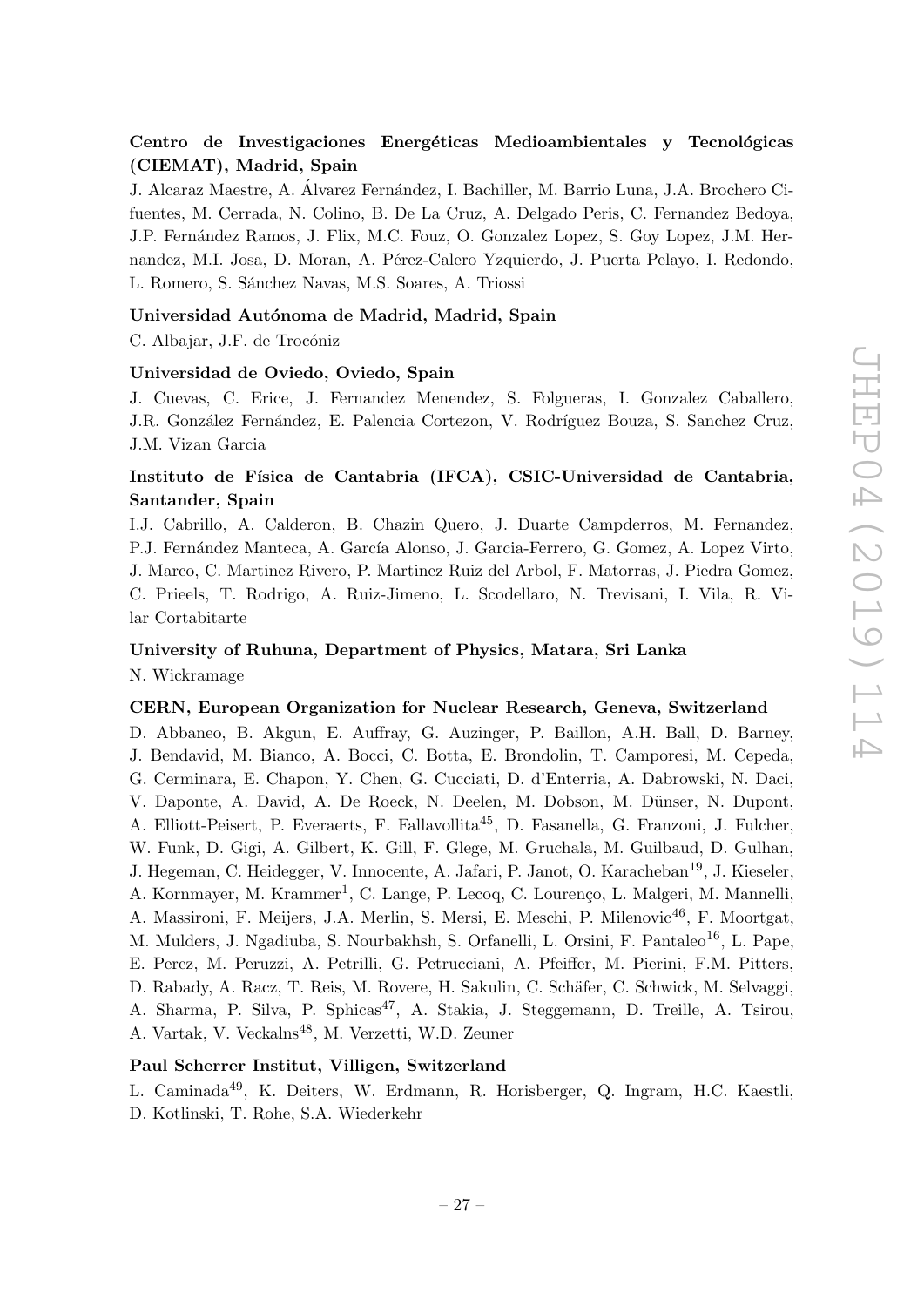# ETH Zurich — Institute for Particle Physics and Astrophysics (IPA), Zurich, Switzerland

M. Backhaus, L. Bäni, P. Berger, N. Chernyavskaya, G. Dissertori, M. Dittmar, M. Donegà, C. Dorfer, T.A. Gómez Espinosa, C. Grab, D. Hits, T. Kliinsma, W. Lustermann, R.A. Manzoni, M. Marionneau, M.T. Meinhard, F. Micheli, P. Musella, F. Nessi-Tedaldi, F. Pauss, G. Perrin, L. Perrozzi, S. Pigazzini, C. Reissel, D. Ruini, D.A. Sanz Becerra, M. Schönenberger, L. Shchutska, V.R. Tavolaro, K. Theofilatos, M.L. Vesterbacka Olsson, R. Wallny, D.H. Zhu

### Universität Zürich, Zurich, Switzerland

T.K. Aarrestad, C. Amsler<sup>50</sup>, D. Brzhechko, M.F. Canelli, A. De Cosa, R. Del Burgo, S. Donato, C. Galloni, T. Hreus, B. Kilminster, S. Leontsinis, I. Neutelings, G. Rauco, P. Robmann, D. Salerno, K. Schweiger, C. Seitz, Y. Takahashi, A. Zucchetta

#### National Central University, Chung-Li, Taiwan

T.H. Doan, R. Khurana, C.M. Kuo, W. Lin, A. Pozdnyakov, S.S. Yu

## National Taiwan University (NTU), Taipei, Taiwan

P. Chang, Y. Chao, K.F. Chen, P.H. Chen, W.-S. Hou, Y.F. Liu, R.-S. Lu, E. Paganis, A. Psallidas, A. Steen

# Chulalongkorn University, Faculty of Science, Department of Physics, Bangkok, Thailand

B. Asavapibhop, N. Srimanobhas, N. Suwonjandee

# Cukurova University, Physics Department, Science and Art Faculty, Adana, **Turkey**

A. Bat, F. Boran, S. Cerci<sup>51</sup>, S. Damarseckin, Z.S. Demiroglu, F. Dolek, C. Dozen, I. Dumanoglu, G. Gokbulut, Y. Guler, E. Gurpinar, I. Hos<sup>52</sup>, C. Isik, E.E. Kangal<sup>53</sup>, O. Kara, A. Kayis Topaksu, U. Kiminsu, M. Oglakci, G. Onengut, K. Ozdemir<sup>54</sup>, S. Ozturk<sup>55</sup>, D. Sunar Cerci<sup>51</sup>, B. Tali<sup>51</sup>, U.G. Tok, S. Turkcapar, I.S. Zorbakir, C. Zorbilmez

# Middle East Technical University, Physics Department, Ankara, Turkey

B. Isildak<sup>56</sup>, G. Karapinar<sup>57</sup>, M. Yalvac, M. Zeyrek

# Bogazici University, Istanbul, Turkey

I.O. Atakisi, E. Gülmez, M. Kaya<sup>58</sup>, O. Kaya<sup>59</sup>, S. Ozkorucuklu<sup>60</sup>, S. Tekten, E.A. Yetkin<sup>61</sup>

# Istanbul Technical University, Istanbul, Turkey M.N. Agaras, A. Cakir, K. Cankocak, Y. Komurcu, S. Sen<sup>62</sup>

# Institute for Scintillation Materials of National Academy of Science of Ukraine, Kharkov, Ukraine

B. Grynyov

# National Scientific Center, Kharkov Institute of Physics and Technology, Kharkov, Ukraine

L. Levchuk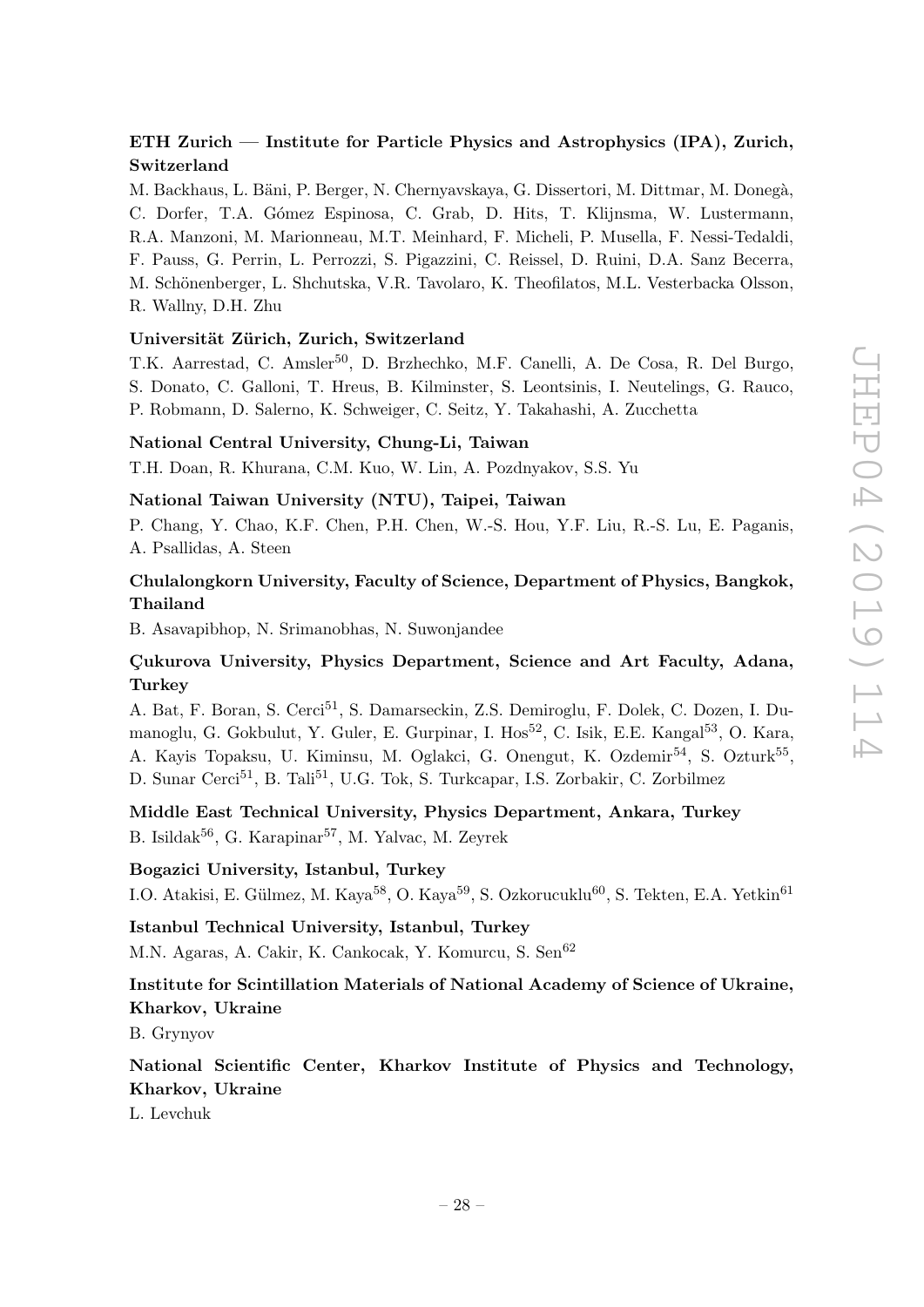### University of Bristol, Bristol, United Kingdom

F. Ball, J.J. Brooke, D. Burns, E. Clement, D. Cussans, O. Davignon, H. Flacher, J. Goldstein, G.P. Heath, H.F. Heath, L. Kreczko, D.M. Newbold<sup>63</sup>, S. Paramesvaran, B. Penning, T. Sakuma, D. Smith, V.J. Smith, J. Taylor, A. Titterton

#### Rutherford Appleton Laboratory, Didcot, United Kingdom

K.W. Bell, A. Belyaev<sup>64</sup>, C. Brew, R.M. Brown, D. Cieri, D.J.A. Cockerill, J.A. Coughlan, K. Harder, S. Harper, J. Linacre, K. Manolopoulos, E. Olaiya, D. Petyt, C.H. Shepherd-Themistocleous, A. Thea, I.R. Tomalin, T. Williams, W.J. Womersley

#### Imperial College, London, United Kingdom

R. Bainbridge, P. Bloch, J. Borg, S. Breeze, O. Buchmuller, A. Bundock, D. Colling, P. Dauncey, G. Davies, M. Della Negra, R. Di Maria, G. Hall, G. Iles, T. James, M. Komm, L. Lyons, A.-M. Magnan, S. Malik, A. Martelli, J. Nash<sup>65</sup>, A. Nikitenko<sup>7</sup>, V. Palladino, M. Pesaresi, D.M. Raymond, A. Richards, A. Rose, E. Scott, C. Seez, A. Shtipliyski, G. Singh, M. Stoye, T. Strebler, S. Summers, A. Tapper, K. Uchida, T. Virdee<sup>16</sup>, N. Wardle, D. Winterbottom, S.C. Zenz

#### Brunel University, Uxbridge, United Kingdom

J.E. Cole, P.R. Hobson, A. Khan, P. Kyberd, C.K. Mackay, A. Morton, I.D. Reid, L. Teodorescu, S. Zahid

### Baylor University, Waco, U.S.A.

K. Call, J. Dittmann, K. Hatakeyama, H. Liu, C. Madrid, B. McMaster, N. Pastika, C. Smith

### Catholic University of America, Washington, DC, U.S.A.

R. Bartek, A. Dominguez

### The University of Alabama, Tuscaloosa, U.S.A.

A. Buccilli, S.I. Cooper, C. Henderson, P. Rumerio, C. West

#### Boston University, Boston, U.S.A.

D. Arcaro, T. Bose, D. Gastler, S. Girgis, D. Pinna, C. Richardson, J. Rohlf, L. Sulak, D. Zou

### Brown University, Providence, U.S.A.

G. Benelli, B. Burkle, X. Coubez, D. Cutts, M. Hadley, J. Hakala, U. Heintz, J.M. Hogan<sup>66</sup>, K.H.M. Kwok, E. Laird, G. Landsberg, J. Lee, Z. Mao, M. Narain, S. Sagir<sup>67</sup>, R. Syarif, E. Usai, D. Yu

#### University of California, Davis, Davis, U.S.A.

R. Band, C. Brainerd, R. Breedon, D. Burns, M. Calderon De La Barca Sanchez, M. Chertok, J. Conway, R. Conway, P.T. Cox, R. Erbacher, C. Flores, G. Funk, W. Ko, O. Kukral, R. Lander, M. Mulhearn, D. Pellett, J. Pilot, S. Shalhout, M. Shi, D. Stolp, D. Taylor, K. Tos, M. Tripathi, Z. Wang, F. Zhang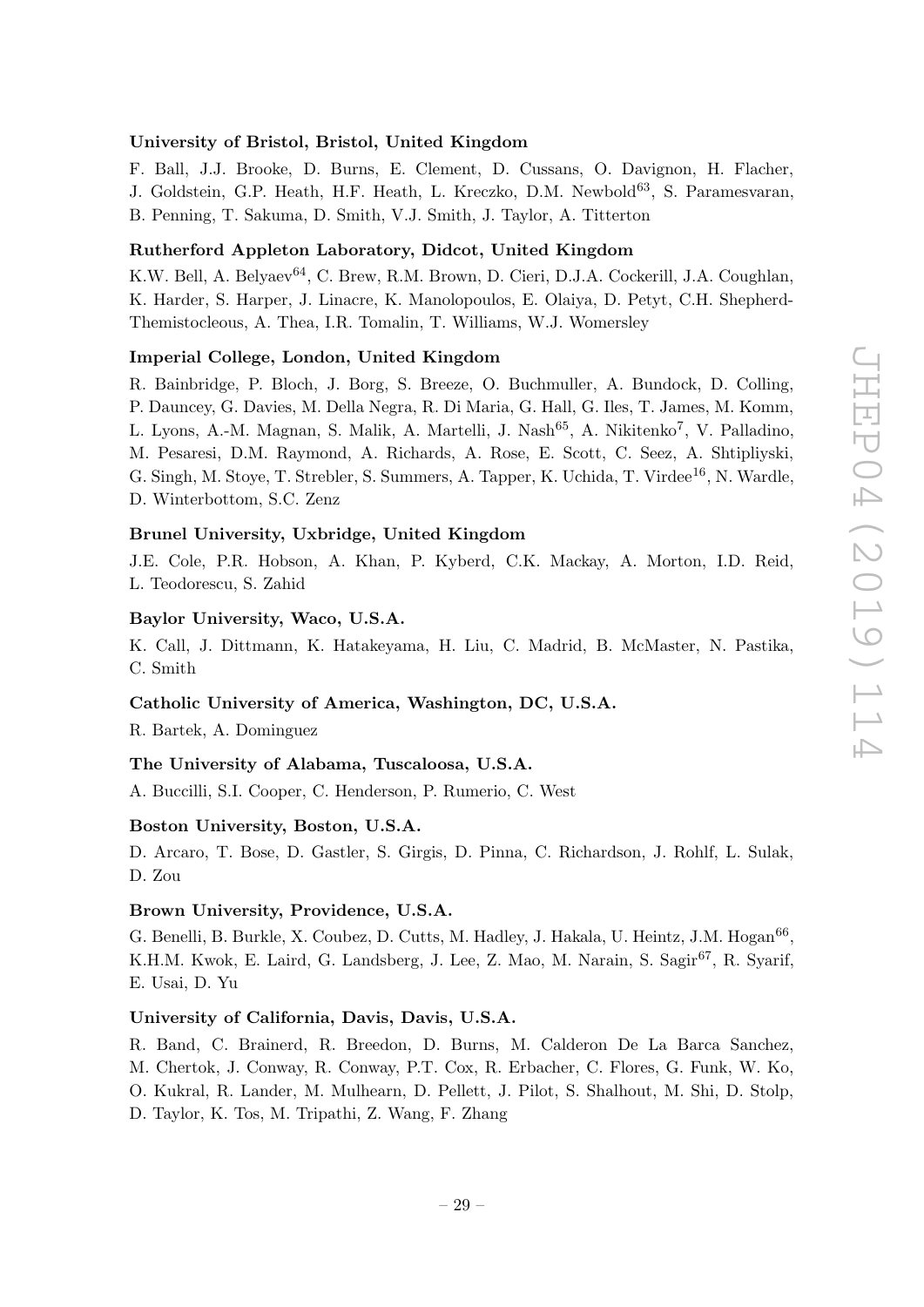### University of California, Los Angeles, U.S.A.

M. Bachtis, C. Bravo, R. Cousins, A. Dasgupta, A. Florent, J. Hauser, M. Ignatenko, N. Mccoll, S. Regnard, D. Saltzberg, C. Schnaible, V. Valuev

### University of California, Riverside, Riverside, U.S.A.

E. Bouvier, K. Burt, R. Clare, J.W. Gary, S.M.A. Ghiasi Shirazi, G. Hanson, G. Karapostoli, E. Kennedy, F. Lacroix, O.R. Long, M. Olmedo Negrete, M.I. Paneva, W. Si, L. Wang, H. Wei, S. Wimpenny, B.R. Yates

#### University of California, San Diego, La Jolla, U.S.A.

J.G. Branson, P. Chang, S. Cittolin, M. Derdzinski, R. Gerosa, D. Gilbert, B. Hashemi, A. Holzner, D. Klein, G. Kole, V. Krutelyov, J. Letts, M. Masciovecchio, S. May, D. Olivito, S. Padhi, M. Pieri, V. Sharma, S. Simon, M. Tadel, J. Wood, F. Würthwein, A. Yagil, G. Zevi Della Porta

# University of California, Santa Barbara — Department of Physics, Santa Barbara, U.S.A.

N. Amin, R. Bhandari, C. Campagnari, M. Citron, V. Dutta, M. Franco Sevilla, L. Gouskos, R. Heller, J. Incandela, H. Mei, A. Ovcharova, H. Qu, J. Richman, D. Stuart, I. Suarez, S. Wang, J. Yoo

#### California Institute of Technology, Pasadena, U.S.A.

D. Anderson, A. Bornheim, J.M. Lawhorn, N. Lu, H.B. Newman, T.Q. Nguyen, J. Pata, M. Spiropulu, J.R. Vlimant, R. Wilkinson, S. Xie, Z. Zhang, R.Y. Zhu

#### Carnegie Mellon University, Pittsburgh, U.S.A.

M.B. Andrews, T. Ferguson, T. Mudholkar, M. Paulini, M. Sun, I. Vorobiev, M. Weinberg

#### University of Colorado Boulder, Boulder, U.S.A.

J.P. Cumalat, W.T. Ford, F. Jensen, A. Johnson, E. MacDonald, T. Mulholland, R. Patel, A. Perloff, K. Stenson, K.A. Ulmer, S.R. Wagner

#### Cornell University, Ithaca, U.S.A.

J. Alexander, J. Chaves, Y. Cheng, J. Chu, A. Datta, K. Mcdermott, N. Mirman, J.R. Patterson, D. Quach, A. Rinkevicius, A. Ryd, L. Skinnari, L. Soffi, S.M. Tan, Z. Tao, J. Thom, J. Tucker, P. Wittich, M. Zientek

#### Fermi National Accelerator Laboratory, Batavia, U.S.A.

S. Abdullin, M. Albrow, M. Alyari, G. Apollinari, A. Apresyan, A. Apyan, S. Banerjee, L.A.T. Bauerdick, A. Beretvas, J. Berryhill, P.C. Bhat, K. Burkett, J.N. Butler, A. Canepa, G.B. Cerati, H.W.K. Cheung, F. Chlebana, M. Cremonesi, J. Duarte, V.D. Elvira, J. Freeman, Z. Gecse, E. Gottschalk, L. Gray, D. Green, S. Grünendahl, O. Gutsche, J. Hanlon, R.M. Harris, S. Hasegawa, J. Hirschauer, Z. Hu, B. Jayatilaka, S. Jindariani, M. Johnson, U. Joshi, B. Klima, M.J. Kortelainen, B. Kreis, S. Lammel, D. Lincoln, R. Lipton, M. Liu, T. Liu, J. Lykken, K. Maeshima, J.M. Marraffino, D. Mason, P. McBride, P. Merkel, S. Mrenna, S. Nahn, V. O'Dell, K. Pedro, C. Pena, O. Prokofyev, G. Rakness, F. Ravera, A. Reinsvold, L. Ristori, A. Savoy-Navarro<sup>68</sup>, B. Schneider, E. Sexton-Kennedy,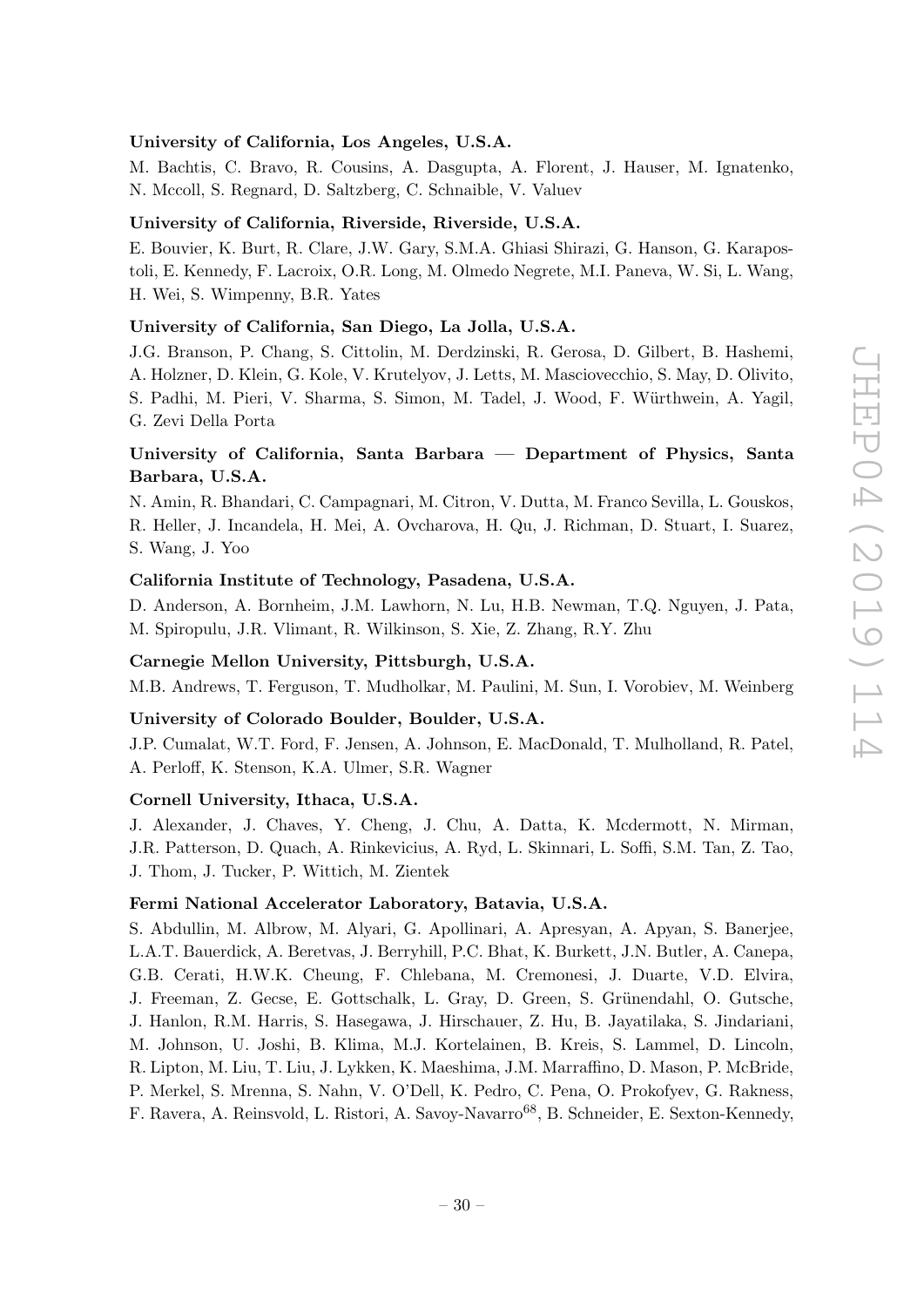A. Soha, W.J. Spalding, L. Spiegel, S. Stoynev, J. Strait, N. Strobbe, L. Taylor, S. Tkaczyk, N.V. Tran, L. Uplegger, E.W. Vaandering, C. Vernieri, M. Verzocchi, R. Vidal, M. Wang, H.A. Weber, A. Whitbeck

#### University of Florida, Gainesville, U.S.A.

D. Acosta, P. Avery, P. Bortignon, D. Bourilkov, A. Brinkerhoff, L. Cadamuro, A. Carnes, D. Curry, R.D. Field, S.V. Gleyzer, B.M. Joshi, J. Konigsberg, A. Korytov, K.H. Lo, P. Ma, K. Matchev, G. Mitselmakher, D. Rosenzweig, K. Shi, D. Sperka, J. Wang, S. Wang, X. Zuo

#### Florida International University, Miami, U.S.A.

Y.R. Joshi, S. Linn

#### Florida State University, Tallahassee, U.S.A.

A. Ackert, T. Adams, A. Askew, S. Hagopian, V. Hagopian, K.F. Johnson, T. Kolberg, G. Martinez, T. Perry, H. Prosper, A. Saha, C. Schiber, R. Yohay

### Florida Institute of Technology, Melbourne, U.S.A.

M.M. Baarmand, V. Bhopatkar, S. Colafranceschi, M. Hohlmann, D. Noonan, M. Rahmani, T. Roy, M. Saunders, F. Yumiceva

### University of Illinois at Chicago (UIC), Chicago, U.S.A.

M.R. Adams, L. Apanasevich, D. Berry, R.R. Betts, R. Cavanaugh, X. Chen, S. Dittmer, O. Evdokimov, C.E. Gerber, D.A. Hangal, D.J. Hofman, K. Jung, J. Kamin, C. Mills, M.B. Tonjes, N. Varelas, H. Wang, X. Wang, Z. Wu, J. Zhang

# The University of Iowa, Iowa City, U.S.A.

M. Alhusseini, B. Bilki<sup>69</sup>, W. Clarida, K. Dilsiz<sup>70</sup>, S. Durgut, R.P. Gandrajula, M. Haytmyradov, V. Khristenko, J.-P. Merlo, A. Mestvirishvili, A. Moeller, J. Nachtman, H. Ogul71, Y. Onel, F. Ozok72, A. Penzo, C. Snyder, E. Tiras, J. Wetzel

### Johns Hopkins University, Baltimore, U.S.A.

B. Blumenfeld, A. Cocoros, N. Eminizer, D. Fehling, L. Feng, A.V. Gritsan, W.T. Hung, P. Maksimovic, J. Roskes, U. Sarica, M. Swartz, M. Xiao

#### The University of Kansas, Lawrence, U.S.A.

A. Al-bataineh, P. Baringer, A. Bean, S. Boren, J. Bowen, A. Bylinkin, J. Castle, S. Khalil, A. Kropivnitskaya, D. Majumder, W. Mcbrayer, M. Murray, C. Rogan, S. Sanders, E. Schmitz, J.D. Tapia Takaki, Q. Wang

#### Kansas State University, Manhattan, U.S.A.

S. Duric, A. Ivanov, K. Kaadze, D. Kim, Y. Maravin, D.R. Mendis, T. Mitchell, A. Modak, A. Mohammadi

#### Lawrence Livermore National Laboratory, Livermore, U.S.A.

F. Rebassoo, D. Wright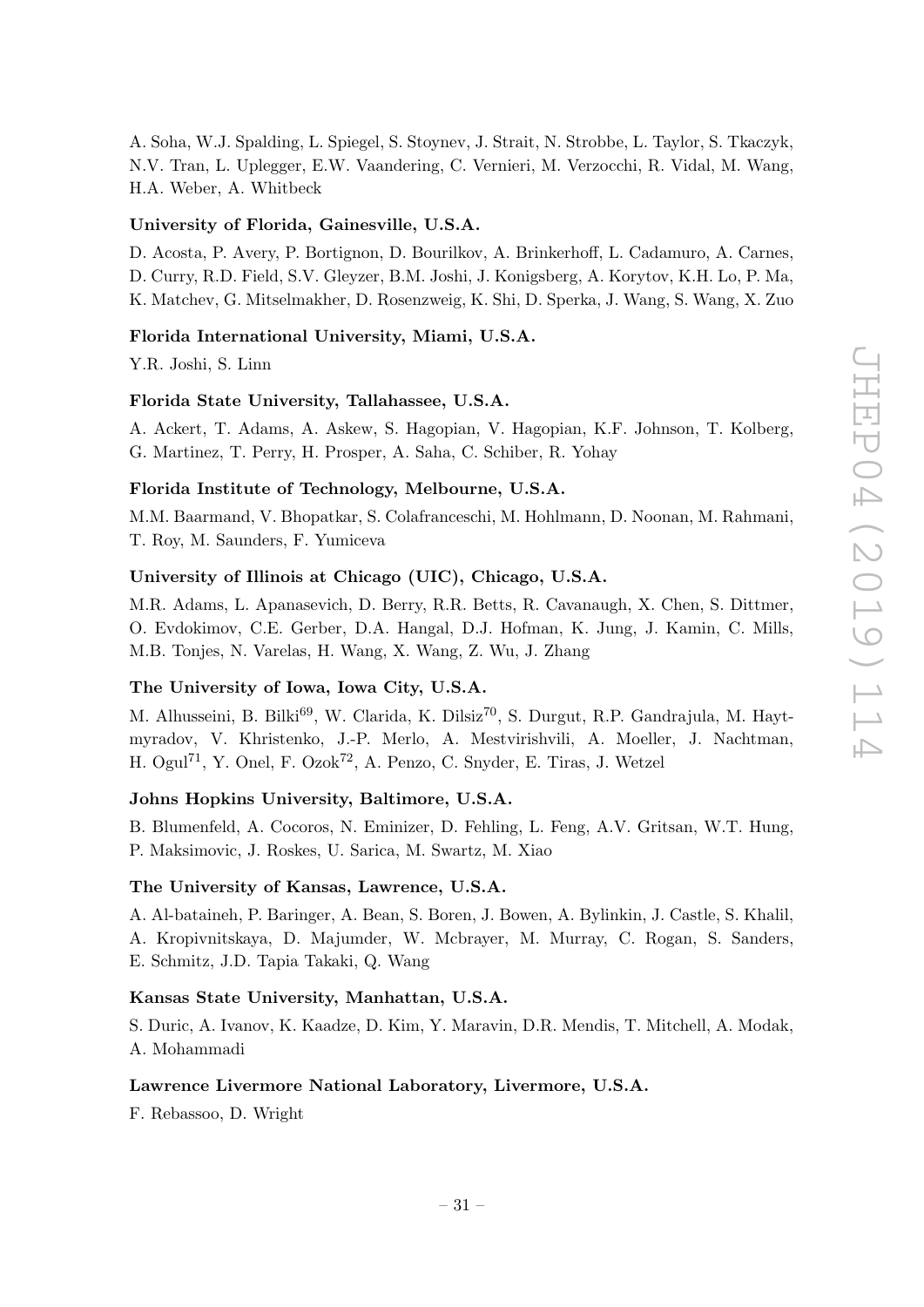#### University of Maryland, College Park, U.S.A.

A. Baden, O. Baron, A. Belloni, S.C. Eno, Y. Feng, C. Ferraioli, N.J. Hadley, S. Jabeen, G.Y. Jeng, R.G. Kellogg, J. Kunkle, A.C. Mignerey, S. Nabili, F. Ricci-Tam, M. Seidel, Y.H. Shin, A. Skuja, S.C. Tonwar, K. Wong

#### Massachusetts Institute of Technology, Cambridge, U.S.A.

D. Abercrombie, B. Allen, V. Azzolini, A. Baty, G. Bauer, R. Bi, S. Brandt, W. Busza, I.A. Cali, M. D'Alfonso, Z. Demiragli, G. Gomez Ceballos, M. Goncharov, P. Harris, D. Hsu, M. Hu, Y. Iiyama, G.M. Innocenti, M. Klute, D. Kovalskyi, Y.-J. Lee, P.D. Luckey, B. Maier, A.C. Marini, C. Mcginn, C. Mironov, S. Narayanan, X. Niu, C. Paus, D. Rankin, C. Roland, G. Roland, Z. Shi, G.S.F. Stephans, K. Sumorok, K. Tatar, D. Velicanu, J. Wang, T.W. Wang, B. Wyslouch

### University of Minnesota, Minneapolis, U.S.A.

A.C. Benvenuti† , R.M. Chatterjee, A. Evans, P. Hansen, J. Hiltbrand, Sh. Jain, S. Kalafut, M. Krohn, Y. Kubota, Z. Lesko, J. Mans, R. Rusack, M.A. Wadud

#### University of Mississippi, Oxford, U.S.A.

J.G. Acosta, S. Oliveros

#### University of Nebraska-Lincoln, Lincoln, U.S.A.

E. Avdeeva, K. Bloom, D.R. Claes, C. Fangmeier, F. Golf, R. Gonzalez Suarez, R. Kamalieddin, I. Kravchenko, J. Monroy, J.E. Siado, G.R. Snow, B. Stieger

### State University of New York at Buffalo, Buffalo, U.S.A.

A. Godshalk, C. Harrington, I. Iashvili, A. Kharchilava, C. Mclean, D. Nguyen, A. Parker, S. Rappoccio, B. Roozbahani

### Northeastern University, Boston, U.S.A.

G. Alverson, E. Barberis, C. Freer, Y. Haddad, A. Hortiangtham, G. Madigan, D.M. Morse, T. Orimoto, A. Tishelman-charny, T. Wamorkar, B. Wang, A. Wisecarver, D. Wood

### Northwestern University, Evanston, U.S.A.

S. Bhattacharya, J. Bueghly, O. Charaf, T. Gunter, K.A. Hahn, N. Odell, M.H. Schmitt, K. Sung, M. Trovato, M. Velasco

#### University of Notre Dame, Notre Dame, U.S.A.

R. Bucci, N. Dev, M. Hildreth, K. Hurtado Anampa, C. Jessop, D.J. Karmgard, K. Lannon, W. Li, N. Loukas, N. Marinelli, F. Meng, C. Mueller, Y. Musienko<sup>37</sup>, M. Planer, R. Ruchti, P. Siddireddy, G. Smith, S. Taroni, M. Wayne, A. Wightman, M. Wolf, A. Woodard

### The Ohio State University, Columbus, U.S.A.

J. Alimena, L. Antonelli, B. Bylsma, L.S. Durkin, S. Flowers, B. Francis, C. Hill, W. Ji, T.Y. Ling, W. Luo, B.L. Winer

#### Princeton University, Princeton, U.S.A.

S. Cooperstein, P. Elmer, J. Hardenbrook, N. Haubrich, S. Higginbotham, A. Kalogeropoulos, S. Kwan, D. Lange, M.T. Lucchini, J. Luo, D. Marlow, K. Mei, I. Ojalvo, J. Olsen, C. Palmer, P. Piroué, J. Salfeld-Nebgen, D. Stickland, C. Tully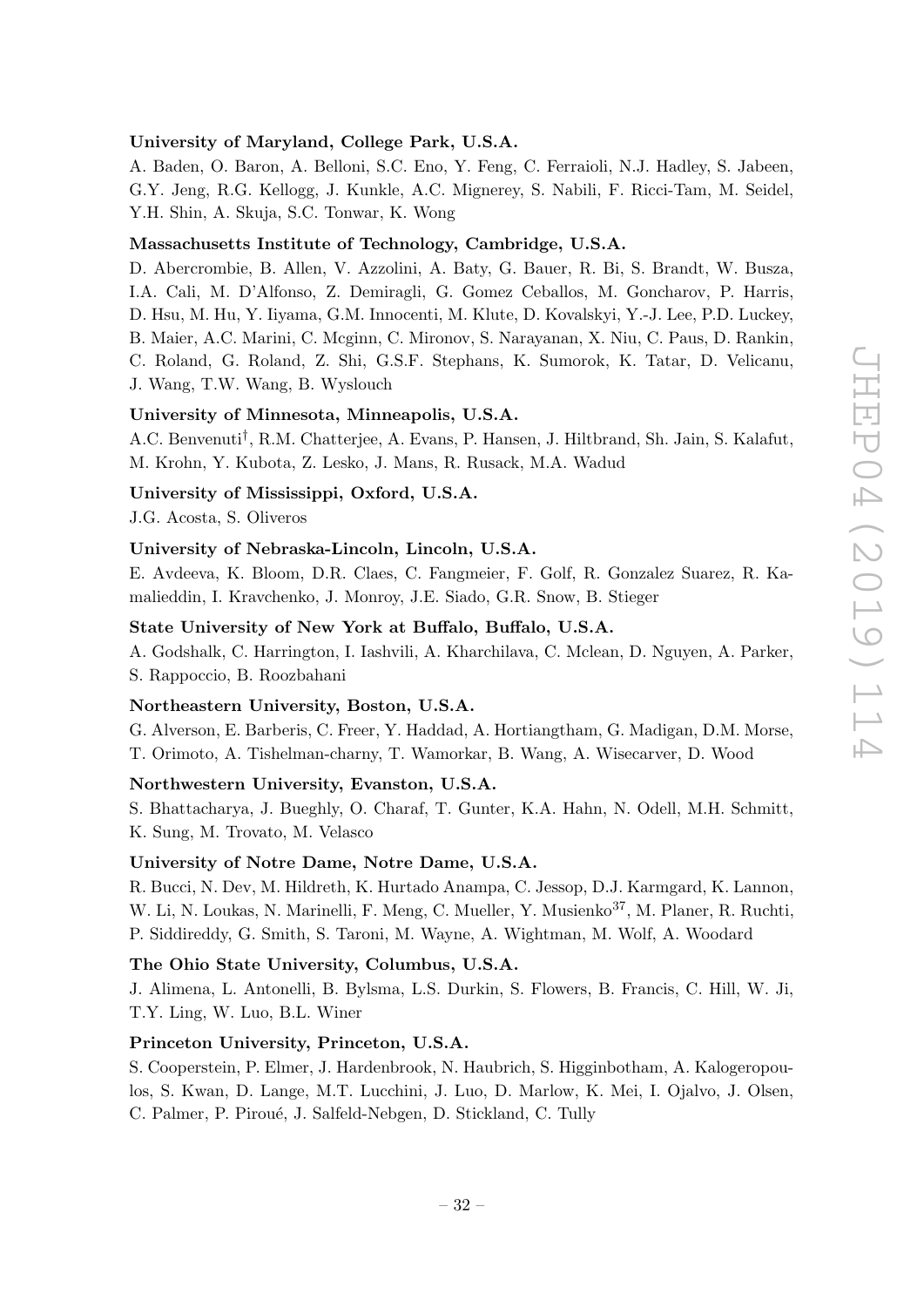#### University of Puerto Rico, Mayaguez, U.S.A.

S. Malik, S. Norberg

#### Purdue University, West Lafayette, U.S.A.

A. Barker, V.E. Barnes, S. Das, L. Gutay, M. Jones, A.W. Jung, A. Khatiwada, B. Mahakud, D.H. Miller, N. Neumeister, C.C. Peng, S. Piperov, H. Qiu, J.F. Schulte, J. Sun, F. Wang, R. Xiao, W. Xie

#### Purdue University Northwest, Hammond, U.S.A.

T. Cheng, J. Dolen, N. Parashar

### Rice University, Houston, U.S.A.

Z. Chen, K.M. Ecklund, S. Freed, F.J.M. Geurts, M. Kilpatrick, Arun Kumar, W. Li, B.P. Padley, R. Redjimi, J. Roberts, J. Rorie, W. Shi, Z. Tu, A. Zhang

#### University of Rochester, Rochester, U.S.A.

A. Bodek, P. de Barbaro, R. Demina, Y.t. Duh, J.L. Dulemba, C. Fallon, T. Ferbel, M. Galanti, A. Garcia-Bellido, J. Han, O. Hindrichs, A. Khukhunaishvili, E. Ranken, P. Tan, R. Taus

### Rutgers, The State University of New Jersey, Piscataway, U.S.A.

B. Chiarito, J.P. Chou, Y. Gershtein, E. Halkiadakis, A. Hart, M. Heindl, E. Hughes, S. Kaplan, R. Kunnawalkam Elayavalli, S. Kyriacou, I. Laflotte, A. Lath, R. Montalvo, K. Nash, M. Osherson, H. Saka, S. Salur, S. Schnetzer, D. Sheffield, S. Somalwar, R. Stone, S. Thomas, P. Thomassen

## University of Tennessee, Knoxville, U.S.A.

A.G. Delannoy, J. Heideman, G. Riley, S. Spanier

### Texas A&M University, College Station, U.S.A.

O. Bouhali73, A. Celik, M. Dalchenko, M. De Mattia, A. Delgado, S. Dildick, R. Eusebi, J. Gilmore, T. Huang, T. Kamon<sup>74</sup>, S. Luo, D. Marley, R. Mueller, D. Overton, L. Perniè, D. Rathjens, A. Safonov

### Texas Tech University, Lubbock, U.S.A.

N. Akchurin, J. Damgov, F. De Guio, P.R. Dudero, S. Kunori, K. Lamichhane, S.W. Lee, T. Mengke, S. Muthumuni, T. Peltola, S. Undleeb, I. Volobouev, Z. Wang

#### Vanderbilt University, Nashville, U.S.A.

S. Greene, A. Gurrola, R. Janjam, W. Johns, C. Maguire, A. Melo, H. Ni, K. Padeken, F. Romeo, J.D. Ruiz Alvarez, P. Sheldon, S. Tuo, J. Velkovska, M. Verweij, Q. Xu

#### University of Virginia, Charlottesville, U.S.A.

M.W. Arenton, P. Barria, B. Cox, R. Hirosky, M. Joyce, A. Ledovskoy, H. Li, C. Neu, T. Sinthuprasith, Y. Wang, E. Wolfe, F. Xia

#### Wayne State University, Detroit, U.S.A.

R. Harr, P.E. Karchin, N. Poudyal, J. Sturdy, P. Thapa, S. Zaleski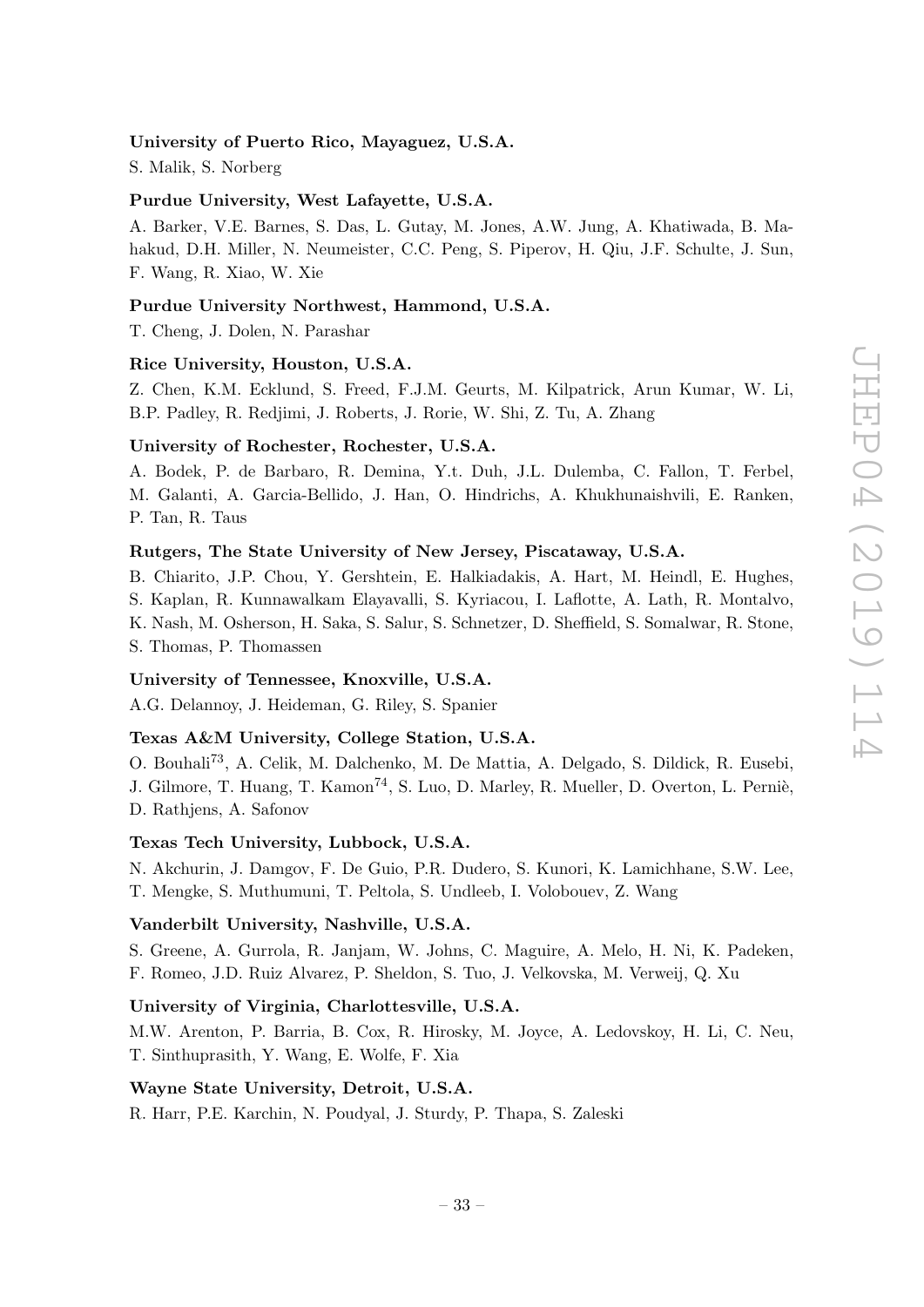### University of Wisconsin — Madison, Madison, WI, U.S.A.

J. Buchanan, C. Caillol, D. Carlsmith, S. Dasu, I. De Bruyn, L. Dodd, B. Gomber<sup>75</sup>, M. Grothe, M. Herndon, A. Hervé, U. Hussain, P. Klabbers, A. Lanaro, K. Long, R. Loveless, T. Ruggles, A. Savin, V. Sharma, N. Smith, W.H. Smith, N. Woods

- †: Deceased
- 1: Also at Vienna University of Technology, Vienna, Austria
- 2: Also at IRFU, CEA, Université Paris-Saclay, Gif-sur-Yvette, France
- 3: Also at Universidade Estadual de Campinas, Campinas, Brazil
- 4: Also at Federal University of Rio Grande do Sul, Porto Alegre, Brazil
- 5: Also at Université Libre de Bruxelles, Bruxelles, Belgium
- 6: Also at University of Chinese Academy of Sciences, Beijing, China
- 7: Also at Institute for Theoretical and Experimental Physics, Moscow, Russia
- 8: Also at Joint Institute for Nuclear Research, Dubna, Russia
- 9: Now at British University in Egypt, Cairo, Egypt
- 10: Now at Cairo University, Cairo, Egypt
- 11: Also at Zewail City of Science and Technology, Zewail, Egypt
- 12: Also at Department of Physics, King Abdulaziz University, Jeddah, Saudi Arabia
- 13: Also at Université de Haute Alsace, Mulhouse, France
- 14: Also at Skobeltsyn Institute of Nuclear Physics, Lomonosov Moscow State University, Moscow, Russia
- 15: Also at Tbilisi State University, Tbilisi, Georgia
- 16: Also at CERN, European Organization for Nuclear Research, Geneva, Switzerland
- 17: Also at RWTH Aachen University, III. Physikalisches Institut A, Aachen, Germany
- 18: Also at University of Hamburg, Hamburg, Germany
- 19: Also at Brandenburg University of Technology, Cottbus, Germany
- 20: Also at Institute of Physics, University of Debrecen, Debrecen, Hungary
- 21: Also at Institute of Nuclear Research ATOMKI, Debrecen, Hungary
- 22: Also at MTA-ELTE Lendület CMS Particle and Nuclear Physics Group, Eötvös Loránd University, Budapest, Hungary
- 23: Also at Indian Institute of Technology Bhubaneswar, Bhubaneswar, India
- 24: Also at Institute of Physics, Bhubaneswar, India
- 25: Also at Shoolini University, Solan, India
- 26: Also at University of Visva-Bharati, Santiniketan, India
- 27: Also at Isfahan University of Technology, Isfahan, Iran
- 28: Also at Plasma Physics Research Center, Science and Research Branch, Islamic Azad University, Tehran, Iran
- 29: Also at Italian National Agency For New Technologies, Energy And Sustainable Economic Development, Bologna, Italy
- 30: Also at Universit`a degli Studi di Siena, Siena, Italy
- 31: Also at Scuola Normale e Sezione dell'INFN, Pisa, Italy
- 32: Also at Kyunghee University, Seoul, Korea
- 33: Also at International Islamic University of Malaysia, Kuala Lumpur, Malaysia
- 34: Also at Malaysian Nuclear Agency, MOSTI, Kajang, Malaysia
- 35: Also at Consejo Nacional de Ciencia y Tecnología, Mexico City, Mexico
- 36: Also at Warsaw University of Technology, Institute of Electronic Systems, Warsaw, Poland
- 37: Also at Institute for Nuclear Research, Moscow, Russia